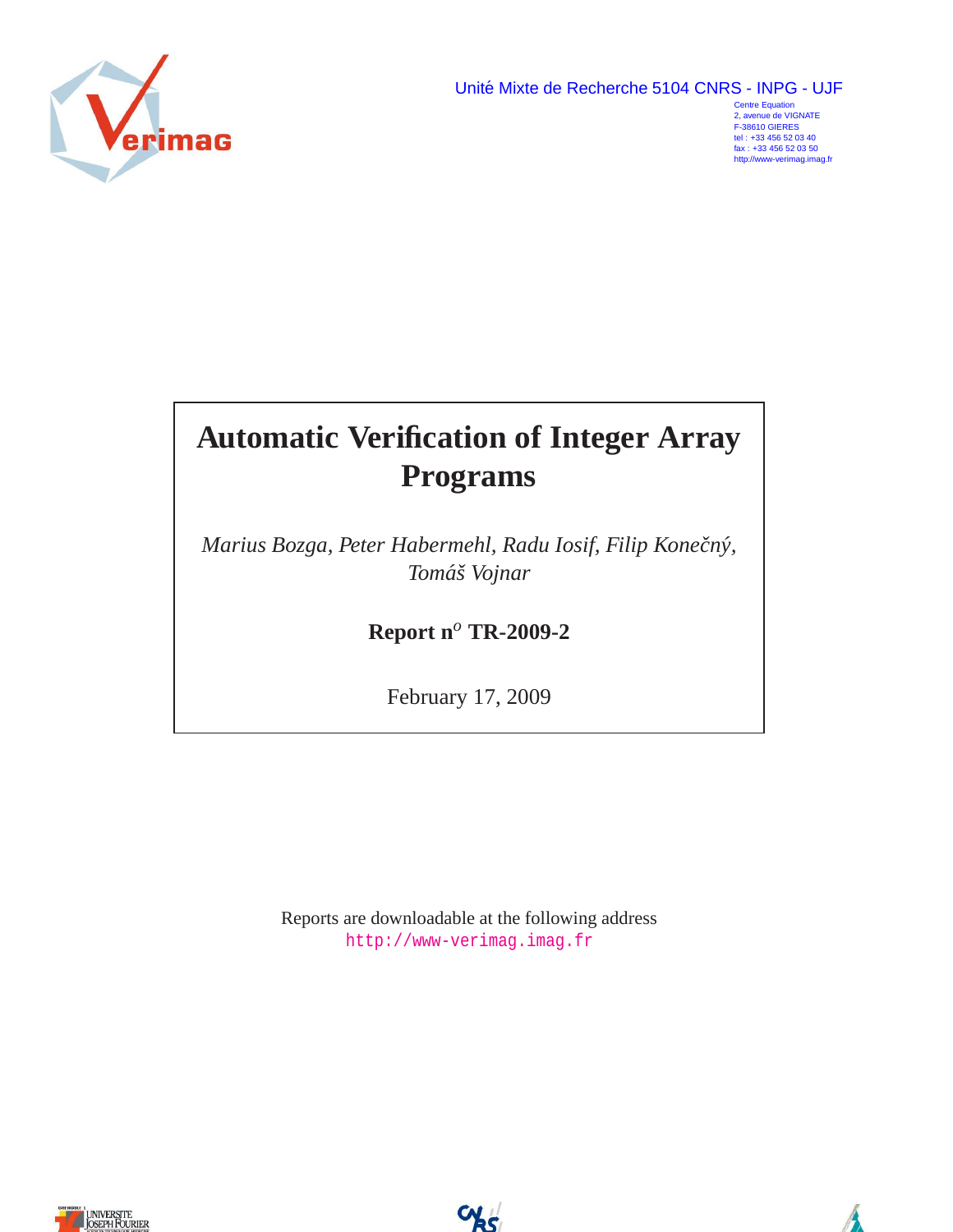# **Automatic Verification of Integer Array Programs**

*Marius Bozga, Peter Habermehl, Radu Iosif, Filip Konecnˇ y, Tom ´ aˇs Vojnar ´*

VERIMAG, CNRS, 2 av. de Vignate, 38610 Gières, France, {bozga, iosif}@imag.fr LIAFA, University Paris 7, Case 7014, 75205 Paris 13, France, haberm@liafa.jussieu.fr FIT BUT, Božetěchova 2, 61266, Brno, Czech Republic, {ikonecny, vojnar}@fit.vutbr.cz

February 17, 2009

#### **Abstract**

We provide a verification technique for a class of programs working on *integer arrays* of finite, but not a priori bounded length. We use the logic of integer arrays **SIL** [\[12\]](#page-27-0) to specify pre- and post-conditions of programs and their parts. Effects of non-looping parts of code are computed syntactically on the level of **SIL**. Loop pre-conditions derived during the computation in **SIL** are converted into counter automata (CA). Loops are automatically translated—purely on the syntactical level to transducers. Pre-condition CA and transducers are composed, and the composition over-approximated by flat automata with difference bound constraints, which are next converted back into **SIL** formulae, thus inferring post-conditions of the loops. Finally, validity of post-conditions specified by the user in **SIL** may be checked as entailment is decidable for **SIL**.

**Keywords**: programs with integer arrays, formal verification, flat counter automata, logic of integer arrays

**Reviewers**: –

**Notes**: Version: 1.

#### **How to cite this report**:

```
@techreport {BHIKV09-TR,
title = {Automatic Verification of Integer Array Programs},
authors = {Marius Bozga, Peter Habermehl, Radu Iosif, Filip Konečný, Tomáš Vojnar},
institution = \{Verimag \ Technical \ Report\},\number = {TR-2009-2},year = {2009},
note = \{Version: 1\}}
```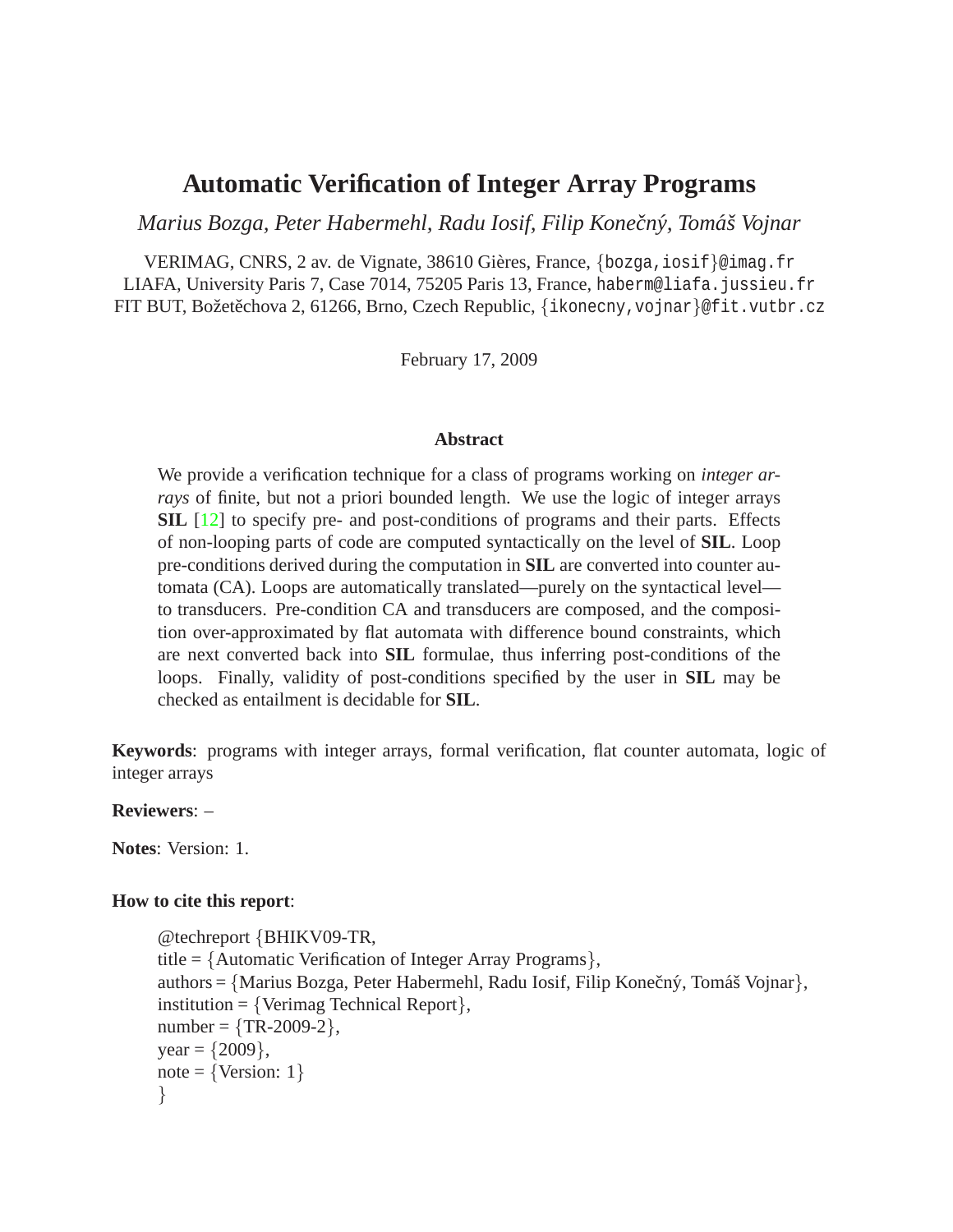# <span id="page-2-0"></span>**1 Introduction**

Arrays are an important data structure in all common programming languages. Automatic verification of programs using arrays is a difficult task since they are of a finite, but often not a priori fixed length, and, moreover, their contents may be unbounded too. Nevertheless, various approaches for automatic verification of programs with arrays have recently been proposed.

In this paper, we consider programs over integer arrays with assignments, conditional statements, and *non-nested* while loops. Our verification technique is based on a combination of the logic of integer arrays **SIL** [\[12\]](#page-27-0), used for expressing pre-/post-conditions of programs and their parts, and *counter automata* (CA) and *transducers*, into which we translate both **SIL** formulae and program loops in order to be able to compute the effect of loops and to be able to check entailment.

**SIL** (Single Index Logic) allows one to describe properties over arrays of integers and scalar variables. **SIL** uses difference bound constraints to compare array elements situated within a window of a constant size. For instance, the formula  $(\forall i.0 \le i \le n_1 - 1 \rightarrow b[i] \ge 0) \land (\forall i.0 \le$ *i* ≤ *n*<sub>2</sub> − 1 → *c*[*i*] < 0) describes a post-condition of a program partitioning an array *a* into an array *b* containing its positive elements and an array *c* containing its negative elements. **SIL** formulae are interpreted over program *states* assigning integers to scalar variables and finite sequences of integers to array variables. As already proved in [\[12\]](#page-27-0), the set of models of an ∃ ∗∀ ∗ -**SIL** formula corresponds naturally to the set of traces of a *flat* CA with loops labeled by difference bound constraints. This entails decidability of the satisfiability problem for ∃ ∗∀ ∗ -**SIL**.

In this paper we take a novel perspective on the connection between ∃ ∗∀ ∗ -**SIL** and CA, allowing to benefit from the advantages of both formalisms. Indeed, the logic is useful to express human-readable pre-/post-conditions of programs and their parts, and to compute the post-image of (non-looping) program statements symbolically. On the other hand, automata are suitable for expressing the effects of program loops.

In particular, given an ∃\*∀\*-SIL formula, we can easily compute the strongest postcondition of an assignment or a conditional statement in the same fragment of the logic. Upon reaching a program loop, we then translate the  $\exists^* \forall^*$ -**SIL** formula φ describing the set of states at the beginning of the loop into a  $CA A<sub>0</sub>$  encoding its set of models. Next, to characterize the effect of a loop *L*, we translate it—purely syntactically—into a *transducer TL*, i.e., a CA describing the input/output relation on scalars and array elements implemented by *L*. The post-condition of *L* is then obtained by composing  $T_L$  with  $A_{\varphi}$ . The result of the composition is a CA  $B_{\varphi,L}$ representing the *exact* set of states after *any number* of iterations of *L*. Finally, we translate  $B_{\omega,L}$ back into ∃ ∗∀ ∗ -**SIL**, obtaining a post-condition of *L* w.r.t. ϕ. However, due to the fact that counter automata are more expressive than ∃ ∗∀ ∗ -**SIL**, this final step involves a (refinable) *abstraction*. We first generate a *flat* CA that over-approximates the set of traces of  $B_{\varphi,L}$ , and then translate the flat CA back into ∃ ∗∀ ∗ -**SIL**.

Our approach thus generates automatically a *human-readable post-condition* for each program loop, giving the end-user some insight of what the program is doing. Moreover, as these post-conditions are expressed in ∃<sup>\*</sup>∀<sup>\*</sup>-SIL, they can be used to check entailment of user-specified post-conditions given in  $\forall^*$ -**SIL**, which is possible due to the decidability of the satisfiability problem for ∃ ∗∀ ∗ -**SIL**.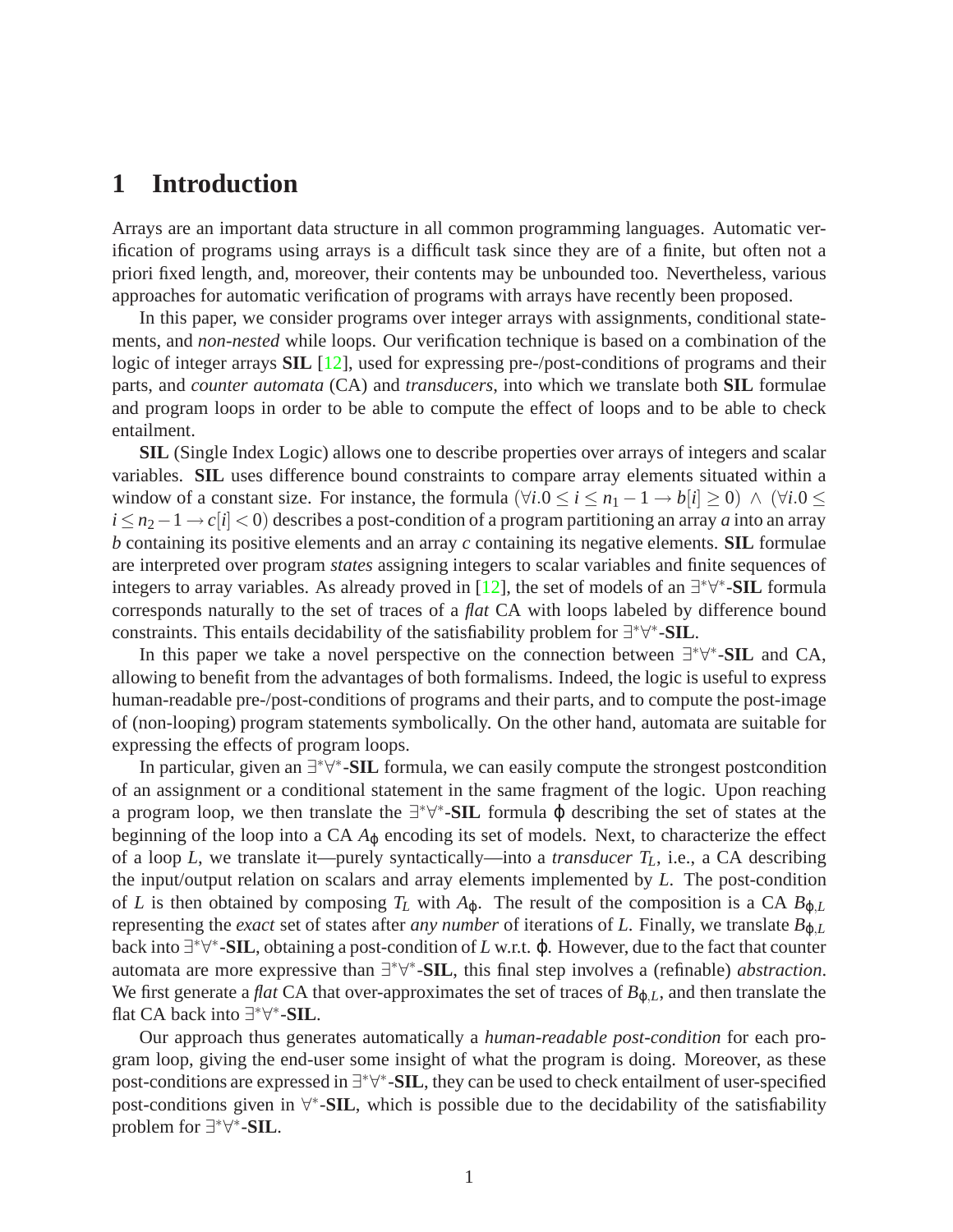We validate our approach by successfully and fully algorithmically verifying several arraymanipulating programs, like splitting of an array into positive and negative elements, rotating an array, inserting into a sorted array, etc. Some of the steps were done manually as we have not yet implemented all of the techniques—a full implementation that will allow us to do more examples is underway.

**Related Work.** The area of automated verification of programs with arrays and/or synthesizing loop invariants for such programs has recently received a lot of attention. For instance, [\[7,](#page-27-1) [17,](#page-28-0) [1,](#page-27-2) [2,](#page-27-3) [15,](#page-27-4) [11\]](#page-27-5) build on templates of universally quantified loop invariants and/or atomic predicates provided by the user. The form of the sought invariants is then based on these templates. Inferring the invariants is tackled by various approaches, such as predicate abstraction using predicates with Skolem constants [\[7\]](#page-27-1), constraint-based invariant synthesis [\[1,](#page-27-2) [2\]](#page-27-3), or predicate abstraction combined with interpolation-based refinement [\[15\]](#page-27-4).

In [\[19\]](#page-28-1), an interpolating saturation prover is used for deriving invariants from finite unfoldings of loops. In the very recent work of  $[16]$ , loop invariants are synthesised by first deriving scalar invariants, combining them with various predefined first-order array axioms, and finally using a saturation prover for generating the loop invariants on arrays. This approach can generate invariants using quantifier alternation. A disadvantage is that, unlike our approach, the method does not take into account loop preconditions, which are sometimes necessary to find reasonable invariants. Also, the method does not generate invariants in a decidable logical fragment, in general.

Another approach, based on abstract interpretation, was used in [\[10\]](#page-27-6). Here, arrays are suitably partitioned, and summary properties of the array segments are tracked. The partitioning is based on heuristics related to tracking the position of index variables. These heuristics, however, sometimes fail, and human guidance is needed. The approach was recently improved in [\[14\]](#page-27-7) by using better partitioning heuristics and relational abstract domains to keep track of the relations of the particular array slices.

Recently, several works have proposed decidable logics capable of expressing complex properties of arrays [\[5,](#page-27-8) [20,](#page-28-3) [8,](#page-27-9) [3,](#page-27-10) [9\]](#page-27-11). In general, these logics lack the capability of universally relating two successive elements of arrays, which is allowed in our previous work [\[13,](#page-27-12) [12\]](#page-27-0). Moreover, the logics of [\[5,](#page-27-8) [20,](#page-28-3) [8,](#page-27-9) [3,](#page-27-10) [9\]](#page-27-11) do not give direct means of automatically dealing with program loops, and hence, verifying programs with arrays. In this work, we provide a fully algorithmic verification technique that uses the decidable logic of [\[12\]](#page-27-0). Unlike many other works, we do not synthesize loop invariants, but directly post-conditions of loops with respect to given preconditions, using a two-way automata-logic connection that we establish.

# **2 Preliminaries**

For a set *A*, we denote by  $A^*$  the set of finite sequences of elements from *A*. For such a sequence  $\sigma \in A^*$ , we denote by  $|\sigma|$  its length, and by  $\sigma_i$  the element at position *i*, for  $0 \le i < |\sigma|$ . We denote by N the set of natural numbers, and by Z the set of integers. For a function  $f : A \rightarrow B$  and a set *S* ⊆ *A*, we denote by *f* ↓*<sup>S</sup>* the restriction of *f* to *S*. This notation is naturally lifted to sets, pairs or sequences of functions.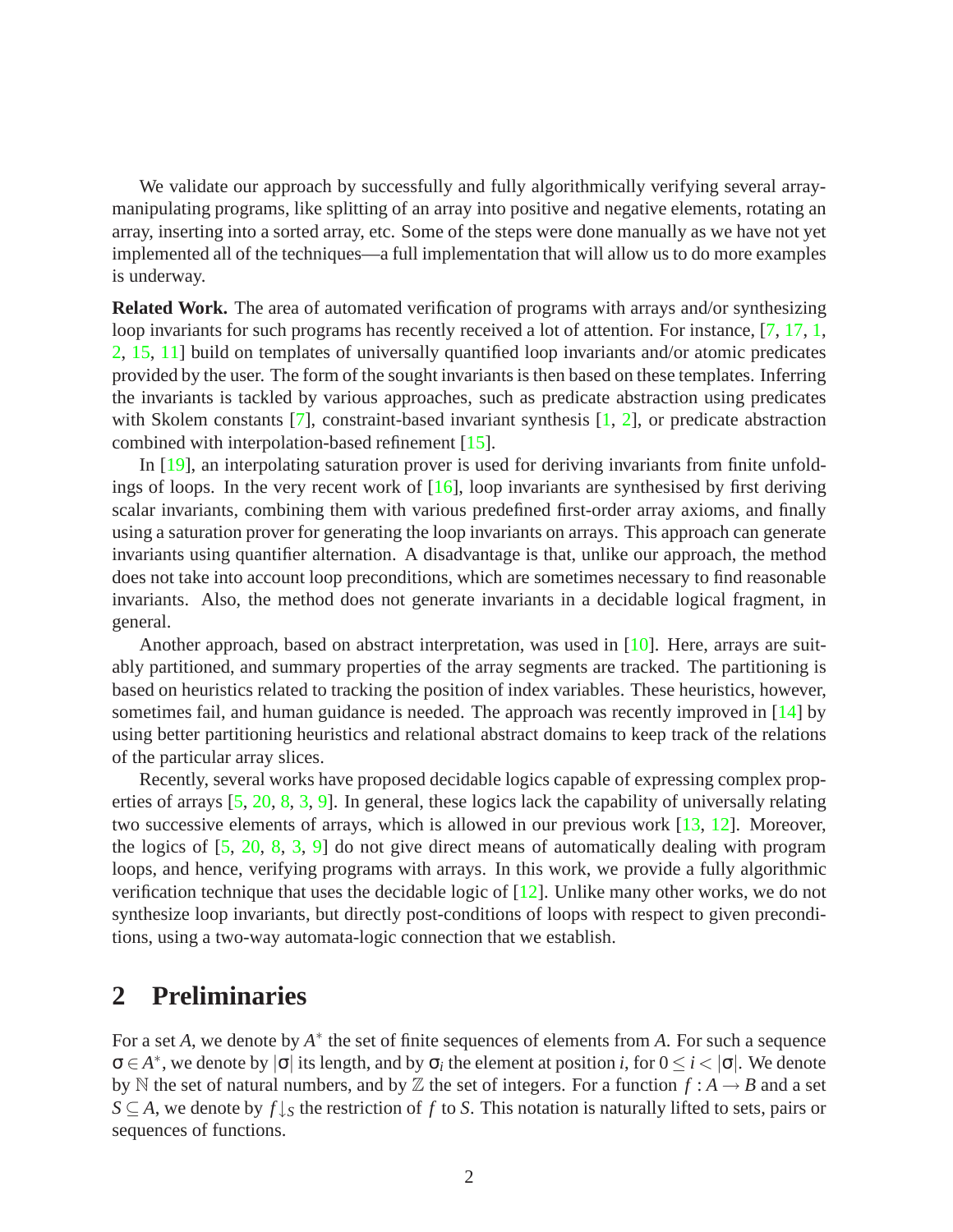Given a formula  $\varphi$ , we denote by  $FV(\varphi)$  the set of its free variables. If we denote a formula as  $\varphi(x_1,...,x_n)$ , we assume  $FV(\varphi) \subseteq \{x_1,...,x_n\}$ . For  $\varphi(x)$ , we denote by  $\varphi[t/x_1,...,x_n]$  the formula in which each free occurrence of  $x_1, \ldots, x_n$  is replaced by a term *t*. Given a formula  $\varphi$ , we denote by  $\models \varphi$  the fact that  $\varphi$  is logically valid, i.e., it holds in every structure corresponding to its signature.

A *difference bound constraint* (DBC) is a conjunction of inequalities of the forms (1) *x*−*y* ≤ *c*, (2) *x* ≤ *c*, or (3) *x* ≥ *c*, where *c* ∈  $\mathbb{Z}$  is a constant. We denote by ⊤ (true) the empty DBC. It is well-known that the negation of a DBC is equivalent to a finite disjunction of *pairwise disjoint* DBCs since, e.g.,  $\neg(x - y \leq c) \iff y - x \leq -c - 1$  and  $\neg(x \leq c) \iff x \geq c + 1$ . In particular, the negation of  $\top$  is the empty disjunction, denoted as  $\bot$  (false).

A *counter automaton* (CA) is a tuple  $A = \langle X, Q, I, \rightarrow, F \rangle$ , where: *X* is a finite set of counters ranging over  $\mathbb{Z}, Q$  is a finite set of control states,  $I \subseteq Q$  is a set of initial states,  $\rightarrow$  is a transition relation given by a set of rules  $q \xrightarrow{\phi(X,X')} q'$  where φ is an arithmetic formula relating current values of counters *X* to their future values  $X' = \{x' \mid x \in X\}$ , and  $F \subseteq Q$  is a set of final states.

A *configuration* of a CA *A* is a pair  $\langle q, v \rangle$  where  $q \in Q$  is a control state, and  $v : X \to \mathbb{Z}$  is a valuation of the counters in *X*. For a configuration  $c = \langle q, v \rangle$ , we designate by  $val(c) = v$  the valuation of the counters in *c*. A configuration  $\langle q', v' \rangle$  is an *immediate successor* of  $\langle q, v \rangle$  if and only if *A* has a transition rule  $q \xrightarrow{\phi(X,X')} q'$  such that  $\models \phi[\nu(X)/X][\nu'(X')/X']$ . Given two control states  $q, q' \in Q$ , a run of *A* from *q* to *q*<sup>'</sup> is a finite sequence of configurations  $c_1c_2...c_n$  with  $c_1 = \langle q, v \rangle$ ,  $c_n = \langle q', v' \rangle$  for some valuations  $v, v' : X \to \mathbb{Z}$ , and  $c_{i+1}$  is an immediate successor of  $c_i$ , for all  $1 \leq i < n$ . Let  $\mathcal{R}(A)$  denote the set of runs of A from some initial state  $q_0 \in I$  to some final state  $q_f \in F$ , and  $Tr(A) = \{val(c_1)val(c_2) \dots val(c_n) | c_1c_2 \dots c_n \in \mathcal{R}(A)\}\$ be its set of *traces*.

For two counter automata  $A_i = \langle X_i, Q_i, I_i, \rightarrow_i, F_i \rangle, \ i = 1,2$  we define the *product automaton* as  $A_1 \otimes A_2 = \langle X_1 \cup X_2, Q_1 \times Q_2, I_1 \times I_2, \rightarrow, F_1 \times F_2 \rangle$ , where  $\langle q_1, q_2 \rangle \stackrel{\varphi}{\rightarrow} \langle q_1', q_2' \rangle$  if and only if  $q_1 \stackrel{\varphi_1}{\rightarrow} q_1',$  $q_2 \stackrel{\varphi_2}{\rightarrow}_2 q'_2$  and  $\models \varphi \leftrightarrow \varphi_1 \land \varphi_2$ . We have that, for all sequences  $\sigma \in \mathcal{Tr}(A_1 \otimes A_2)$ ,  $\sigma \downarrow_{X_1} \in \mathcal{Tr}(A_1)$ and  $\sigma \downarrow_{X_2} \in Tr(A_2)$ , and viceversa.

<span id="page-4-0"></span>**Lemma 1** *Given*  $A_i = \langle X_i, Q_i, I_i, \rightarrow_i, F_i \rangle$ ,  $i = 1, 2$ , for all sequences  $\sigma \in (X_1 \cup X_2 \rightarrow \mathbb{Z})^*$ :

$$
\sigma \in Tr(A_1 \otimes A_2) \text{ if and only if } \sigma \downarrow_{X_1} \in Tr(A_1) \text{ and } \sigma \downarrow_{X_2} \in Tr(A_2)
$$

*Consequently, if*  $X_1 = X_2$  *we have*  $Tr(A_1 \otimes A_2) = Tr(A_1) \cap Tr(A_2)$ *.* 

*Proof*: The states of  $A_1 \otimes A_2$  are pairs of  $Q_1 \times Q_2$ , and the initial (final) states of  $A_1 \otimes A_2$  are  $I_1 \times I_2$  (*F*<sub>1</sub> × *F*<sub>2</sub>). There is a transition  $\langle q_1, r_1 \rangle \xrightarrow{\phi} \langle q_2, r_2 \rangle$  in  $A_1 \otimes A_2$  if and only if there exist transitions  $q_1 \stackrel{\varphi_1}{\longrightarrow} q_2$  in  $A_1$  and  $r_1 \stackrel{\varphi_2}{\longrightarrow} r_2$  in  $A_2$ , and  $\varphi = \varphi_1 \wedge \varphi_2$ . The equivalence condition is proved by induction on the length of the trace  $\sigma$ .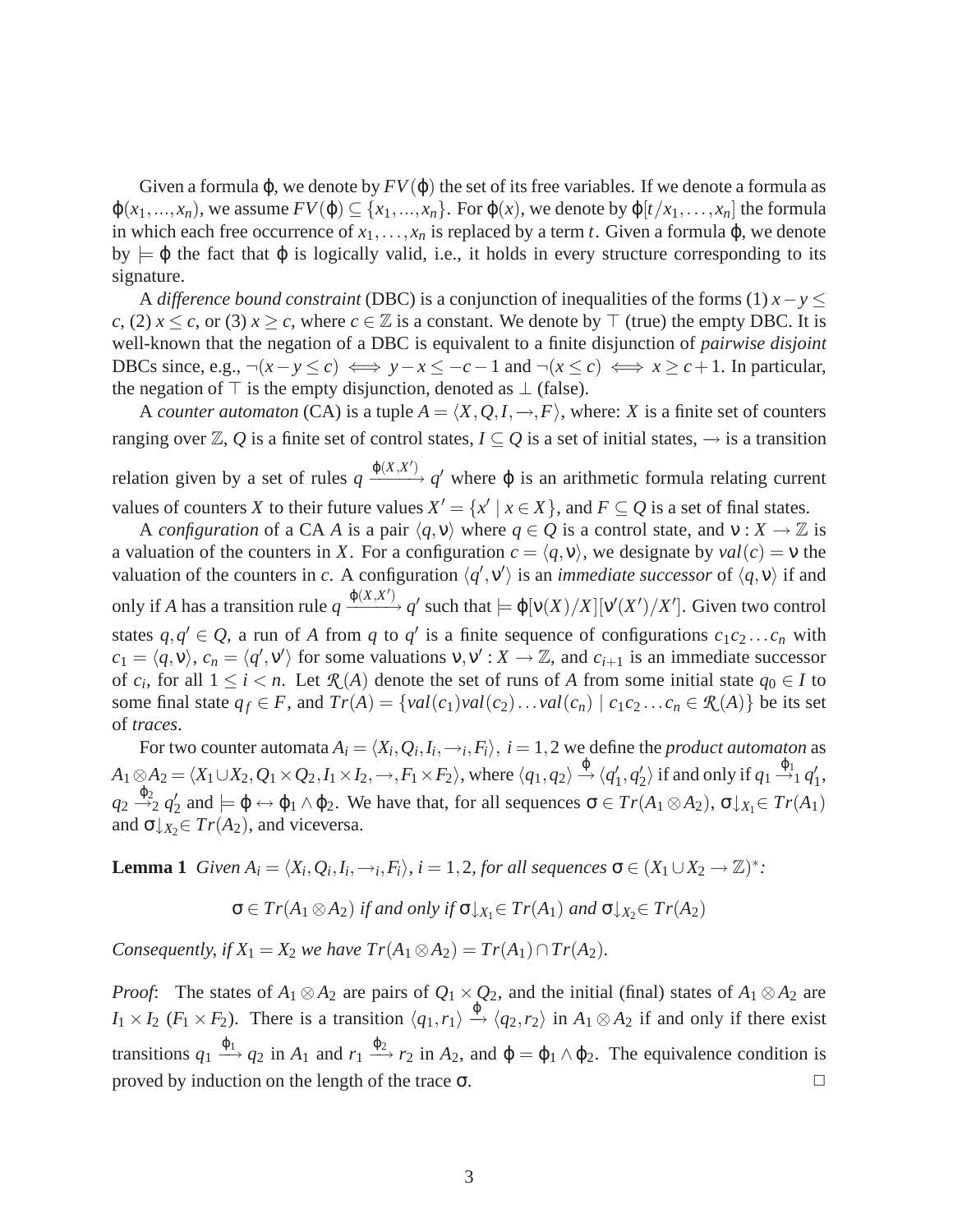### <span id="page-5-3"></span>**3 Counter Automata as Recognizers of States and Transitions**

In the rest of this section, let  $\mathbf{a} = \{a_1, a_2, \ldots, a_k\}$  be a set of *array variables*, and  $\mathbf{b} = \{b_1, b_2, \ldots, b_m\}$ be a set of *scalar variables*. A *state*  $\langle \alpha, \iota \rangle$  is a pair of valuations  $\alpha : \mathbf{a} \to \mathbb{Z}^*$ , and  $\iota : \mathbf{b} \to \mathbb{Z}$ . For simplicity, we assume that  $|\alpha(a_1)| = |\alpha(a_2)| = \ldots = |\alpha(a_k)| > 0$ , and denote by  $|\alpha|$  the size of the arrays in the state.

In the following, let *X* be a set of counters that is partitioned into *value counters*  $\mathbf{x} =$  ${x_1, x_2, \ldots, x_k}$ , *index counters*  $\mathbf{i} = {i_1, i_2, \ldots, i_k}$ , *parameters*  $\mathbf{p} = {p_1, p_2, \ldots, p_m}$ , and *working counters* **w**. Notice that **a** and **b** are in 1:1 correspondence with **x**, **i**, and **p**, respectively.

<span id="page-5-0"></span>**Definition 1** *Let*  $\langle \alpha, \iota \rangle$  *be a state. A sequence*  $\sigma \in (X \to \mathbb{Z})^*$  *is said to be* consistent *with*  $\langle \alpha, \iota \rangle$ *, denoted*  $\sigma$   $\vdash \langle \alpha, \iota \rangle$  *if and only if, for all*  $1 \leq p \leq k$ *, and all*  $1 \leq r \leq m$ *:* 

- *1. for all*  $q \in \mathbb{N}$  *with*  $0 \leq q < |\sigma|$ *, we have*  $0 \leq \sigma_q(i_p) \leq |\alpha|$ *,*
- *2. for all*  $q, r \in \mathbb{N}$  *with*  $0 \leq q < r < |\sigma|$ *, we have*  $\sigma_q(i_p) \leq \sigma_r(i_p)$ *,*
- *3. for all*  $s \in \mathbb{N}$  *with*  $0 \le s \le |\alpha|$ *, there exists*  $0 \le q < |\sigma|$  *such that*  $\sigma_q(i_p) = s$ *,*
- *4. for all*  $q \in \mathbb{N}$  *with*  $0 \leq q < |\sigma|$ *, if*  $\sigma_q(i_p) = s < |\alpha|$ *, then*  $\sigma_q(x_p) = \alpha(a_p)[s]$ *,*
- *5. for all*  $q \in \mathbb{N}$  *with*  $0 \leq q < |\sigma|$ *, we have*  $\sigma_q(p_r) = \iota(b_r)$ *.*

Intuitively, a run of a CA represents the contents of a single array by traversing all of its entries in one move from the left to the right. The contents of multiple arrays is represented by arbitrarily interleaving the traversals of the different arrays. From this point of view, for a run to correspond to some state (i.e., to be *consistent* with it), it must be the case that each index counter either keeps its value or grows at each step of the run (point 2 of Def. [1\)](#page-5-0) while visiting each entry within the array (points 1 and 3 of Def. [1\)](#page-5-0).<sup>[1](#page-5-1)</sup> The value of a certain entry of an array  $a_p$  is coded by the value that the array counter  $x_p$  has when the index counter  $i_p$  contains the position of the given entry (point 4 of Def. [1\)](#page-5-0). Finally, values of scalar variables are encoded by values of the appropriate parameter counters which stay constant within a run (point 5 of Def. [1\)](#page-5-0).

<span id="page-5-2"></span>We call two sequences  $\sigma, \rho \in (X \to \mathbb{Z})^*$  *equivalent*, denoted  $\sigma \equiv \rho$ , iff they agree on the value, index, and parameter counters, i.e., σ↓**x**∪**i**∪**p**= ρ↓**x**∪**i**∪**p**.

**Proposition 1** Let  $\langle \alpha, \iota \rangle$  and  $\langle \beta, \kappa \rangle$  be two states, and  $\sigma \in (X \to \mathbb{Z})^*$  be a sequence that is con*sistent with both*  $\langle \alpha, \iota \rangle$  *and*  $\langle \beta, \kappa \rangle$ *. Then*  $\alpha = \beta$  *and*  $\iota = \kappa$ *.* 

*Proof*: First we prove that  $|\alpha| = |\beta|$ . Suppose, by contradiction, that  $|\alpha| < |\beta|$  for some  $1 \leq p \leq k$ . Then there exists  $1 \le p \le k$  and  $1 \le q < |\sigma|$  such that  $|\alpha| < \sigma_q(i_p) \le |\beta|$ , by the third point of

<span id="page-5-1"></span><sup>&</sup>lt;sup>1</sup>In fact, each index counter reaches the value  $|\alpha|$  which is by one more than what is needed to traverse an array with entries  $0 \dots |\alpha| - 1$ . The reason is technical, related to the composition with transducers representing program loops (which produce array entries with a delay of one step and hence need the extra index value to produce the last array entry) as will become clear later. Note that the entry at position  $|\alpha|$  is left unconstrained.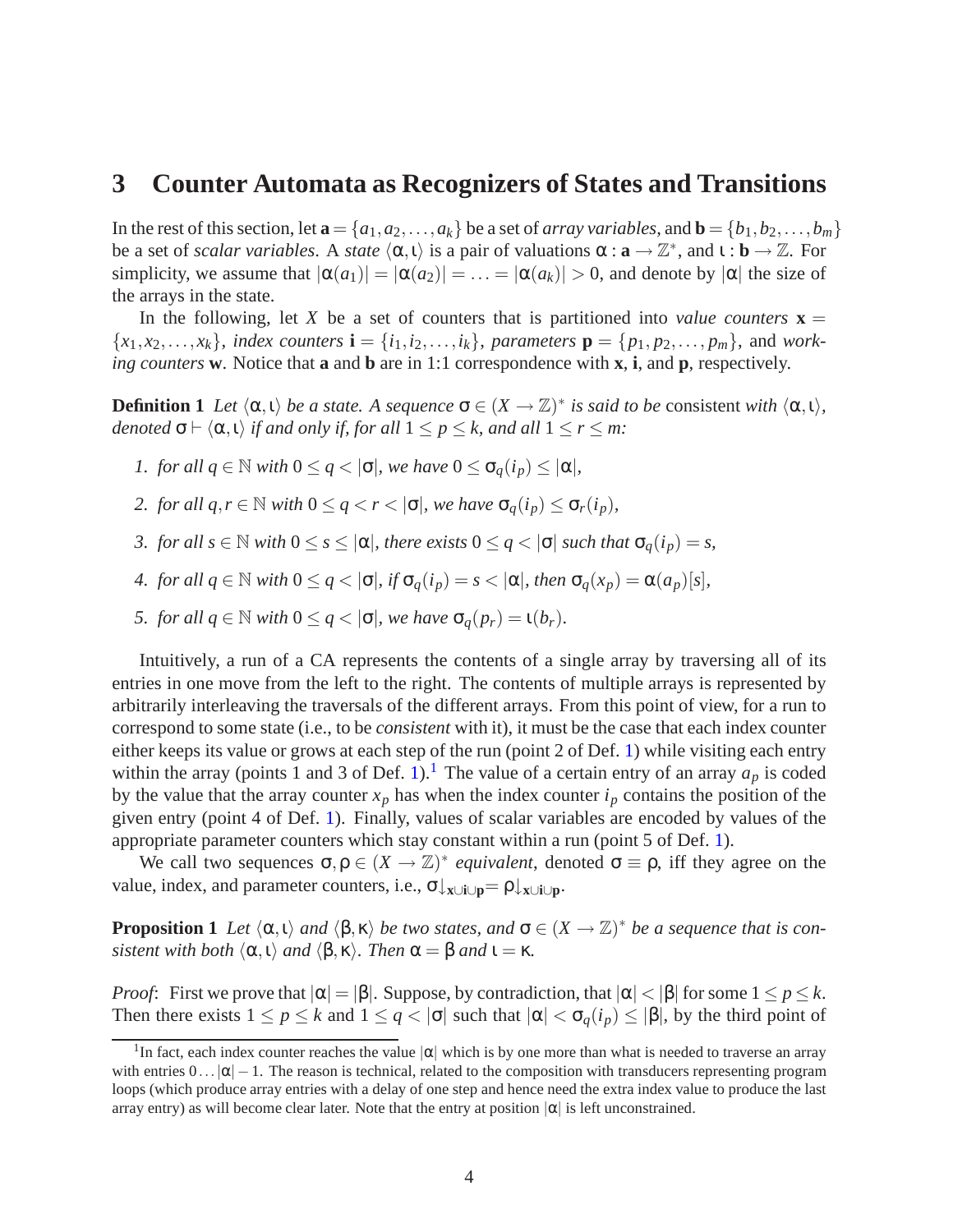Definition [1.](#page-5-0) Since σ ⊢ α, by the first point of Definition [1,](#page-5-0)  $\sigma_q(i_p) \leq |\alpha|$ : a contradiction. Then,  $|\alpha| \geq |\beta|$ , and symmetrically, we can prove that  $|\alpha| \leq |\beta|$ . Hence  $|\alpha| = |\beta|$ .

Next, we prove that, for all  $1 \le p \le k$  and for all  $0 \le s < |\alpha|$ , we have  $\alpha(a_p)[s] = \beta(a_p)[s]$ . By the third and fourth points of Definition [1,](#page-5-0) we have that, for all  $1 \le p \le k$  and for all  $0 \le s < |\alpha|$ , there exists  $0 \leq q < |\sigma|$  such that  $\alpha(a_p)[s] = \sigma_q(x_p) = \beta(a_p)[s]$ .

Finally, by the fifth point of Definition [1,](#page-5-0) we have that, for all  $1 \le r \le m$ ,  $\iota(b_r) = \sigma_q(b_r)$  $\kappa(b_r)$  for all  $1 \leq q < |\sigma|$ .

A CA is said to be *state consistent* if and only if for every trace  $\sigma \in Tr(A)$ , there exists a (unique) state  $\langle \alpha, \iota \rangle$  such that  $\sigma \vdash \langle \alpha, \iota \rangle$ . We denote  $\Sigma(A) = {\langle \alpha, \iota \rangle \mid \exists \sigma \in Tr(A) \cdot \sigma \vdash \langle \alpha, \iota \rangle}$  the set of states recognized by a CA.

A consequence of Definition [1](#page-5-0) is that, in between two adjacent positions of a trace, in a stateconsistent CA, the index counters never increase by more than one. Consequently, each transition whose relation is non-deterministic w.r.t. an index counter can be split into two transitions: an *idle* (no change) and a *tick* (increment by one). In the following, we will silently assume that each transition of a state-consistent CA is either idle or tick w.r.t. a given index counter.

**Proposition 2** *Let A be a state-consistent CA with index counters*  $\mathbf{i} = \{i_1, i_2, \ldots, i_k\}$ *, value counters*  $\mathbf{x} = \{x_1, x_2, \ldots, x_k\}$ *, and*  $\sigma \in \mathrm{Tr}(A)$  *be a trace. Then we have*  $0 \leq \sigma_{q+1}(i_p) - \sigma_q(i_p) \leq 1$ *, for all*  $1 \leq p \leq k$  *and all*  $0 \leq q < |\sigma|$ *.* 

*Proof*: By the second point of Definition [1,](#page-5-0)  $\sigma_q(i_p) \leq \sigma_{q+1}(i_p)$ . Now, suppose that  $\sigma_{q+1}(i_p)$  $\sigma_q(i_p)+1$ , for some  $1 \leq p \leq k$ . Since *A* is state-consistent, there exists a state  $\langle \alpha, \iota \rangle$  such that  $\sigma \vdash$  $\langle \alpha, \iota \rangle$ . By the first point of Definition [1,](#page-5-0)  $0 \leq \sigma_{q+1}(i_p) \leq |\alpha|$ , hence  $0 \leq \sigma_{q+1}(i_p) - 1 < |\alpha|$ , and by the third point of Definition [1,](#page-5-0) there exists a position  $0 \le r < |\sigma|$  such that  $\sigma_r(i_p) = \sigma_{q+1}(i_p) - 1$ . Then either  $0 \le r < q$  or  $q + 1 < r$ . Both cases are in contradiction with the second point of Definition [1.](#page-5-0)  $\Box$ 

In the following, let  $\mathbf{a}_l = \{a_1^l\}$  $\frac{l}{1}$ ,  $a_2^l$  $a_2^l, \ldots, a_k^l$  $\{k_{l}\}, l = 1, 2$ , be two sets of array variables (not necessarily disjoint), and let  $\mathbf{x}_l = \{x_1^l\}$  $\frac{l}{1}, x_2^l$  $\frac{l}{2}, \ldots, x_k^l$  $\{i_k\}$ , **i**<sub>l</sub> = { $i_1^l$  $\frac{l}{1}, i_2^l$  $\frac{l}{2}, \ldots, i^l_k$  $\{k_l\}$ ,  $l = 1, 2$ , be the corresponding sets of value and index counters. Also, let  $\mathbf{b}_l = \{b_1^l, b_2^l, \dots, b_{m_l}^l\}, l = 1, 2$ , be two sets of scalar variables and let  $\mathbf{p}_l = \{p_1^l, p_2^l, \dots, p_{m_l}^l\}, l = 1, 2$ , be the corresponding sets of parameters.

<span id="page-6-0"></span>**Lemma 2** *Let A<sup>l</sup> be two state consistent counter automata with value, index, parameter, and working counters*  $\mathbf{x}_l$ ,  $\mathbf{i}_l$ ,  $\mathbf{p}_l$ ,  $\mathbf{y}_l$ ,  $l = 1, 2$ , respectively. Then  $A_1 \otimes A_2$  *is state consistent, and, moreover, for all states*  $\langle \alpha, \iota \rangle$  *where*  $\alpha : \mathbf{a}_1 \cup \mathbf{a}_2 \to \mathbb{Z}^*$  *and*  $\iota : \mathbf{b}_1 \cup \mathbf{b}_2 \to \mathbb{Z}$ *, we have:* 

$$
\langle \alpha, \iota \rangle \in \Sigma(A_1 \otimes A_2) \Rightarrow \langle \alpha \downarrow_{\mathbf{a}_1}, \iota \downarrow_{\mathbf{b}_1} \rangle \in \Sigma(A_1) \text{ and } \langle \alpha \downarrow_{\mathbf{a}_2}, \iota \downarrow_{\mathbf{b}_2} \rangle \in \Sigma(A_2)
$$

*Consequently, if*  $\mathbf{a}_1 = \mathbf{a}_2$  *and*  $\mathbf{b}_1 = \mathbf{b}_2$ *, we have*  $\Sigma(A_1 \otimes A_2) \subseteq \Sigma(A_1) \cap \Sigma(A_2)$ *.* 

*Proof*: We denote  $X_l = \mathbf{x}_l \cup \mathbf{i}_l \cup \mathbf{p}_l \cup \mathbf{y}_l$ ,  $l = 1, 2$ .

(1) To prove that  $A_1 \otimes A_2$  is state consistent, let  $\sigma \in Tr(A_1 \otimes A_2)$  be a trace. By Lemma [1,](#page-4-0) we have  $\sigma \downarrow_{X_i} \in Tr(A_i)$ ,  $l = 1, 2$ . Since  $A_1$  and  $A_2$  are state consistent, there exist (unique) states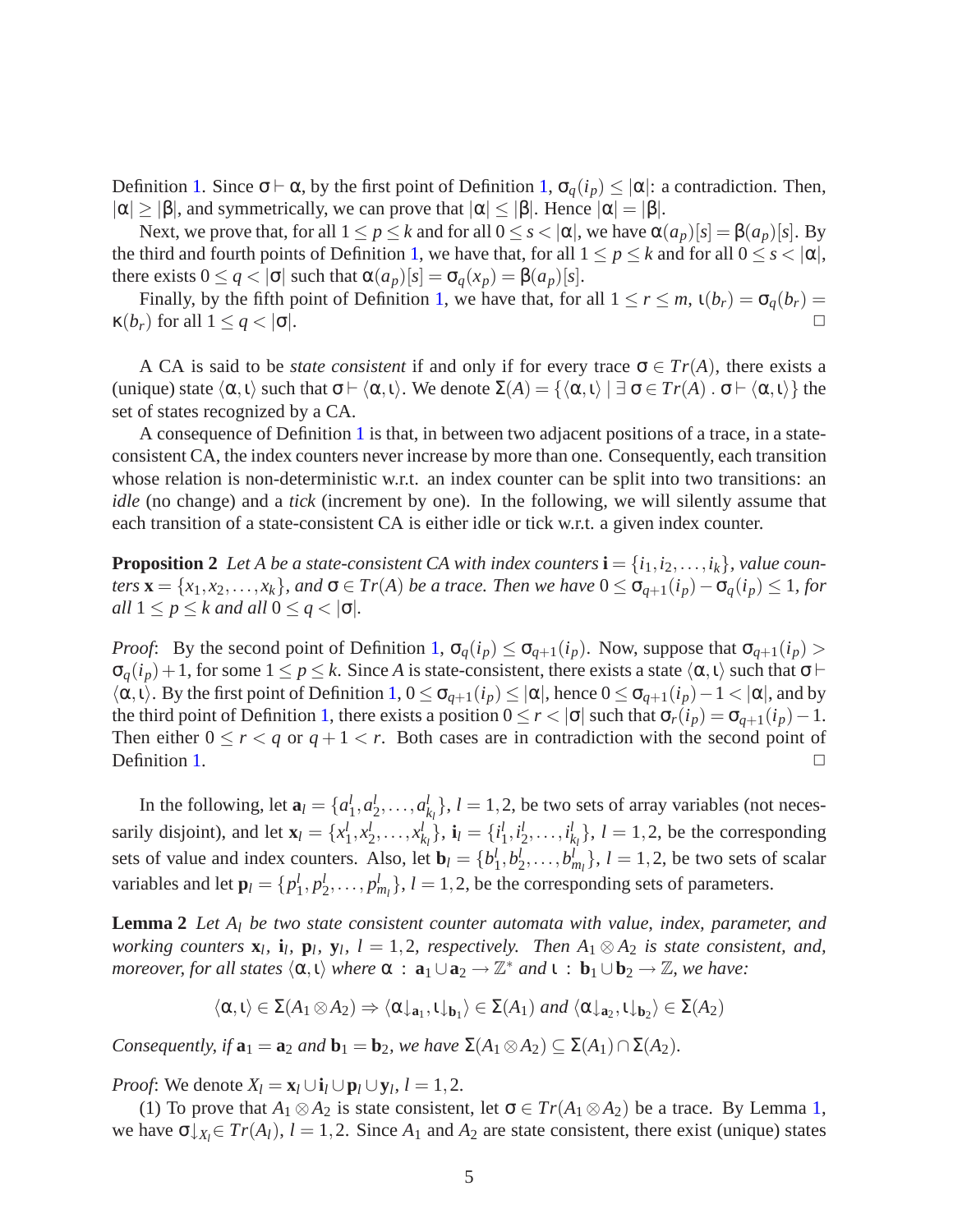$\langle \alpha_l, \iota_l \rangle$ , where  $\alpha_l : \mathbf{a}_l \to \mathbb{Z}^*$  and  $\iota_l : \mathbf{b}_l \to \mathbb{Z}$ , such that  $\sigma \downarrow_{X_l} \vdash \langle \alpha_l, \iota_l \rangle$ ,  $l = 1, 2$  $l = 1, 2$  $l = 1, 2$ . By Proposition 1, we have that  $\langle \alpha_1 \downarrow_{\mathbf{a}_1 \cap \mathbf{a}_2}, \iota_1 \downarrow_{\mathbf{b}_1 \cap \mathbf{b}_2} \rangle = \langle \alpha_2 \downarrow_{\mathbf{a}_1 \cap \mathbf{a}_2}, \iota_2 \downarrow_{\mathbf{b}_1 \cap \mathbf{b}_2} \rangle$ . Therefore, we can build from  $\langle \alpha_l, \iota_l \rangle$ ,  $l = 1, 2$ , a state  $\langle \alpha, \iota \rangle$  such that  $\sigma \vdash \langle \alpha, \iota \rangle$ .

(2) To prove the second point, let  $\sigma \in Tr(A_1 \otimes A_2)$  such that  $\sigma \vdash \langle \alpha, \iota \rangle$ . As before, there exist states  $\langle \alpha_l, \iota_l \rangle$ , where  $\alpha_l : \mathbf{a}_l \to \mathbb{Z}^*$  and  $\iota_l : \mathbf{b}_l \to \mathbb{Z}$ , such that  $\sigma \downarrow_{X_l} \vdash \langle \alpha_l, \iota_l \rangle$ ,  $l = 1, 2$ . But since  $\sigma \vdash \langle \alpha, \iota \rangle$ , we have  $\sigma \downarrow_{X_l} \vdash \langle \alpha \downarrow_{a_l}, \iota \downarrow_{i_l} \rangle$ ,  $l = 1, 2$ . Thus  $\langle \alpha \downarrow_{a_l}, \iota \downarrow_{i_l} \rangle \in \Sigma(A_l)$ ,  $l = 1, 2$ .

For any set  $U = \{u_1, ..., u_n\}$ , let us denote  $U^i = \{u_1^i\}$  $\{u_1^i, ..., u_n^i\}$  and  $U^o = \{u_1^o\}$  $\{a_1^o, ..., a_n^o\}$ . If  $s = \langle \alpha, \iota \rangle$ and  $t = \langle \beta, \kappa \rangle$  are two states such that  $|\alpha| = |\beta|$  for all  $1 \le p \le k$ , the pair  $\langle s, t \rangle$  is referred to as a *transition*. A CA  $T = \langle X, Q, I, \rightarrow, F \rangle$  is said to be a *transducer* iff its set of counters *X* is partitioned into: *input counters*  $\mathbf{x}^i$  and *output counters*  $\mathbf{x}^o$ , where  $\mathbf{x} = \{x_1, x_2, \dots, x_k\}$ , *index counters*  $\mathbf{i} = \{i_1, i_2, \ldots, i_k\}$ , *input parameters*  $\mathbf{p}^i$  and *output parameters*  $\mathbf{p}^o$ , where  $\mathbf{p} = \{p_1, p_2, \ldots, p_m\}$ , and *working counters* **w**.

<span id="page-7-0"></span>**Definition 2** A sequence  $\sigma \in (X \to \mathbb{Z})^*$  is said to be consistent with a transition  $\langle s,t \rangle$ , where  $s = \langle \alpha, \iota \rangle$  *and*  $t = \langle \beta, \kappa \rangle$ *, denoted*  $\sigma \vdash \langle s, t \rangle$  *if and only if, for all*  $1 \leq p \leq k$  *and all*  $1 \leq r \leq m$ *:* 

*1. for all*  $q \in \mathbb{N}$  *with*  $0 \leq q < |\sigma|$ *, we have*  $0 \leq \sigma_q(i_p) \leq |\alpha|$ *,* 

*2. for all*  $q, r \in \mathbb{N}$  *with*  $0 \leq q < r < |\sigma|$ *, we have*  $\sigma_q(i_p) \leq \sigma_r(i_p)$ *,* 

*3. for all*  $s \in \mathbb{N}$  *with*  $0 \le s \le |\alpha|$ *, there exists*  $0 \le q < |\sigma|$  *such that*  $\sigma_a(i_p) = s$ *,* 

*4. for all*  $q \in \mathbb{N}$  *with*  $0 \leq q < |\sigma|$ *, if*  $\sigma_q(i_p) = s < |\alpha|$ *, then*  $\sigma_q(x_p^i) = \alpha(a_p)[s]$ *,* 

5. for all 
$$
q \in \mathbb{N}
$$
 with  $0 \le q < |\sigma|$ , if  $\sigma_q(i_p) = s > 0$ , then  $\sigma_q(x_p^0) = \beta(a_p)[s-1]$ ,

6. for all 
$$
q \in \mathbb{N}
$$
 with  $0 \le q < |\sigma|$ , we have  $\sigma_q(p_r^i) = \iota(b_r)$  and  $\sigma(p_r^o) = \kappa(b_r)$ .

The intuition behind the way the transducers represent transitions of programs with arrays is very similar to the way we use counter automata to represent states of such programs—the transducers just have input as well as output counters whose values in runs describe the corresponding input and output states. Note that the definition of transducers is such that the output values occur with a delay of exactly one step w.r.t. the corresponding input (cf. point 5 in Def. [2\)](#page-7-0).<sup>[2](#page-7-1)</sup>

A transducer *T* is said to be *transition consistent* iff for every trace  $\sigma \in Tr(T)$  there exists a transition  $\langle s,t \rangle$  such that  $\sigma \vdash \langle s,t \rangle$ . We denote  $\Theta(T) = {\langle s,t \rangle \mid \exists \sigma \in Tr(T) \cdot \sigma \vdash \langle s,t \rangle}$  the set of transitions recognized by a transducer.

<span id="page-7-1"></span> $2$ The intuition is that it takes the transducer one step to compute the output value, once it reads the input. It is possible to define a completely synchronous transducer, we, however, prefer this definition for technical reasons related to the translation of program loops into transducers.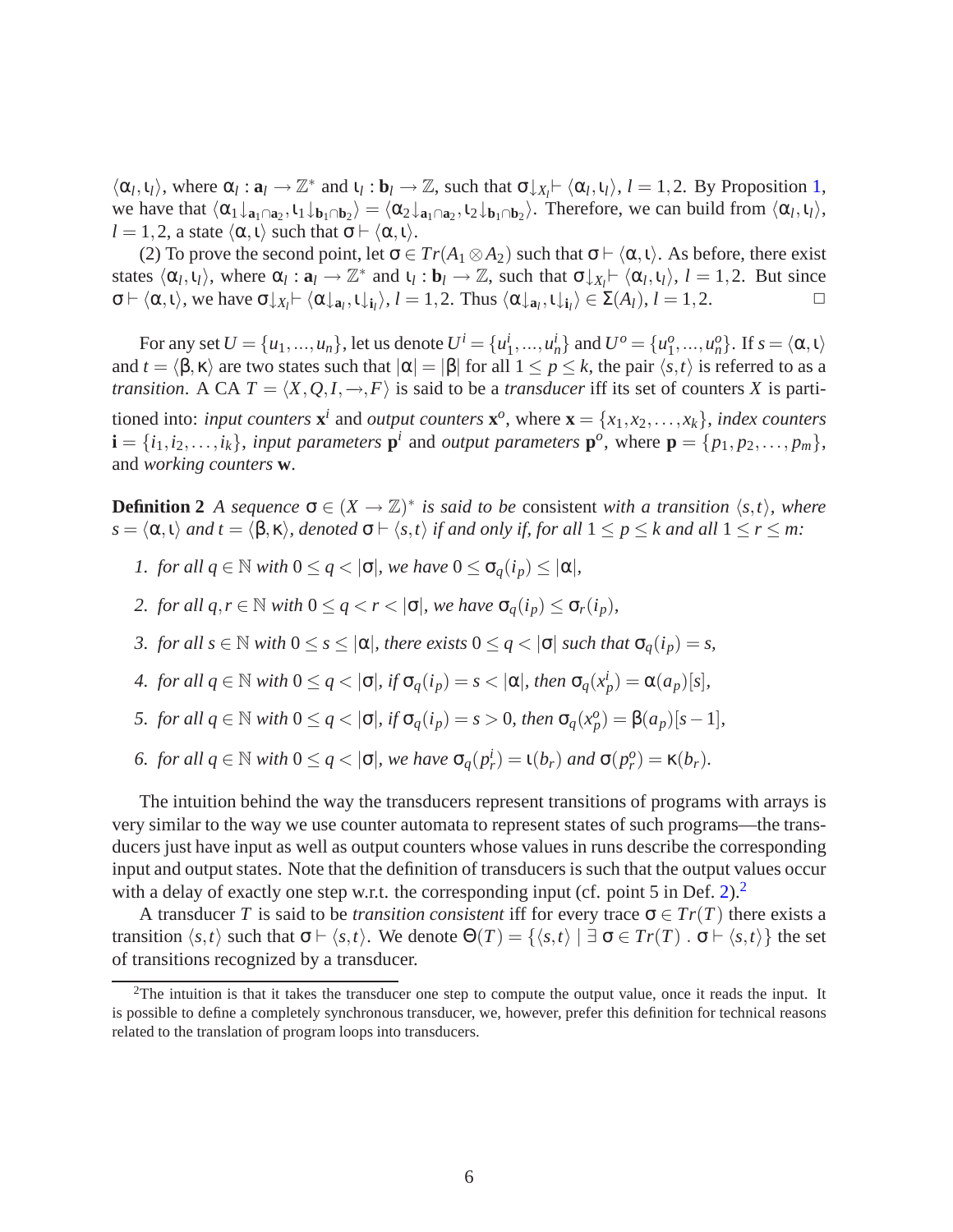#### **3.1 Dependencies between Index Counters**

Let *X* be a fixed set of counters, for the rest of this section. A *dependency* δ is a conjunction of equalities between elements belonging to (a subset of) *X*. For a valuation  $v : X \to \mathbb{Z}$ , we write  $v = \delta$  if and only if the relation obtained from  $\delta$  by replacing each index counter *i* occurring in  $\delta$ by  $v(i)$ , is logically valid. For a sequence  $\sigma \in (X \to \mathbb{Z})^*$ , we denote  $\sigma \models \delta$  if and only if  $\sigma_l \models \delta$ , for all  $0 \le l < |\sigma|$ .

<span id="page-8-0"></span>**Proposition 3** *Given an arbitrary sequence*  $\sigma \in (X \to \mathbb{Z})^*$ , *where*  $\mathbf{i} \subseteq X$  *is a set of index counters,*  $a$ nd a dependency  $\delta$  *on* **i**, we have  $\sigma \models \delta$  if and only if  $\sigma \downarrow_i \models \delta$ .

*Proof*: From the definition of a dependency,  $\delta$  involves only variables from **i**.

For a dependency  $\delta$ , we denote  $[\![\delta]\!] = {\{\sigma \in (X \to \mathbb{Z})^*\; |\; \text{there exists a state } s \text{ such that } \sigma \vdash \phi\}}$ *s* and  $\sigma = \delta$ , i.e., the set of all sequences that correspond to an array and that satisfy  $\delta$ . A dependency  $\delta_1$  is said to be *stronger* than another dependency  $\delta_2$ , denoted  $\delta_1 \rightarrow \delta_2$ , if and only if the first order logic entailment between  $\delta_1$  and  $\delta_2$  is valid. Note that  $\delta_1 \to \delta_2$  if and only if  $[\![\delta_1]\!] \subseteq [\![\delta_2]\!]$ . If  $\delta_1 \to \delta_2$  and  $\delta_2 \to \delta_1$ , we write  $\delta_1 \leftrightarrow \delta_2$ . For a state consistent counter automaton (transition consistent transducer) *A*, we denote by  $\Delta(A)$  the strongest dependency  $\delta$  such that  $Tr(A) \subseteq \lbrack\lbrack \delta \rbrack$ .

<span id="page-8-1"></span>**Definition 3** *A CA A* =  $\langle$ **x**, *Q*,*I*, →,*F* $\rangle$ , *where* **x**  $\subseteq$  *X*, *is said to be* state-complete *if and only if for all states s*  $\in$   $\Sigma(A)$ *, and each sequence*  $\sigma$   $\in$   $(X \to \mathbb{Z})^*$ *, such that*  $\sigma$   $\vdash$  *s and*  $\sigma$   $\models$   $\Delta(A)$ *, we have*  $\sigma \in Tr(A)$ .

Intuitively, an automaton *A* is state-complete if it represents any state  $s \in \Sigma(A)$  in all possible ways w.r.t. the strongest dependency relation on its index counters. The next lemma is needed for technical reasons.

<span id="page-8-2"></span>**Lemma 3** Let  $A_l = \langle \mathbf{x}_l, Q_l, I_l, \rightarrow_l, F_l \rangle$ , where  $\mathbf{x}_l \subseteq X$ ,  $l = 1, 2$  be two state consistent and complete *counter automata with the corresponding sets of arrays and scalars*  $a_l$  *and*  $b_l$ *. If*  $\Sigma(A_1) \downarrow_{a',b'}$  $\cap \Sigma(A_2) \downarrow_{\mathbf{a}',\mathbf{b}'} \neq \emptyset$ , for  $\mathbf{a}' = \mathbf{a}_1 \cap \mathbf{a}_2$  and  $\mathbf{b}' = \mathbf{b}_1 \cap \mathbf{b}_2$ , then the following hold:

- *I.*  $\Delta(A_1 \otimes A_2) \leftrightarrow \Delta(A_1) \wedge \Delta(A_2)$ *, and*
- 2.  $A_1 \otimes A_2$  *is state complete.*

*Proof*: (1) Let  $\mathbf{i}_1 \subseteq \mathbf{x}_1$  be the set of index counters of  $A_1$ , and  $\mathbf{i}_2 \subseteq \mathbf{x}_2$  be the set of index counters of  $A_2$ .

"→" According to the definition, we have

$$
\Delta(A_1 \otimes A_2) = \bigwedge \{ \delta \mid \text{for all } \sigma \in Tr(A_1 \otimes A_2) \text{ such that } \sigma \vdash s \text{ for some } s, \sigma \models \delta \}
$$
  
\n
$$
= \bigwedge \{ \delta \mid \text{for all traces } \sigma \in (X \rightarrow \mathbb{Z})^* \text{ such that } \sigma \downarrow_{x_1} \in Tr(A_1),
$$
  
\n
$$
\sigma \downarrow_{x_2} \in Tr(A_2), \text{ and } \sigma \vdash s \text{ for some } s, \sigma \models \delta \}
$$
  
\n
$$
\rightarrow \bigwedge \{ \delta \mid \text{for all } \sigma \in Tr(A_1) \text{ such that } \sigma \vdash s \text{ for some } s, \sigma \models \delta \}
$$
  
\n
$$
= \Delta(A_1)
$$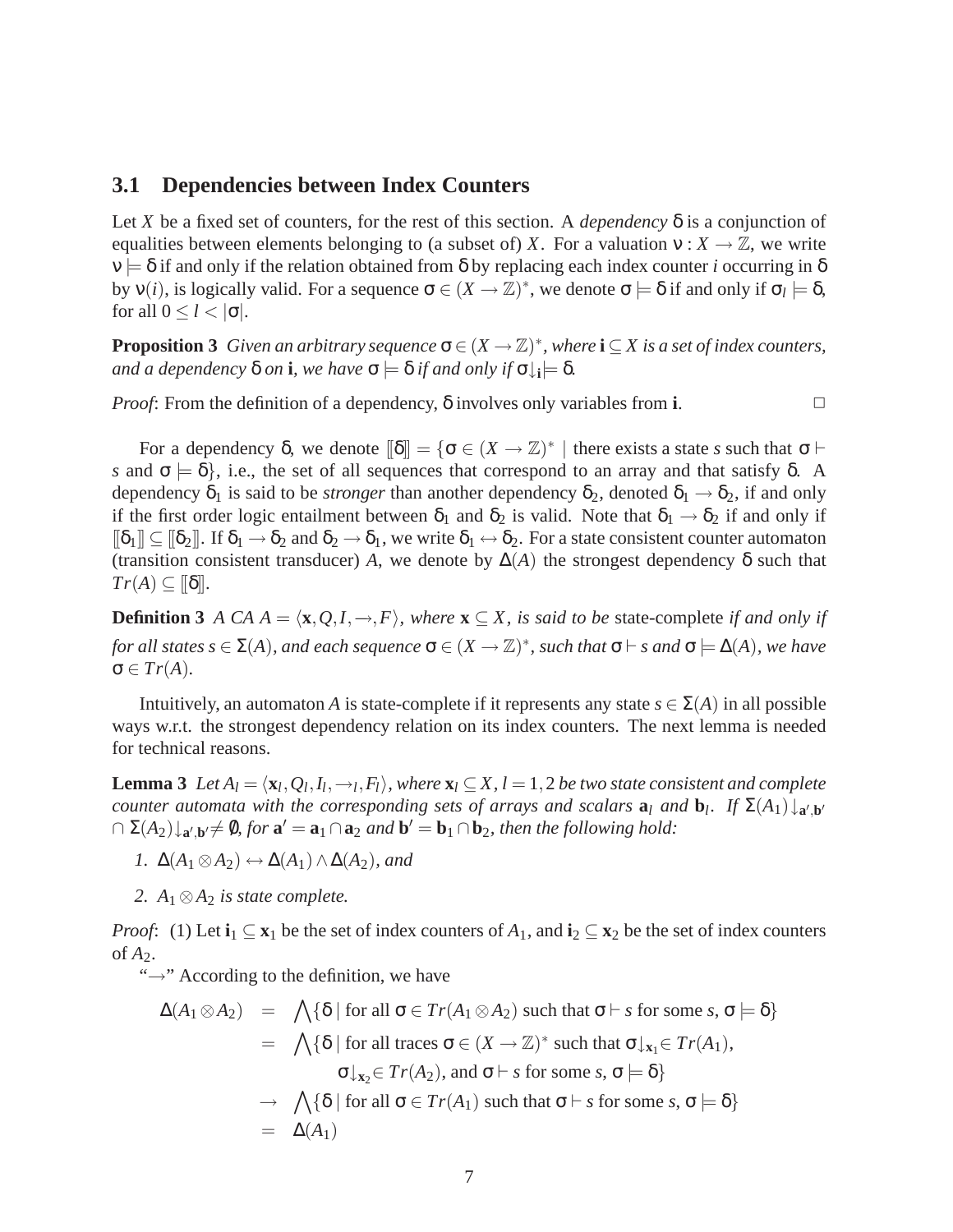Note that we have

$$
\bigwedge \{ \delta \mid \text{for all traces } \sigma \in (X \to \mathbb{Z})^* \text{ such that } \sigma \downarrow_{\mathbf{x}_1} \in Tr(A_1),
$$
  

$$
\sigma \downarrow_{\mathbf{x}_2} \in Tr(A_2), \text{ and } \sigma \vdash s \text{ for some } s, \sigma \models \delta \}
$$
  

$$
\rightarrow \bigwedge \{ \delta \mid \text{for all } \sigma \in Tr(A_1) \text{ such that } \sigma \vdash s \text{ for some } s, \sigma \models \delta \}
$$

because

$$
\{\delta \mid \text{for all traces } \sigma \in (X \to \mathbb{Z})^* \text{ such that } \sigma \downarrow_{\mathbf{x}_1} \in Tr(A_1),
$$
  

$$
\sigma \downarrow_{\mathbf{x}_2} \in Tr(A_2), \text{ and } \sigma \vdash s \text{ for some } s, \sigma \models \delta\}
$$
  

$$
\supseteq \{\delta \mid \text{for all } \sigma \in Tr(A_1) \text{ such that } \sigma \vdash s \text{ for some } s, \sigma \models \delta\}
$$

Symmetrically, we obtain  $\Delta(A_1 \otimes A_2) \to \Delta(A_2)$ . Then  $\Delta(A_1 \otimes A_2) \to \Delta(A_1) \wedge \Delta(A_2)$  follows.

"←" Let  $\sigma \in (X \to \mathbb{Z})^*$  be a trace such that  $\sigma \models \Delta(A_1) \land \Delta(A_2)$  and  $s = \langle \alpha, \iota \rangle$  be an arbitrary state such that  $\sigma \vdash s$ . By Proposition [3,](#page-8-0)  $\sigma \downarrow_{i_1 \cup i_2} \models \Delta(A_1) \wedge \Delta(A_2)$ . Since  $\Sigma(A_1) \downarrow_{a',b'} \cap \Sigma(A_2) \downarrow_{a',b'} \neq$ 0 for  $\mathbf{a}' = \mathbf{a}_1 \cap \mathbf{a}_2$  and  $\mathbf{b}' = \mathbf{b}_1 \cap \mathbf{b}_2$ , there exists a state  $t = \langle \beta, \kappa \rangle$  over arrays  $\mathbf{a}_1 \cup \mathbf{a}_2$  and scalars **b**<sub>1</sub> ∪**b**<sub>2</sub> such that  $t \downarrow_{a_1, b_1} \in \Sigma(A_1)$  and  $t \downarrow_{a_2, b_2} \in \Sigma(A_2)$ . Since  $\sigma \vdash s$ , it is possible to build a trace σ ′ such that σ↓**i**1∪**i**2= σ ′↓**i**1∪**i**<sup>2</sup> and σ ′ ⊢ *t*: just replace the values α(*ap*)[*s*] of the value counters  $a_p \in \mathbf{a}$  by the values  $\beta(a_p)[s]$  at each position in  $\sigma$  where the value of the index counter  $i_p$  is *s* and replace the value  $\iota(b_q)$  of the parameter counters  $b_q \in \mathbf{b}$  by the values  $\kappa(b_q)$  at each position in σ.

We have thus  $\sigma' \downarrow_{i_1 \cup i_2} \models \Delta(A_1) \wedge \Delta(A_2)$ . By Proposition [3,](#page-8-0) we have  $\sigma' \models \Delta(A_1) \wedge \Delta(A_2)$ . Since *A*<sub>1</sub> is state-complete,  $\sigma' \models \Delta(A_1)$  and  $\sigma' \downarrow_{\mathbf{x}_1} \vdash t \downarrow_{\mathbf{a}_1, \mathbf{b}_1} \in \Sigma(A_1)$ , we obtain  $\sigma' \downarrow_{\mathbf{x}_1} \in Tr(A_1)$ , by Def-inition [3.](#page-8-1) Symmetrically, we have  $\sigma' \downarrow_{x_2} \in Tr(A_2)$ . Hence  $\sigma' \in Tr(A_1 \otimes A_2)$  by Lemma [1.](#page-4-0) By Lemma [2,](#page-6-0) we have that  $A_1 \otimes A_2$  is state consistent, and furthermore by definition  $Tr(A_1 \otimes A_2) \subseteq$  $[[\Delta(A_1 \otimes A_2)]]$ . Hence  $\sigma' \models \Delta(A_1 \otimes A_2)$ , therefore  $\sigma' \downarrow_{i_1 \cup i_2} = \sigma \downarrow_{i_1 \cup i_2} \models \Delta(A_1 \otimes A_2)$ , and by Propo-sition [3,](#page-8-0)  $\sigma \models \Delta(A_1 \otimes A_2)$ .

(2) Let  $s \in \Sigma(A_1 \otimes A_2)$  be a state and  $\sigma \in (X \to \mathbb{Z})^*$  be a trace such that  $\sigma \vdash s$  and  $\sigma \models$  $Δ(A_1 ⊗ A_2)$ . By Lemma [2,](#page-6-0) we have  $s \downarrow_{\mathbf{a}_1, \mathbf{b}_1} ∈ Σ(A_1)$ ,  $s \downarrow_{\mathbf{a}_2, \mathbf{b}_2} ∈ Σ(A_2)$  and by the previous point,  $\sigma$   $\models \Delta(A_1) \wedge \Delta(A_2)$ . Since  $A_1$  and  $A_2$  are state-complete, we have  $\sigma \downarrow_{\mathbf{x}_1} \in Tr(A_1)$  and  $\sigma \downarrow_{\mathbf{x}_2} \in Tr(A_2)$ and hence  $\sigma \in Tr(A_1 \otimes A_2)$  by Lemma [1.](#page-4-0)  $\Box$ 

#### **3.2 Composing Counter Automata with Transducers**

For a counter automaton *A* and a transducer *T*,  $\Sigma(A)$  represents a set of states, whereas  $\Theta(T)$  is a transition relation. A natural question is whether the post-image of Σ(*A*) via the relation Θ(*T*) can be represented by a CA, and whether this automaton can be effectively built from *A* and *T*.

<span id="page-9-0"></span>**Definition 4** *Given a counter automaton A with index counters*  $\mathbf{i} = \{i_1, ..., i_k\}$ *, value counters*  $\mathbf{x} = \{x_1, ..., x_k\}$ , and parameters  $\mathbf{p} = \{p_1, ..., p_m\}$  and a transducer T with index counters **i**, *input/output counters*  $\mathbf{x}^i/\mathbf{x}^o$ *, and input/output parameters*  $\mathbf{p}^i/\mathbf{p}^o$ *, we say that A and T are* compatible *iff, for all*  $s \in \Sigma(A)$  *such that*  $\langle s,t \rangle \in \Theta(T)$  *for some state t, there exist traces*  $\sigma \in \Gamma r(A)$  $and \rho \in Tr(T) \text{ such that } \sigma \vdash s \text{ and } \sigma \equiv \rho[\mathbf{x}/\mathbf{x}^i][\mathbf{p}/\mathbf{p}^i].$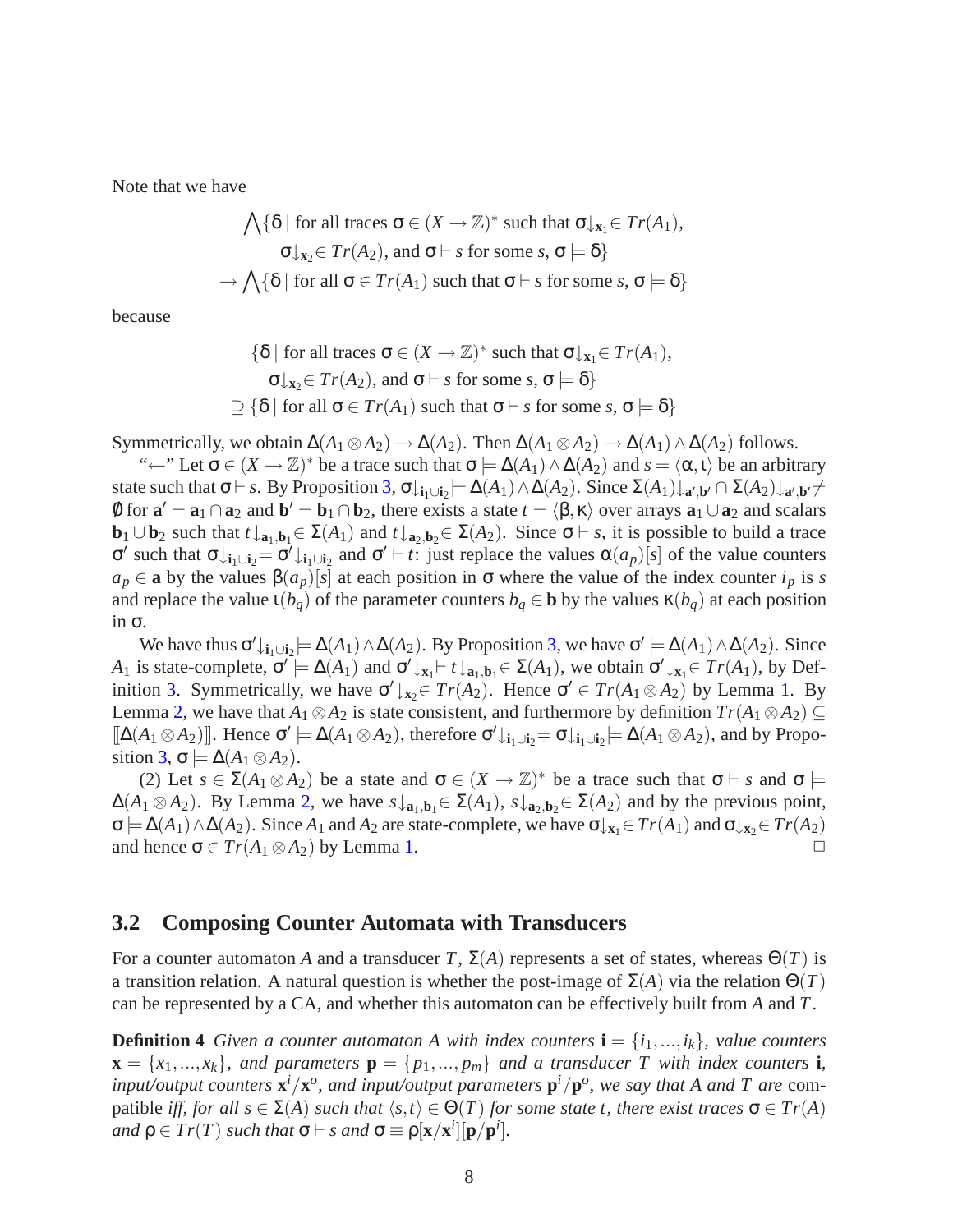Informally, the definition above says that a counter automaton *A* and a transducer *T* are compatible if and only if they can agree on the representation of each state  $\alpha$  from the intersection between  $\Sigma(A)$  and the pre-image of  $\Theta(T)$ . This guarantees that the composition of the two will not "miss" any states.

The above definition gives a sufficient condition under which the post-image of  $\Sigma(A)$  under Θ(*T*) can be represented by an effectively computable CA. Notice that, in general, even if the post image can be represented by a CA, it is not always the case that this CA can be computed from the description of *A* and *T*.

<span id="page-10-0"></span>**Lemma 4** *Given a state consistent counter automaton A with index counters*  $\mathbf{i} = \{i_1, ..., i_k\}$ , *value counters*  $\mathbf{x} = \{x_1, ..., x_k\}$ , parameters  $\mathbf{p} = \{p_1, ..., p_m\}$ , and working counters **z** and a tran*sition consistent transducer T with index counters* **i***, input/output counters* **x** *<sup>i</sup>*/**x** *o , input/output*  $\mathbf{p}$ *arameters*  $\mathbf{p}^i/\mathbf{p}^o$ , and working counters **u**,  $\mathbf{z} \cap \mathbf{u} = \emptyset$ , if A is compatible with T, one can con*struct a state consistent counter automaton B such that:*

$$
\Sigma(B) = \{ t \mid \exists s \in \Sigma(A) . \langle s, t \rangle \in \Theta(T) \}
$$

*Proof*: We build a counter automaton *B* with index counters **i**, value counters  $\mathbf{y} = \{y_1, y_2, \ldots, y_k\}$ , parameters  $\mathbf{p}^o$ , and working counters  $\mathbf{x}^i\cup\mathbf{x}^o\cup\mathbf{p}^i\cup\mathbf{z}\cup\mathbf{u}$ . By  $\mathbf{x}^{io}$  and  $\mathbf{p}^{io}$ , we denote the sets  $\mathbf{x}^i\cup\mathbf{x}^o$ and  $\mathbf{p}^i \cup \mathbf{p}^o$ , respectively.

First, let *A'* be the transducer with input counters  $\mathbf{x}^i$ , output counters  $\mathbf{x}^o$ , input parameters  $\mathbf{p}^i$ , output parameters  $\mathbf{p}^o$ , and working counters  $\mathbf{z} \cup \mathbf{u}$ , and with a transition rule  $q \xrightarrow{\phi[\mathbf{x}^i/\mathbf{x}][\mathbf{p}^i/\mathbf{p}]} q'$  for each rule  $q \xrightarrow{\phi} q'$  of A. Obviously, for each trace  $\sigma \in Tr(A')$ , we have  $(\sigma \downarrow_{\mathbf{x}^i \cup \mathbf{i} \cup \mathbf{p}^i \cup \mathbf{z}}) [\mathbf{x} / \mathbf{x}^i] [\mathbf{p} / \mathbf{p}^i] \in$ *Tr*(*A*).

Second, let T' be the transducer with input counters  $x^i$ , output counters  $x^o$ , and working counters  $z \cup u$ , and with the same set of transition rules as *T*. Finally, let  $B' = A' \otimes T'$  and *B* be the counter automaton with index counters **i**, value counters **y**, where  $\mathbf{y} \cap (\mathbf{x}^{io} \cup \mathbf{p}^{io} \cup \mathbf{i} \cup \mathbf{z} \cup \mathbf{u}) = \emptyset$ , parameters **p** *o* , working counters **x** *io* ∪**p** *<sup>i</sup>* ∪**z**∪**u**, and transition rules

$$
q \xrightarrow{\phi \wedge \bigwedge_{l=1}^k i'_l > i_l \rightarrow y_l = (x_l^o)' \wedge i'_l = i_l \rightarrow y'_l = y_l} q'
$$

for each transition rule  $q \xrightarrow{\phi} q'$  of *B'*.

Let us prove now that *B* is state consistent. Let  $\sigma \in Tr(B)$ . By the definition of *B*,  $\sigma' =$  $\sigma \downarrow_{\mathbf{x}^{io} \cup \mathbf{p}^{io} \cup \mathbf{i} \cup \mathbf{z} \cup \mathbf{u}} \in Tr(B') = Tr(A') \cap Tr(T')$ . Since *A* is state consistent, so is *A'*. Since *T* is transition consistent, so is  $T'$ . Since  $T'$  and  $A'$  share the same set of index counters, the first three points of Definition [1](#page-5-0) hold for  $\sigma'$ , and therefore for  $\sigma$ . Since T' is transition consistent, there exists a transition  $\langle s,t \rangle$ ,  $s = \langle \alpha, t \rangle$  and  $t = \langle \beta, \kappa \rangle$  such that  $\sigma'_q(x_p^o) = \beta(a_p)[\sigma'_q(i_p) - 1]$ , whenever  $\sigma'_q(i_p) > 0$ , for all  $1 \leq p \leq k$ ,  $0 \leq q < |\sigma'|$ . By the definition of *B*, we have  $\sigma_q(y_p) =$  $\beta(a_p)[\sigma'_q(i_p)] = \beta(a_p)[\sigma_q(i_p)]$ . Last, for all parameters  $p_r^o \in \mathbf{p}^o$ , we have  $\sigma_q(p_r^o) = \kappa(b_r)$ , by Definition [2.](#page-7-0)

We are left with showing that indeed  $\Sigma(B) = \{t \mid \text{exists } s \in \Sigma(A) \text{ s.t. } \langle s, t \rangle \in \Theta(T) \}$ . " $\subseteq$ " Let  $t = \langle \beta, \kappa \rangle \in \Sigma(B)$ . If  $t \in \Sigma(B)$ , then there exists  $\sigma \in \mathcal{Tr}(B)$  such that  $\sigma \vdash t$ . By the definition of *B*,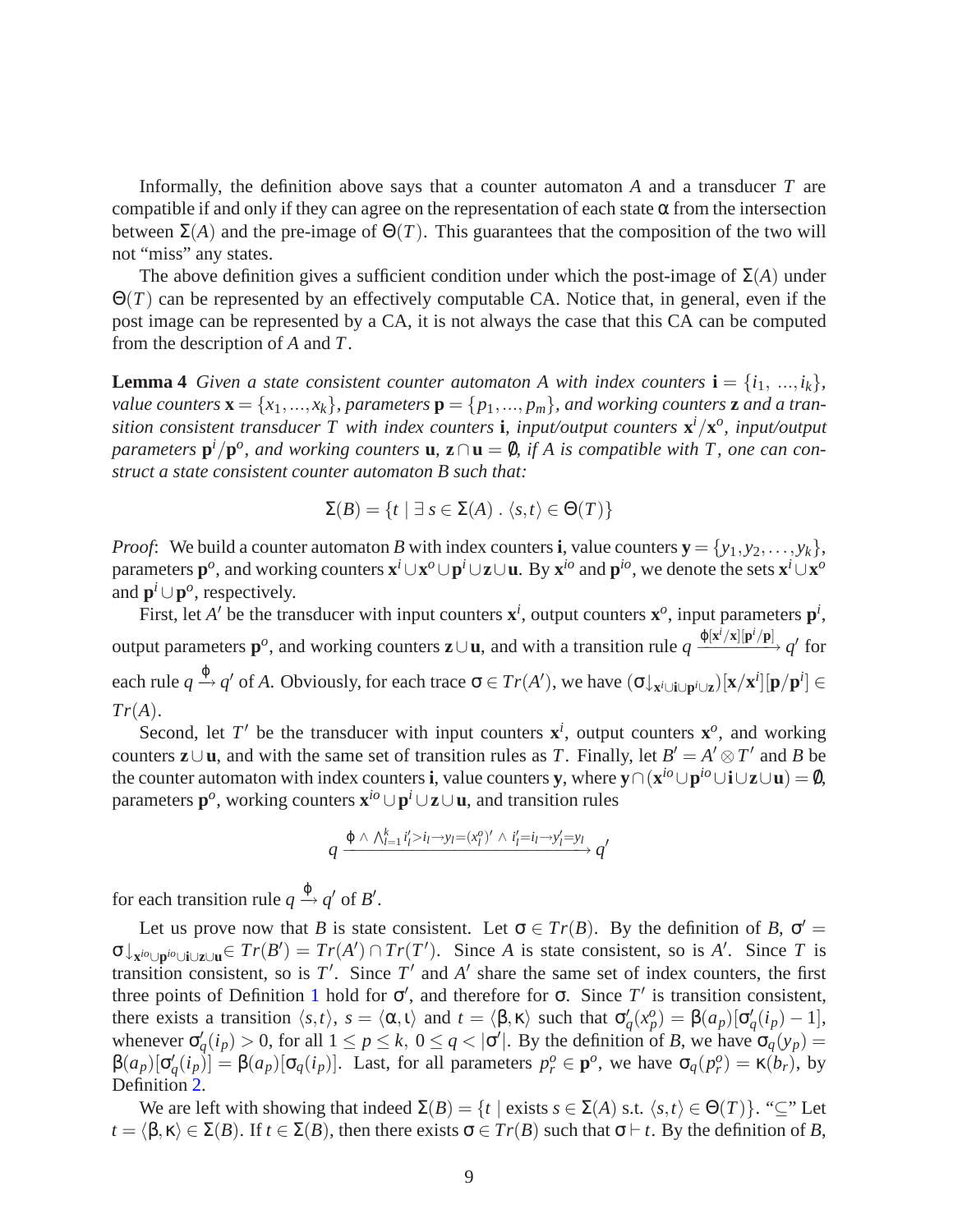$\sigma' = \sigma \downarrow_{\mathbf{x}^{io} \cup \mathbf{p}^{io} \cup \mathbf{i} \cup \mathbf{z} \cup \mathbf{u}} \in Tr(B') = Tr(A') \cap Tr(T')$  such that  $\sigma'_q(x_p^o) = \beta(a_p)[\sigma'_q(i_p) - 1]$ , whenever  $\sigma'_q(i_p) > 1$ , for all  $1 \leq p \leq k$ ,  $0 \leq q < |\sigma'|$ . Since  $\sigma' \in Tr(T')$ , there exists a state *s* such that  $\sigma' \vdash \langle s,t \rangle$ . Obviously,  $\sigma' \downarrow_{\mathbf{x}^{io} \cup \mathbf{p}^{io} \cup \mathbf{i} \cup \mathbf{u}} \in Tr(T)$  and  $\sigma' \downarrow_{\mathbf{x}^{io} \cup \mathbf{p}^{io} \cup \mathbf{i} \cup \mathbf{u}} \vdash \langle s,t \rangle$ , hence  $\langle s,t \rangle \in \Theta(T)$ . By Definition [2,](#page-7-0) we have that  $\sigma^j \downarrow_{\mathbf{x}^i \cup \mathbf{p}^i \cup \mathbf{i}} \vdash s$ . Moreover, as  $\sigma' \in Tr(A'), \ (\sigma' \downarrow_{\mathbf{x}^i \cup \mathbf{p}^i \cup \mathbf{i}}) [\mathbf{x} / \mathbf{x}^i][\mathbf{p} / \mathbf{p}^i] \in$ *Tr*(*A*) and  $(\sigma' \downarrow_{\mathbf{x}^i \cup \mathbf{p}^i \cup \mathbf{i}})[\mathbf{x} / \mathbf{x}^i][\mathbf{p} / \mathbf{p}^i] \vdash s$  as well. Hence  $s \in \Sigma(A)$ .

" $\supseteq$ " Let  $s \in \Sigma(A)$  such that  $\langle s,t \rangle \in \Theta(T)$ . Since *A* and *T* are compatible, there exist traces  $\sigma \in Tr(A)$  and  $\rho \in Tr(T)$  such that  $\sigma \vdash s$  and  $\sigma \equiv \rho[x/x^i][p/p^i]$ . From  $\sigma$  and  $\rho$ , we can now build a trace  $\pi \in Tr(A') \cap Tr(T') = Tr(B')$  such that:

- π↓**<sup>x</sup>** *<sup>i</sup>*∪**p** *<sup>i</sup>*∪**i**= ρ↓**<sup>x</sup>** *<sup>i</sup>*∪**p** *<sup>i</sup>*∪**i**= (σ↓**x**∪**p**∪**i**)[**x** *<sup>i</sup>*/**x**][**p** *<sup>i</sup>*/**p**]
- $\bullet$   $\pi|_{\mathbf{z}} = \sigma|_{\mathbf{z}}$
- $\bullet$  π $\downarrow$ <sub>x</sub><sup>*o*</sup>∪**p**<sup>*o*</sup>∪**u**

This is because *A'* does not constrain  $\mathbf{x}^o$ ,  $\mathbf{p}^o$ , and **u**, whereas *T'* does not constrain **z**. Moreover,  $\rho \vdash \langle s,t \rangle$  implies  $\pi \vdash \langle s,t \rangle$ . We can now extend  $\pi \in Tr(B')$  to a trace  $\pi' \in Tr(B)$  such that  $\pi' \vdash t$ . Hence  $t \in \Sigma(B)$ .

The lemma above guarantees composability of a transducer with a counter automaton, under the compatibility condition of Definition [4.](#page-9-0) However, this condition cannot be applied in practice, due to undecidability reasons<sup>[3](#page-11-0)</sup>. In the following, we give sufficient compatibility conditions that can easily be applied in practice.

<span id="page-11-1"></span>**Lemma 5** If A is a state-complete counter automaton with value counters  $\mathbf{x} = \{x_1, \ldots, x_k\}$ , index *counters*  $\mathbf{i} = \{i_1, \ldots, i_k\}$ *, and parameters*  $\mathbf{p} = \{p_1, \ldots, p_m\}$ *, and T is any transducer with input counters*  $\mathbf{x}^i$ *, index counters* **i***, and input parameters*  $\mathbf{p}^i$  *such that*  $\Delta(T)[\mathbf{x}/\mathbf{x}^i] \rightarrow \Delta(A)$ *, then* A is *compatible with T .*

*Proof*: Let  $s \in \Sigma(A)$  be a state such that  $\langle s,t \rangle \in \Theta(T)$ , for some state *t*. Hence there exists  $\rho \in Tr(T)$  such that  $\rho \vdash \langle s,t \rangle$ , i.e.,  $\rho[\mathbf{x}/\mathbf{x}^i][\mathbf{p}/\mathbf{p}^i] \vdash s$ . As  $\rho \in Tr(T)$ ,  $\rho \models \Delta(T)$ , and since  $\Delta(T)[\mathbf{x}/\mathbf{x}^i] \to \Delta(A)$ , we also have  $\rho[\mathbf{x}/\mathbf{x}^i] \models \Delta(A)$ . Let  $\sigma$  be a trace over the counters of *A* such that  $\sigma \equiv \rho[x/x^i][p/p^i]$ . By Proposition [3,](#page-8-0) we have  $\sigma \models \Delta(A)$  and  $\sigma \vdash s$ . Since *A* is state-complete, we obtain  $\sigma \in Tr(A)$ . By Definition [4,](#page-9-0) *A* is compatible with *T*.

We have reduced the problem of checking compatibility to the problems of checking statecompleteness and comparing dependencies on index counters. Both criteria can now be guaranteed in a sound (but not necessarily complete) way by some syntactic conditions that will be introduced later on. Namely, we prove that a counter automaton *A* generated from a formula is state-complete, and we give sufficient syntactic conditions to guarantee that  $\Delta(T)[\mathbf{x}/\mathbf{x}^i] \rightarrow \Delta(A)$ , when *A* is generated from a formula and *T* from a program.

<span id="page-11-2"></span><span id="page-11-0"></span><sup>&</sup>lt;sup>3</sup>Trace inclusion is undecidable for counter automata.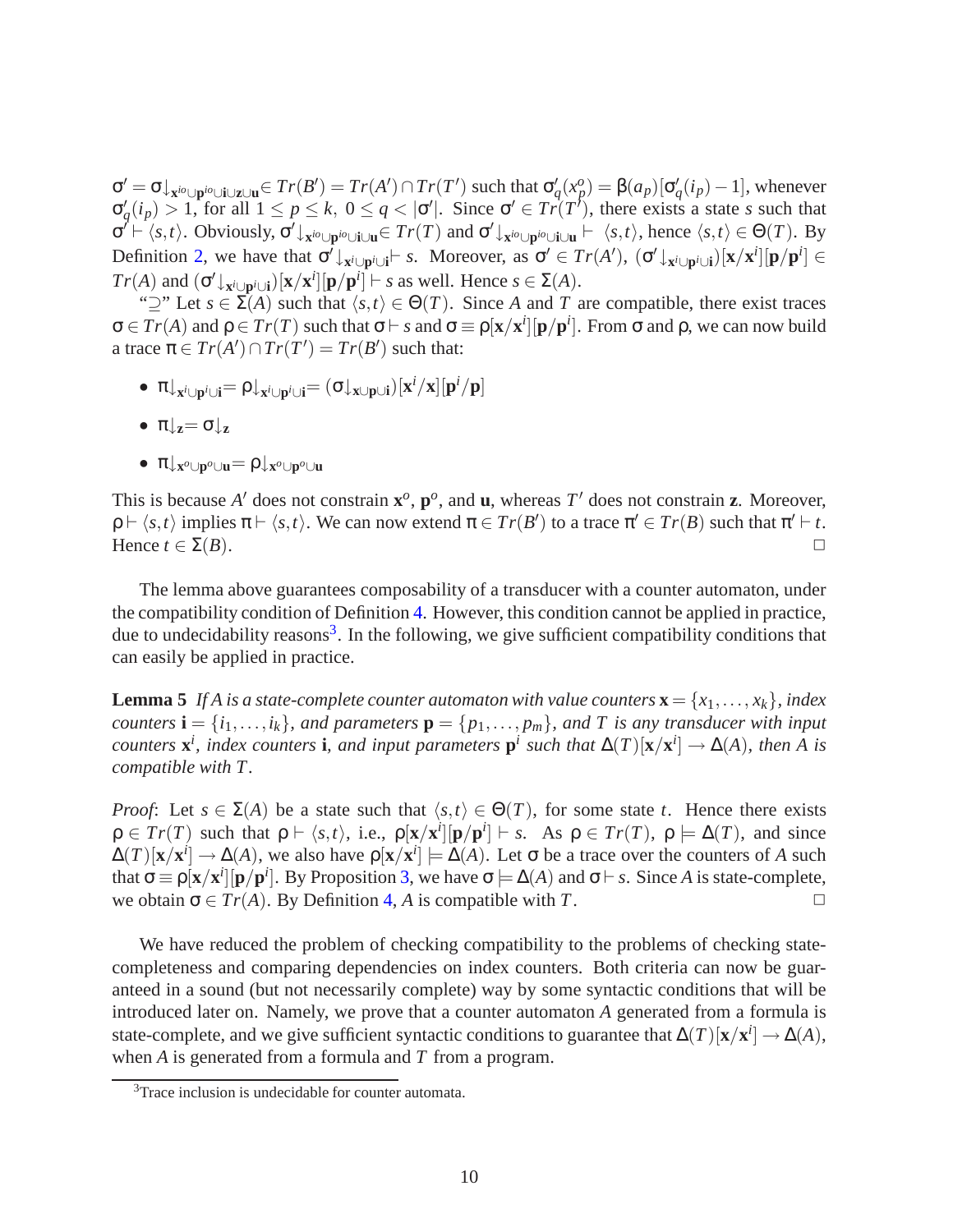**Theorem 1** *If A is a state-consistent and state-complete counter automaton with value counters*  $\mathbf{x} = \{x_1, ..., x_k\}$ *, index counters*  $\mathbf{i} = \{i_1, ..., i_k\}$ *, and parameters*  $\mathbf{p} = \{p_1, ..., p_m\}$ *, and* T is a *transducer with input (output) counters* **x** *i (***x** *o ), index counters* **i***, and input (output) parameters*  $\bf{p}^i$  ( $\bf{p}^o$ ) such that  $\Delta(T)[\bf{x}/\bf{x}^i] \rightarrow \Delta(A)$ , then one can build a state-consistent counter automaton B, *such that*  $\Sigma(B) = \{t \mid \exists s \in \Sigma(A) : \langle s, t \rangle \in \Theta(T)\}$ *, and, moreover*  $\Delta(B) \to \Delta(T)[\mathbf{x}/\mathbf{x}^i]$ *.* 

*Proof*: By Lemma [5](#page-11-1) *A* is compatible with *T*, and by Lemma [4,](#page-10-0) there exists *B* such that  $\Sigma(B)$  =  $\{t \mid \exists s \in \Sigma(A) \cdot \langle s,t \rangle \in \Theta(T)\}\.$  For the second point, notice that, in the proof of Lemma [4,](#page-10-0)  $\Delta(B)$  =  $\Delta(B')[\mathbf{x}/\mathbf{x}^i] \rightarrow (\Delta(A') \wedge \Delta(T'))[\mathbf{x}/\mathbf{x}^i] = \Delta(A) \wedge \Delta(T) = \Delta(T)$ . The step  $\Delta(B') \rightarrow \Delta(A') \wedge \Delta(T')$  is because  $B' = A' \otimes T'$  and uses the " $\rightarrow$ " direction of the proof of the first point of Lemma [3.](#page-8-2)  $\Box$ 

### **4 Singly Indexed Logic**

We consider three types of variables. The *scalar variables*  $b, b_1, b_2, ... \in BVar$  appear in the bounds that define the intervals in which some array property is required to hold and within constraints on non-array data variables. The *index variables i*,*i*1,*i*2,...∈ *IVar* and *array variables*  $a, a_1, a_2, \ldots \in AVar$  are used in array terms. The sets *BVar*, *IVar*, and *AVar* are assumed to be pairwise disjoint.

 $n,m,\ldots \in \mathbb{Z}$  integer constants  $b, b_1, b_2, \ldots \in BVar$  scalar variables φ Presburger constraints ∼ ∈ {≤,≥}  $i, j, i_1, i_2, \ldots \in IVar$  index variables  $a, a_1, a_2, \ldots \in \mathbb{A}$ Var array variables

|  | $B \quad := \quad n \mid b+n$                                                                              | array-bound terms |
|--|------------------------------------------------------------------------------------------------------------|-------------------|
|  | $G \equiv \top   B \leq i \leq B   G \wedge G   G \vee G$                                                  | guard expressions |
|  | $V = a[i+n] \sim B  a_1[i+n] - a_2[i+m] \sim p  i-a[i+n] \sim m  V \wedge V$                               | value expressions |
|  | $F$ $:=$ $\forall i$ $\cdot$ $G \rightarrow V$ $\phi(B_1, B_2, \ldots, B_n)$ $\mid \neg F \mid F \wedge F$ | formulae          |

#### <span id="page-12-0"></span>Figure 1: Syntax of the Single Index Logic

Figure [1](#page-12-0) shows the syntax of the Single Index Logic **SIL**. We use the symbol ⊤ to denote the boolean value *true*. In the following, we will write  $i < f$  instead of  $i \leq f - 1$ ,  $i = f$  instead of  $f \le i \le f$ ,  $\varphi_1 \vee \varphi_2$  instead of  $\neg(\neg \varphi_1 \wedge \neg \varphi_2)$ , and  $\forall i$  .  $\nu(i)$  instead of  $\forall i$  .  $\top \rightarrow \nu(i)$ . If  $B_1(b_1),...,B_n(b_n)$  are bound terms with free variables  $b_1,...,b_n \in BVar$ , respectively, we write any Presburger formula  $\varphi$  on terms  $a_1[B_1],..., a_n[B_n]$  as a shorthand for  $(\bigwedge_{k=1}^n \forall j \in B_k \rightarrow$  $a_k[i] = b'_k \land \phi[b'_1/a_1[B_1],...,b'_n/a_n[B_n]]$ , where  $b'_1,...,b'_n$  are fresh scalar variables.

The semantics of a formula  $\varphi$  is defined in terms of the forcing relation  $\langle \alpha, \iota \rangle \models \varphi$  between states and formulae. In particular,  $\langle \alpha, \iota \rangle \models \forall i$ .  $\gamma(i, \mathbf{b}) \rightarrow \nu(i, \mathbf{a}, \mathbf{b})$  if and only if, for all values  $n \in$  $\bigcap_{a}[i+m]$  occurs in  $v^{[-m,|\alpha|-m-1]}$ , if  $\models \gamma[n/i][\iota(\mathbf{b})/\mathbf{b}]$ , then also  $\models v[n/i][\iota(\mathbf{b})/\mathbf{b}][\alpha(\mathbf{a})/\mathbf{a}]$ . We denote  $[\![\varphi]\!] = {\{\langle \alpha, \iota \rangle | \langle \alpha, \iota \rangle \models \varphi\}}$ . The *satisfiability problem* asks, for a given formula  $\varphi$ ,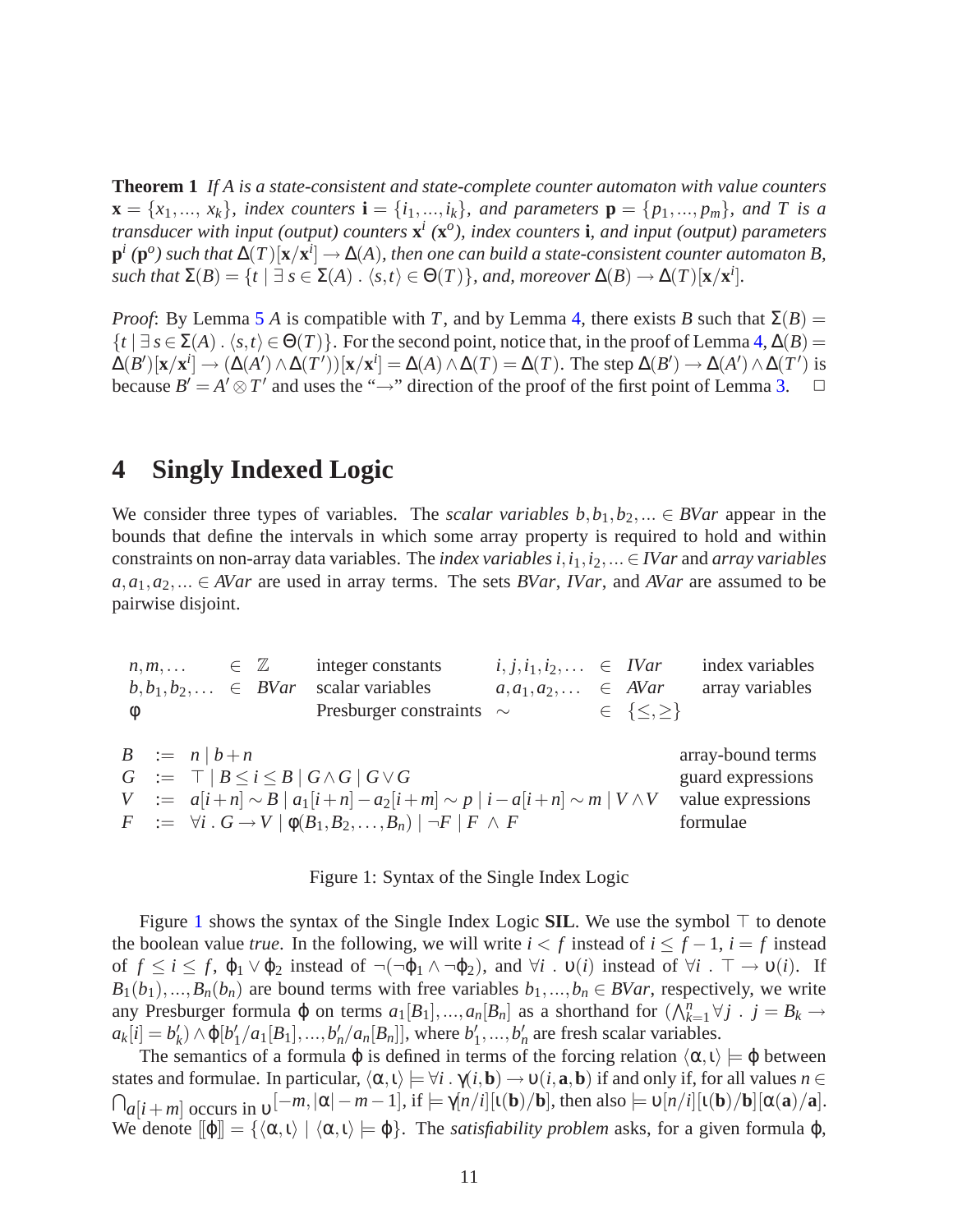whether  $[\![\varphi]\!] \stackrel{?}{=} \emptyset$ . We say that an automaton *A* and a **SIL** formula  $\varphi$  *correspond* if and only if  $\Sigma(A) = [\![\varphi]\!]$ .

The ∃<sup>\*∀\*</sup> fragment of **SIL** is the set of SIL formulae which, when written in prenex normal form, have the quantifier prefix of the form  $\exists i_1 \dots \exists i_n \forall i_1 \dots \forall i_m$ . As shown in [\[12\]](#page-27-0) (for a slightly more complex syntax), the ∃<sup>\*</sup>∀<sup>\*</sup> fragment of **SIL** is equivalent to the set of existentially quantified boolean combinations of (1) Presburger constraints on scalar variables **b**, and (2) array properties of the form  $\forall i$ .  $\gamma(i, \mathbf{b}) \rightarrow \upsilon(i, \mathbf{b}, \mathbf{a})$ .

#### <span id="page-13-0"></span>**Theorem 2** ([\[12\]](#page-27-0)) *The satisfiability problem is decidable for the*  $\exists^* \forall^*$  *fragment of* **SIL***.*

Below, we establish a two-way connection between  $\exists^* \forall^*$ -**SIL** and counter automata. Namely, we show how loop pre-conditions written in  $\exists^* \forall^*$ -**SIL** can be translated to CA in a way suitable for their further composition with transducers representing program loops (for this reason the translation differs from [\[12\]](#page-27-0)). Then, we show how  $\exists^* \forall^*$ -**SIL** formulae can be derived from the CA that we obtain as the product of loop transducers and pre-condition CA.

# <span id="page-13-2"></span>**4.1 From** ∃ ∗∀ ∗ **-SIL to Counter Automata**

Given a pre-condition φ expressed in ∃\*∀\*-**SIL**, we build a corresponding counter automaton *A*, i.e.,  $\Sigma(A) = \|\varphi\|$ . Without loosing generality, we will assume that the pre-condition is satisfiable (which can be effectively checked due to Theorem [2\)](#page-13-0).

For the rest of this section, let us fix a set of array variables  $\mathbf{a} = \{a_1, a_2, \ldots, a_k\}$  and a set of scalar variables  $\mathbf{b} = \{b_1, b_2, \dots, b_m\}$ . As shown in [\[12\]](#page-27-0), each  $\exists^* \forall^*$ -**SIL** formula can be equivalently written as a boolean combination of two kinds of formulae:

- (i) array properties of the form  $\forall i$  .  $f \le i \le g \rightarrow v$ , where f and g are bound terms, and v is either: (1)  $a_p[i] \sim B$ , (2)  $i - a_p[i] \sim n$ , or (3)  $a_p[i] - a_q[i+1] \sim n$ , where ∼∈ {≤,≥},  $1 \leq p, q \leq k, n \in \mathbb{Z}$ , and *B* is a bound term.
- (ii) Presburger constraints on scalar variables **b**.

Let us now fix a (normalized) pre-condition formula  $\varphi(\mathbf{a}, \mathbf{b})$  of  $\exists^* \forall^*$ -**SIL**. By pushing negation inwards (using DeMorgan's laws) and eliminating it from Presburger constraints on scalar variables, we obtain a boolean combination of formulae of the forms (i) or (ii) above, where *only array properties may occur negated*.

W.l.o.g., we consider only pre-condition formulae without disjunctions.<sup>[4](#page-13-1)</sup> For such formulae  $\varphi$ , we build CA  $A_{\varphi}$  with index counters  $\mathbf{i} = \{i_1, i_2, ..., i_k\}$ , value counters  $\mathbf{x} = \{x_1, x_2, ..., x_k\}$ , and parameters  $\mathbf{p} = \{p_1, p_2, ..., p_m\}$ , corresponding to the scalars **b**.

For a term or formula f, we denote by  $\overline{f}$  the term or formula obtained from f by replacing each  $b_q$  by  $p_q$ ,  $1 \le q \le m$ , respectively. For an atomic proposition v on array values of type (1)–(3), we define  $\tau_{\rm v}$  and  $\overline{\nu}$  as follows:

(a)  $\tau_v \stackrel{\Delta}{=} \{i_p\}$  and  $\overline{\nu} \stackrel{\Delta}{=} x_p \sim \overline{B}$  if  $v$  is  $a_p[i] \sim B$ , where  $1 \le p \le k$ ,

<span id="page-13-1"></span><sup>&</sup>lt;sup>4</sup>Given a formula containing disjunctions, we put it in DNF and check each disjunct separately.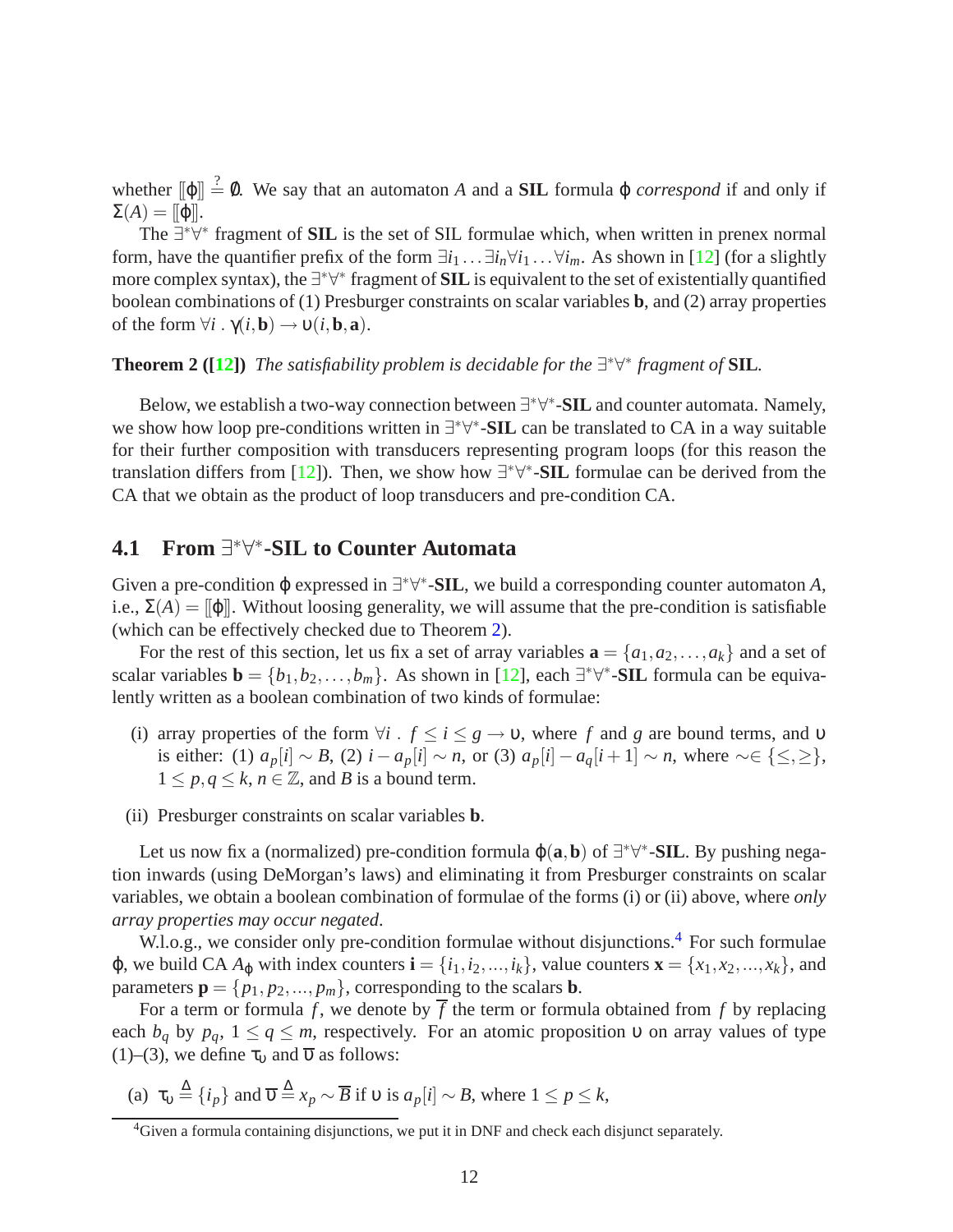(b)  $\tau_v \stackrel{\Delta}{=} \{i_p\}$  and  $\overline{\nu} \stackrel{\Delta}{=} i_p - x_p \sim n$  if  $\upsilon$  is  $i - a_p[i] \sim n$ , where  $1 \le p \le k$ , and

(c) 
$$
\tau_v \stackrel{\Delta}{=} \{i_p, i_q\}
$$
 and  $\overline{v} \stackrel{\Delta}{=} x_p - x'_q \sim n$  if v is  $a_p[i] - a_q[i+1] \sim n$ , where  $1 \leq p, q \leq k$ .

For a set of index counters  $I = \{i_{p_1}, i_{p_2}, \ldots, i_{p_l}\}$  where  $1 \le l \le k$  and  $p_j \in \{1, \ldots, k\}$  for each  $1 \le j \le l$ , we denote by  $tick(I) \stackrel{\Delta}{=} \bigwedge_{j=1}^{l} i'_{p_j} = i_{p_j} + 1$ , by  $idle(I) \stackrel{\Delta}{=} \bigwedge_{j=1}^{l} i'_{p_j} = i_{p_j} \wedge x'_{p_j} = x_{p_j}$ , by *I* ∼  $\ell \triangleq \bigwedge_{j=1}^{l} i_{p_j} \sim \ell$ , and by *I*' ∼  $\ell \triangleq \bigwedge_{j=1}^{l} i'_{p_j} \sim \ell$ , where ∼∈ {<,>,=} and  $\ell$  is any linear term. For any set of counters *U*, let  $const(U) = \bigwedge_{u \in U} u' = u$ .

- The construction of  $A_{\varphi}$  is defined recursively on the structure of  $\varphi$ :
- If  $\varphi = \psi_1 \wedge \psi_2$ , then  $A_{\varphi} = A_{\psi_1} \otimes A_{\psi_2}$ .
- If  $\varphi$  is a Presburger constraint on **b**, then  $A_{\varphi} = \langle X, Q, \{q_i\}, \rightarrow, \{q_f\} \rangle$  where:

$$
- X = \{ p_q \mid b_q \in FV(\varphi) \cap BVar, 1 \le q \le m \},
$$
  

$$
- Q = \{ q_i, q_f \},
$$
  

$$
- q_i \xrightarrow{\bar{\varphi} \wedge \wedge_{x \in X} x' = x} q_f \text{ and } q_f \xrightarrow{\wedge_{x \in X} x' = x} q_f.
$$

- If  $\varphi$  is  $\forall i$  .  $f \le i \le g \rightarrow v$ , then  $A_{\varphi} = \langle X, Q, \{q_i\}, \rightarrow, \{q_f\} \rangle$  where:
	- **–** *X* = {*xp*,*i<sup>p</sup>* | *a<sup>p</sup>* ∈ *FV*(ϕ)∩*AVar*, 1 ≤ *p* ≤ *k*} ∪ {*p<sup>q</sup>* | *b<sup>q</sup>* ∈ *FV*(ϕ)∩*BVar*, 1 ≤ *q* ≤ *m*} ∪ {*wN*}

$$
-Q = \{q_i, q_1, q_2, q_3, q_f\}
$$

- **–** Assuming *const*({*p<sup>q</sup>* | *b<sup>q</sup>* ∈ *FV*(ϕ)∩*BVar*, 1 ≤ *q* ≤ *m*}) to be an implicit transition constraint, *h*=1 if v is  $a_p[i] - a_q[i+1] \sim n$ ,  $1 \leq p, q \leq k$ , and *h*=0 otherwise, the transition relation is defined as shown in Figure [2.](#page-15-0)
- If  $\varphi$  is  $\neg(\forall i : f \le i \le g \rightarrow v)$ , then  $A_{\varphi} = \langle X, Q, \{q_i\}, \rightarrow, \{q_f\} \rangle$  where:
	- **–** *X* = {*xp*,*i<sup>p</sup>* | *a<sup>p</sup>* ∈ *FV*(ϕ)∩*AVar*, 1 ≤ *p* ≤ *k*} ∪ {*v<sup>q</sup>* | *b<sup>q</sup>* ∈ *FV*(ϕ)∩*BVar*, 1 ≤ *q* ≤ *m*} ∪  $\{w_N\}$
	- $Q = \{q_i, q_1, q_2, q_3, q_f\}$
	- **–** Assuming *const*({*v<sup>q</sup>* | *b<sup>q</sup>* ∈ *FV*(ϕ)∩*BVar*, 1 ≤ *q* ≤ *m*}) to be an implicit transition constraint, *h*=1 if v is  $a_p[i] - a_q[i+1] \sim n$ ,  $1 \leq p, q \leq k$  and *h*=0 otherwise, the transition relation is defined as shown in Figure [3.](#page-16-0)

Intuitively, the automaton  $A_{\varphi}$  or  $A_{\neg \varphi}$  for a formula  $\forall i$  .  $f \le i \le g \rightarrow v$  waits in  $q_1$  increasing its index counters until the lower bound  $f$  is reached, then moves to  $q_2$  and checks the value constraint υ until the upper bound *g* is reached. Finally, the control moves to *q*<sup>3</sup> and the automaton scans the rest of the array until the end. In each state, the automaton can also nondeterministically choose to idle, which is needed to ensure state-completeness when making a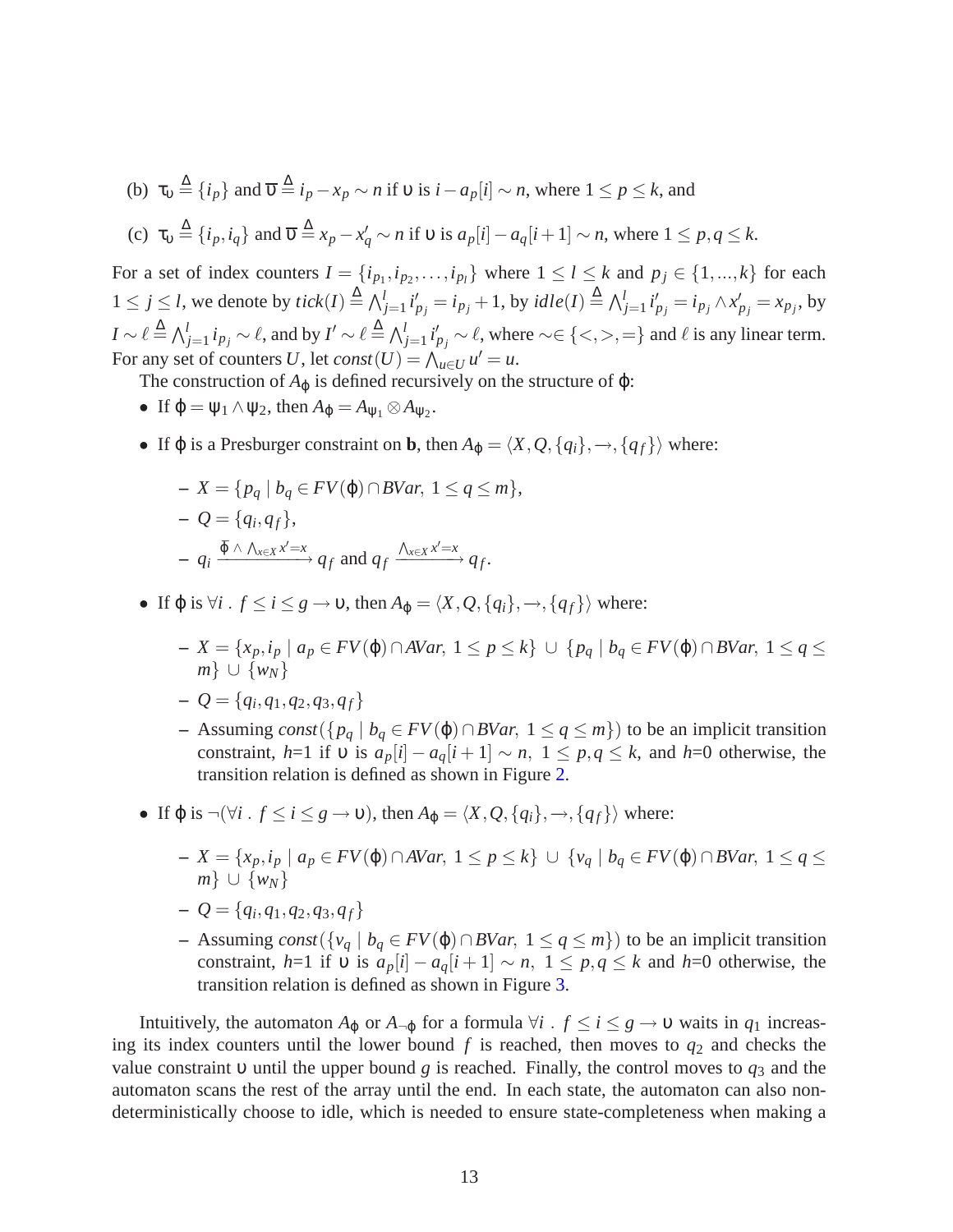$$
q_{i} \xrightarrow{\tau_{v} = 0 \land idle(\tau_{v})} q_{i}
$$
\n
$$
q_{i} \xrightarrow{\tau_{v} + 1 < \overline{f} \leq \overline{g} \land tick(\tau_{v}) \land 0 = \tau_{v} < w_{N} - 1} \rightarrow q_{1}
$$
\n
$$
q_{1} \xrightarrow{\tau_{v} + 1 < \overline{f} \land tick(\tau_{v}) \land \tau_{v} < w_{N} - 1} \rightarrow q_{1}
$$
\n
$$
q_{2} \xrightarrow{\tau_{v} = \overline{g} \land tick(\tau_{v}) \land \tau_{v} < w_{N} - 1} \rightarrow q_{2}
$$
\n
$$
q_{2} \xrightarrow{\tau_{v} = \overline{g} \land tick(\tau_{v}) \land \tau_{v} < w_{N} - 1} \rightarrow q_{2}
$$
\n
$$
q_{3} \xrightarrow{\text{tick}(\tau_{v}) \land \tau_{v} = w_{N} - 1} q_{3}
$$
\n
$$
q_{4} \xrightarrow{\overline{f} \leq \tau_{v} \leq \overline{g} \land tick(\tau_{v}) \land \overline{v} \land 0 = \tau_{v} < w_{N} - 1} \rightarrow q_{3}
$$
\n
$$
q_{5} \xrightarrow{\text{tick}(\tau_{v}) \land \tau_{v} = w_{N} - 1} q_{5}
$$
\n
$$
q_{6} \xrightarrow{\overline{f} \leq \tau_{v} \leq \overline{g} \land tick(\tau_{v}) \land \overline{v} \land 0 = \tau_{v} < w_{N} - 1} \rightarrow q_{3}
$$
\n
$$
q_{7} \xrightarrow{\text{tick}(\tau_{v}) \land \overline{v} \land \tau_{v} = w_{N} - 1} \rightarrow q_{3}
$$
\n
$$
q_{8} \xrightarrow{\text{tick}(\tau_{v}) \land \overline{v} \land \tau_{v} = w_{N} - 1} \rightarrow q_{3}
$$
\n
$$
q_{9} \xrightarrow{\text{tick}(\tau_{v}) \land \tau_{v} = w_{N} - 1} \rightarrow q_{3}
$$
\n
$$
q_{1} \xrightarrow{\text{tick}(\tau_{v}) \land \tau_{v} = w_{N} - 1} \rightarrow q_{5}
$$
\n

<span id="page-15-0"></span>Figure 2: Transition rules of the automaton  $A_{\varphi}$  for  $\varphi \equiv \forall i$  .  $f \le i \le g \rightarrow v$ 

product of such CA. For v of type (1) and (2), the automaton has one index  $(i_p)$  and value  $(x_p)$ counters, while for v of type (3), there are two dependent index  $(i_p, i_q)$  and value  $(x_p, x_q)$  counters.

Figure [4.1](#page-17-0) shows the CA  $A_{\varphi}$  for  $\varphi$ :  $\forall i$  .  $f \le i \le g \rightarrow v$ . Figure 4.1 shows the CA  $A_{\varphi}$  for  $\varphi$ :  $\neg(\forall i \cdot f \leq i \leq g \rightarrow v).$ 

We aim now at computing the strongest dependency  $\Delta(A_{\varphi})$  between the index counters of  $A_{\phi}$ , and, moreover, at showing that  $A_{\phi}$  is state-complete (cf. Definition [3\)](#page-8-1). Since  $A_{\phi}$  is defined inductively, on the structure of  $\varphi$ ,  $\Delta(A_{\varphi})$  can also be computed inductively. Let  $\delta(\varphi)$  be the formula defined as follows:

•  $\delta(\varphi) = \top$  if  $\varphi$  is a Presburger constraint on **b**,

• for 
$$
\varphi \equiv \forall i
$$
.  $f \le i \le g \to v$ ,  $\delta(\varphi) \stackrel{\Delta}{=} \delta(\neg \varphi) \stackrel{\Delta}{=} \left\{ \begin{array}{ll} \top & \text{if } v \text{ is } a_p[i] \sim B \text{ or } i - a_p[i] \sim n, \\ i_p = i_q & \text{if } v \text{ is } a_p[i] - a_q[i+1] \sim n, \end{array} \right.$ 

• 
$$
\delta(\varphi_1 \wedge \varphi_2) = \delta(\varphi_1) \wedge \delta(\varphi_2).
$$

**Theorem 3** *Given a satisfiable formula*  $\varphi$  *of* ∃\* $\forall$ \*-**SIL**, the following hold for the CA A<sub> $\varphi$ </sub>, defined *in the previous:*

- *1. A*<sup>ϕ</sup> *is state consistent,*
- *2. A*<sup>ϕ</sup> *is state complete,*
- *3. A*<sup>ϕ</sup> *and* ϕ *correspond,*
- $4. \delta(A_{\phi}) \leftrightarrow \Delta(A_{\phi}).$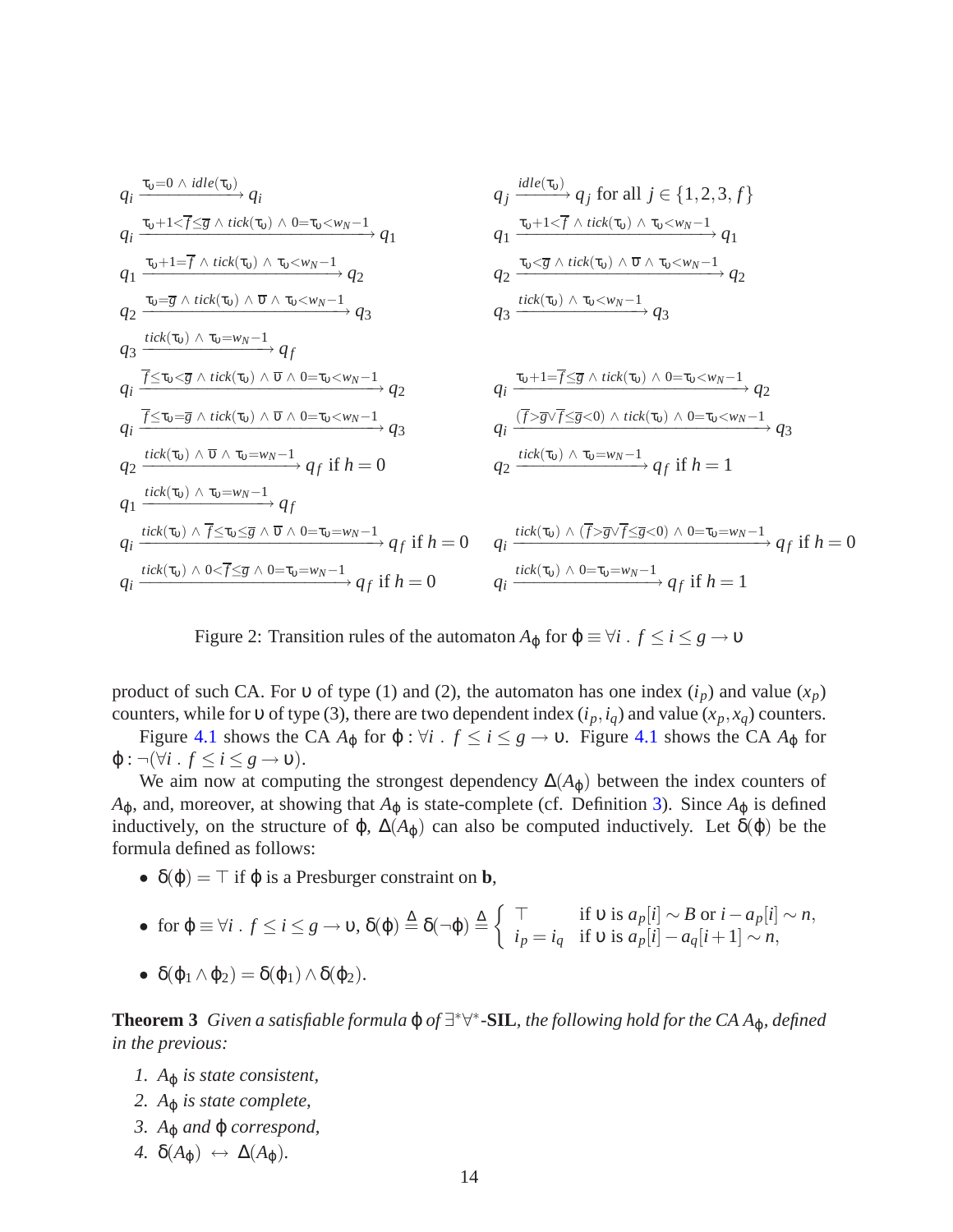$$
q_{i} \xrightarrow{\tau_{\upsilon}=0 \ \land \text{idle}(\tau_{\upsilon})} q_{i} \qquad \qquad q_{j} \xrightarrow{\text{idle}(\tau_{\upsilon})} q_{j} \text{ for all } j \in \{1,2,3,f\}
$$
\n
$$
q_{i} \xrightarrow{\tau_{\upsilon}+1 < \overline{f} \leq \overline{g} \ \land \text{tick}(\tau_{\upsilon}) \ \land 0 = \tau_{\upsilon} < w_{N}-1} q_{1} \qquad \qquad q_{1} \xrightarrow{\tau_{\upsilon}+1 < \overline{f} \ \land \text{tick}(\tau_{\upsilon}) \ \land \tau_{\upsilon} < w_{N}-1} q_{2} \qquad \qquad q_{2} \xrightarrow{\tau_{\upsilon} \leq \overline{g} \ \land \text{tick}(\tau_{\upsilon}) \ \land \neg \overline{\upsilon} \ \land \tau_{\upsilon} < w_{N}-1} q_{2} \qquad \qquad q_{2} \xrightarrow{\text{tick}(\tau_{\upsilon}) \ \land \neg \overline{\upsilon} \ \land \tau_{\upsilon} < w_{N}-1} q_{3} \qquad \qquad q_{3} \xrightarrow{\text{tick}(\tau_{\upsilon}) \ \land \tau_{\upsilon} < w_{N}-1} q_{3} \qquad \qquad q_{4} \xrightarrow{\text{tick}(\tau_{\upsilon}) \ \land \tau_{\upsilon} < w_{N}-1} q_{5}
$$
\n
$$
q_{i} \xrightarrow{\overline{f} \leq \tau_{\upsilon} \leq \overline{g} \ \land \text{tick}(\tau_{\upsilon}) \ \land \neg \overline{\upsilon} \ \land 0 = \tau_{\upsilon} < w_{N}-1} q_{3} \qquad \qquad q_{3} \xrightarrow{\text{tick}(\tau_{\upsilon}) \ \land \tau_{\upsilon} = w_{N}-1} q_{f}
$$
\n
$$
q_{i} \xrightarrow{\overline{f} \leq \tau_{\upsilon} \leq \overline{g} \ \land \text{tick}(\tau_{\upsilon}) \ \land \neg \overline{\upsilon} \ \land 0 = \tau_{\upsilon} < w_{N}-1} q_{2} \qquad \qquad q_{i} \xrightarrow{\text{tick}(\tau_{\upsilon}) \ \land \ \overline{f} \leq \tau_{\upsilon} \leq \overline{g} \ \land \neg \overline{\upsilon} \ \land 0 = w
$$

<span id="page-16-0"></span>Figure 3: Transition rules of the automaton  $A_{\neg \phi}$  for  $\phi \equiv \forall i$  .  $f \le i \le g \rightarrow v$ 

*Proof*: By induction on the structure of ϕ:

- $\varphi = \forall i$ .  $f \le i \le g \rightarrow v$ . This case is by analysis of the CA in Figure [4.1.](#page-16-0)
- $\varphi = \neg(\forall i : f \leq i \leq g \rightarrow \nu)$ . This case is by analysis of the CA in Figure [4.1.](#page-17-0)
- $\varphi$  is a Presburger constraint on **b** and  $|a|, a \in \mathbf{a}$ . This case is by the analysis of the CA.
- $\varphi = \psi_1 \wedge \psi_2$ . Since  $\varphi$  is satisfiable, there exists a state  $\langle \alpha, \iota \rangle \in [\varphi] = [\psi_1] \cap [\psi_2]$ . By the induction hypothesis,  $A_{\psi_1}$  corresponds to  $\psi_1$ , hence there exists a trace  $\sigma_1 \in Tr(A_{\psi_1})$  such that  $\sigma_1 \vdash \langle \alpha, \iota \rangle$ , i.e.  $\langle \alpha, \iota \rangle \in \Sigma(A_{\psi_1})$ . Symmetrically,  $\langle \alpha, \iota \rangle \in \Sigma(A_{\psi_2})$ , therefore  $\Sigma(A_{\psi_1}) \cap$  $\Sigma(A_{\Psi_2}) \neq \emptyset$ . By applying Lemma [3](#page-8-2) and the induction hypothesis, we obtain that

$$
\Delta(A_{\varphi}) = \Delta(A_{\psi_1}) \wedge \Delta(A_{\psi_2}) \leftrightarrow \delta(\psi_1) \wedge \delta(\psi_2) = \delta(\varphi)
$$

and that  $A_{\phi} = A_{\psi_1} \otimes A_{\psi_2}$  is state complete, since  $A_{\psi_1}$  and  $A_{\psi_2}$  are. The fact that  $A_{\phi}$  is state complete follows directly from the induction hypothesis. We are left with proving that *A*<sub>Φ</sub> corresponds to  $\varphi$ . Let  $X_i$  denote in the following the sets of counters of  $A_{\psi_i}$ , and let  $\mathbf{a}_i$ ,  $\mathbf{b}_i$ denote the sets of array and bound variables corresponding to  $X_i$ ,  $i = 1, 2$ .

- $\blacktriangle$  Let σ ∈ *Tr*(*A*<sub>ϕ</sub>) be a trace. By Lemma [1,](#page-4-0) we have σ  $\downarrow$ <sub>*X<sub>i</sub>*</sub>∈ *Tr*(*A*<sub>Ψ*i*</sub>), *i* = 1,2. By the induction hypothesis, there exist states  $s_i = \langle \alpha_i, \iota_i \rangle \in [\![\psi_i]\!]$  such that  $\sigma \downarrow_{X_i} \vdash s_i$ ,  $i = 1, 2$ . By Proposition [1](#page-5-2) we can build a state  $s = \langle \alpha, \iota \rangle$  such that  $\langle \alpha \downarrow_{\mathbf{a}_i}, \iota \downarrow_{\mathbf{b}_i} \rangle = s_i$ ,  $i = 1, 2$ . Hence  $\sigma \vdash s$  and  $s \in [\![\psi_1 \wedge \psi_2]\!] = [\![\phi]\!]$ .
- **–** Let *s* ∈ [[ϕ]] be a state. Since *s* ∈ [[ψ1]]∩[[ψ2]], by the induction hypothesis there exists two traces  $\sigma_i \in Tr(A_{\Psi_i})$  such that  $\sigma_i \vdash s$ ,  $i = 1, 2$ . By an argument similar to the one used in the proof of Lemma [3,](#page-8-2) we can build a sequence  $\sigma \in (X_1 \cup X_2 \to \mathbb{Z})^*$  such that  $\sigma \downarrow_{X_i} \in Tr(A_{\psi_i})$ ,  $i = 1, 2$  $i = 1, 2$  $i = 1, 2$ , and  $\sigma \vdash s$ . By Lemma 1, we have  $\sigma \in Tr(A_{\psi_1} \otimes A_{\psi_2}) =$  $Tr(A_{\omega}).$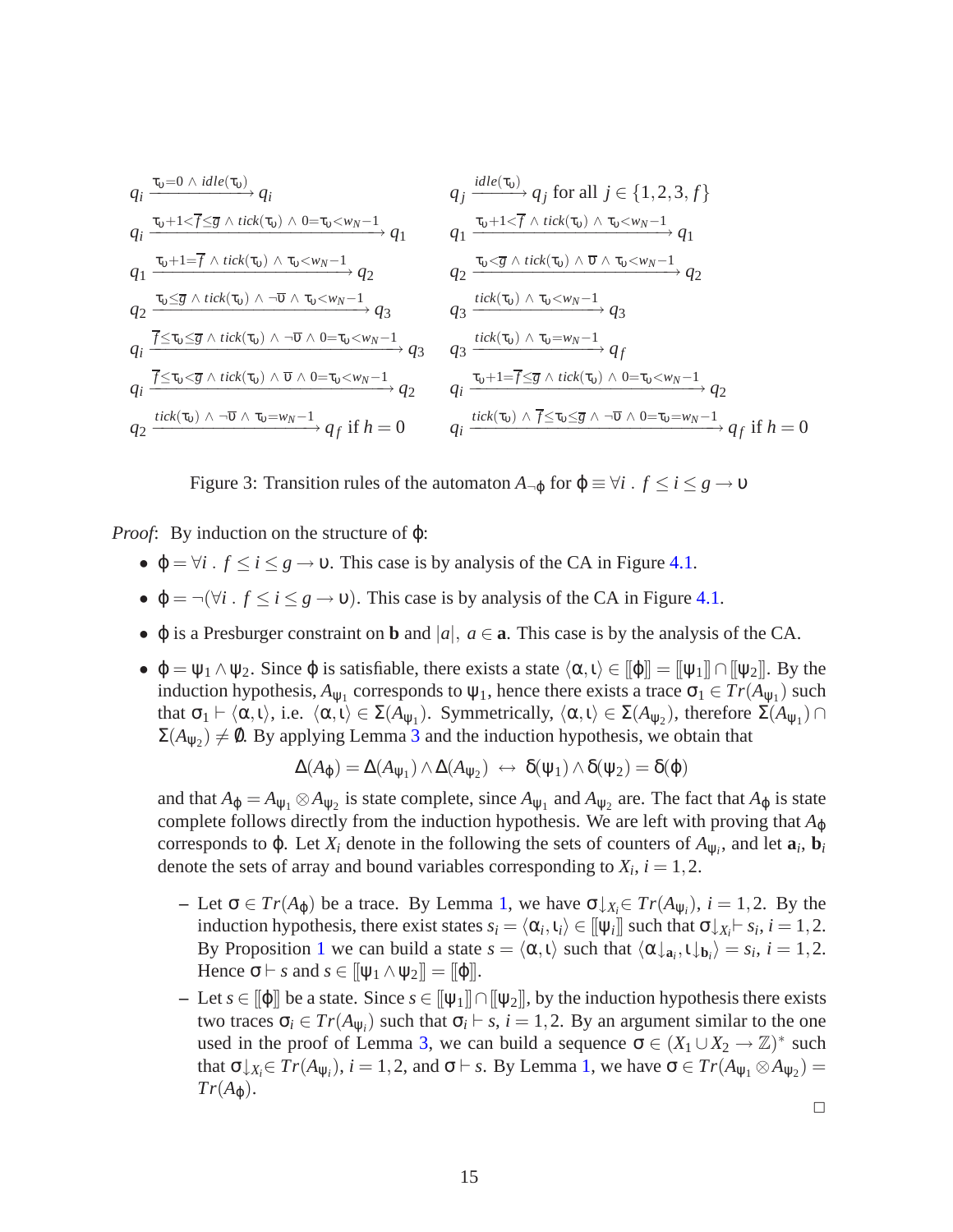

<span id="page-17-0"></span>Figure 4: The counter automaton for the SIL formulae  $\forall i$  .  $f \le i \le g \rightarrow v$  for the  $h = 0$  case (for the other case, the three transitions from  $q_i$  to  $q_f$  are replaced with only one transition labeled with *tick*( $\tau$ <sub>0</sub>)  $\wedge$  0 =  $\tau$ <sub>0</sub> = *w<sub>N</sub>* − 1, and  $\overline{\upsilon}$  is removed in the transition  $q_2 \rightarrow q_f$ )



Figure 5: The counter automaton for the SIL formulae  $\neg(\forall i \cdot f \le i \le g \rightarrow v)$  for the  $h = 0$  case (for the other case, two transitions, namely  $q_i \rightarrow q_f$  and  $q_2 \rightarrow q_f$ , are removed)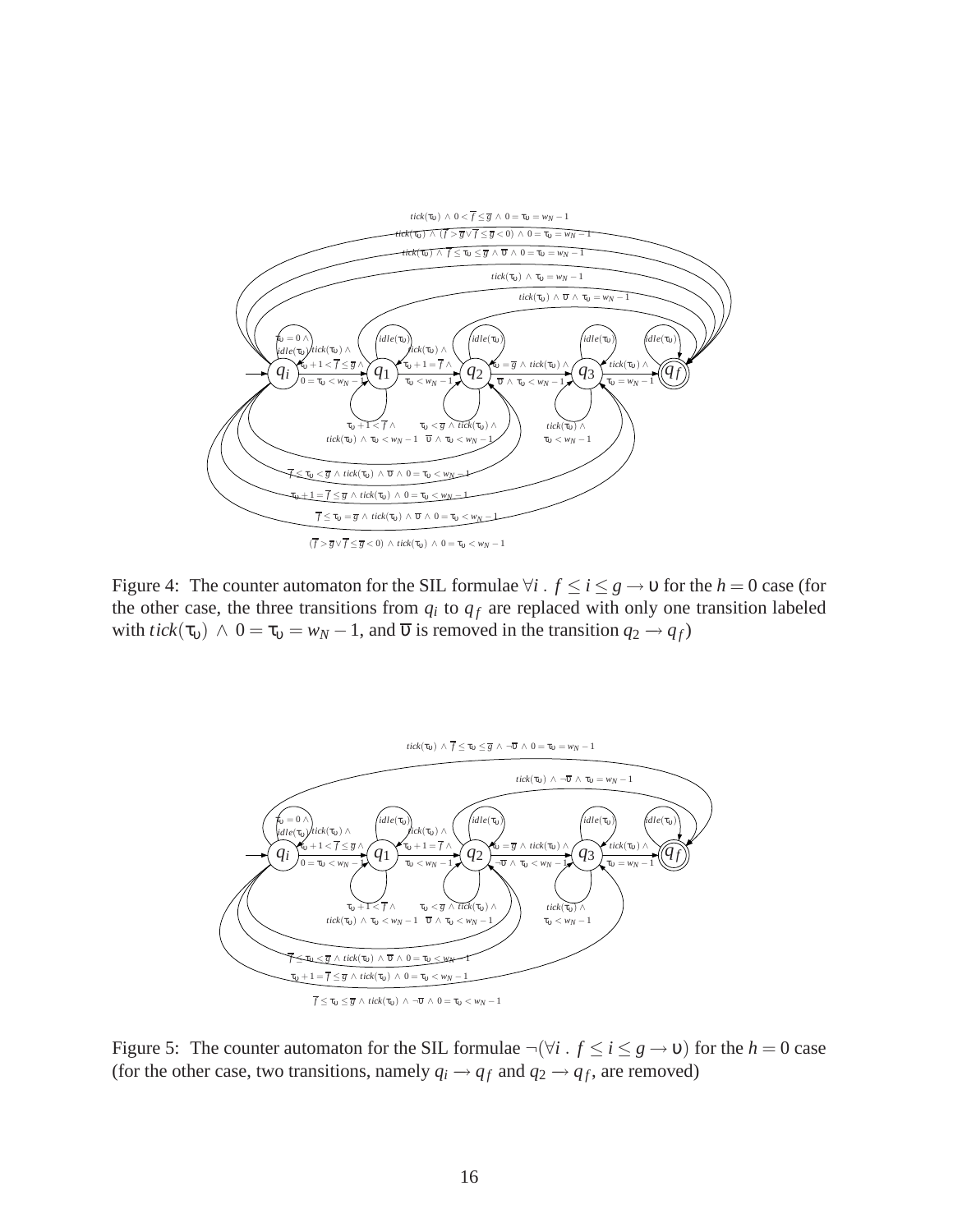# <span id="page-18-3"></span>**4.2** From Counter Automata to  $\exists^* \forall^*$ -SIL

The purpose of this section is to establish a dual connection, from counter automata to the ∃\*∀\* fragment of **SIL**. Since obviously, counter automata are much more expressive than ∃\*∀\*-**SIL**, our first concern is to abstract a given state-consistent CA *A* by a set of *restricted* CA  $\mathcal{A}_1^K, \mathcal{A}_2^K, \ldots, \mathcal{A}_n^K$ , such that  $\Sigma(A) \subseteq \bigcap_{i=1}^n \Sigma(\mathcal{A}_i^K)$ , and for each  $\mathcal{A}_i^K$ ,  $1 \le i \le n$ , to generate an  $\exists^* \forall^*$ -**SIL** formula  $\varphi_i$  that corresponds to it. As a result, we obtain a formula  $\varphi_A = \bigwedge_{i=1}^n \varphi_i$  such that  $\Sigma(A) \subseteq [\![\varphi_A]\!]$ .

Let  $p(X, X')$  be a relation on a given set of integer variables X, and  $I(X)$  be a predicate defining a subset of  $\mathbb{Z}^k$ . We denote by  $\rho(I) = \{X' \mid \exists X \in I \,:\, \langle X, X' \rangle \in R\}$  the image of *I* via *R*, and we let  $\rho \wedge I = \{ \langle X, X' \rangle \in \rho \mid X \in I \}$ . By  $\rho^n$ , we denote the *n*-times relational composition  $\rho \circ \rho \circ \ldots \circ \rho$ ,  $\rho^* = \bigvee_{n \geq 0} \rho^n$  is the reflexive and transitive closure of  $\rho$ , and  $\top$  is the entire domain  $\mathbb{Z}^k$ . It is known [\[6,](#page-27-13) [4\]](#page-27-14) that  $ρ^n$  and  $ρ^*$  are Presburger definable if  $ρ$  is a difference bound constraint.

Let  $\mathcal{D}(\rho)$  denote the strongest (in the logical sense) difference bound relation *D* s.t.  $\rho \subset D$ . If  $ρ$  is Presburger definable,  $D(ρ)$  can be effectively computed<sup>[5](#page-18-0)</sup>, and, moreover, if  $ρ$  is a finite union of *n* difference bound relations, this takes  $O(n \times 4k^2)$  time<sup>[6](#page-18-1)</sup>.

We now define the restricted class of CA, called *flat counter automata with difference bound constraints* (FCADBC) into which we abstract the given CA. A *control path* in a CA *A* is a finite sequence  $q_1q_2...q_n$  of control states such that, for all  $1 \leq i \leq n$ , there exists a transition rule  $q_i \stackrel{\tilde{\varphi}_i}{\longrightarrow} q_{i+1}$ . A *cycle* is a control path starting and ending in the same control state. An *elementary cycle* is a cycle in which each state appears only once, except for the first one, which appears both at the beginning and at the end. A CA is said to be *flat* (FCA) iff each control state belongs to at most one elementary cycle. An FCA such that every relation labeling a transition occurring in an elementary cycle is a DBC, and the other relations are Presburger constraints, is called an FCADBC.

With these notations, we define the *K-unfolding* of a one-state self-loop counter automaton  $A_{\rho} = \langle X, \{q\}, \{q\}, q \stackrel{\rho}{\rightarrow} q, \{q\} \rangle$  as the FCADBC  $A_{\rho}^{K} = \langle X, Q_{\rho}^{K}, \{q_1\}, \rightarrow_{\rho}^{K}, Q_{\rho}^{K} \rangle$ , where  $Q_{\rho}^{K} =$  $\{q_1, q_2, ..., q_K\}$  and  $\rightarrow_{\rho}^K$  is defined such that  $q_i \xrightarrow{\rho} q_{i+1}$ ,  $1 \leq i \leq K$ , and  $q_K \xrightarrow{\rho^K(\top) \land \rho} q_K$ . The K*abstraction* of  $A_\rho$ , denoted  $A_\rho^K$  (cf. Figure [6\)](#page-19-0), is obtained from  $A_\rho^K$  by replacing the transition rule  $q_K \xrightarrow{\mathcal{D}(P^K(\top) \wedge \rho)} q_K$  with the difference bound rule  $q_K \xrightarrow{\mathcal{D}(P^K(\top) \wedge \rho)} q_K$ . Intuitively, the information gathered by unfolding the *concrete* relation *K* times prior to the abstraction on the loop  $q_K \rightarrow q_K$ , allows to tighten the abstraction, according to the *K* parameter. Notice that the  $\mathcal{A}_{\rho}^K$  abstraction of a relation ρ is an FCADBC with exactly one initial state, one self-loop, and all states final. The following lemma proves that the abstraction is sound, and that it can be refined, by increasing *K*.

<span id="page-18-2"></span>**Lemma 6** *Given a relation*  $p(X, X')$  *on*  $X = \{x_1, x_2, \ldots, x_k\}$ *, the following hold:* 

•  $Tr(A_{\rho}) = Tr(A_{\rho}^K) \subseteq Tr(\mathcal{A}_{\rho}^K)$ *, for all*  $K > 0$ *,* 

<span id="page-18-0"></span><sup>&</sup>lt;sup>5</sup>D(ρ) can be computed by finding the unique minimal assignment v : {*z*<sub>*ij*</sub> | 1 ≤ *i*, *j* ≤ *k*} → ℤ that satisfies the Presburger formula  $\phi(\mathbf{z}) : \forall X \forall X' \cdot \phi(X, X') \rightarrow \bigwedge_{x_i, x_j \in X \cup X'} x_i - x_j \leq z_{ij}$ .

<span id="page-18-1"></span><sup>&</sup>lt;sup>6</sup>If  $\rho = \rho_1 \vee \rho_2 \vee \ldots \vee \rho_n$ , and each  $\rho_i$  is represented by a  $(2k)^2$ -matrix  $M_i$ ,  $\mathcal{D}(\rho)$  is given by the pointwise maximum among all matrices  $M_i$ ,  $1 \le i \le n$ .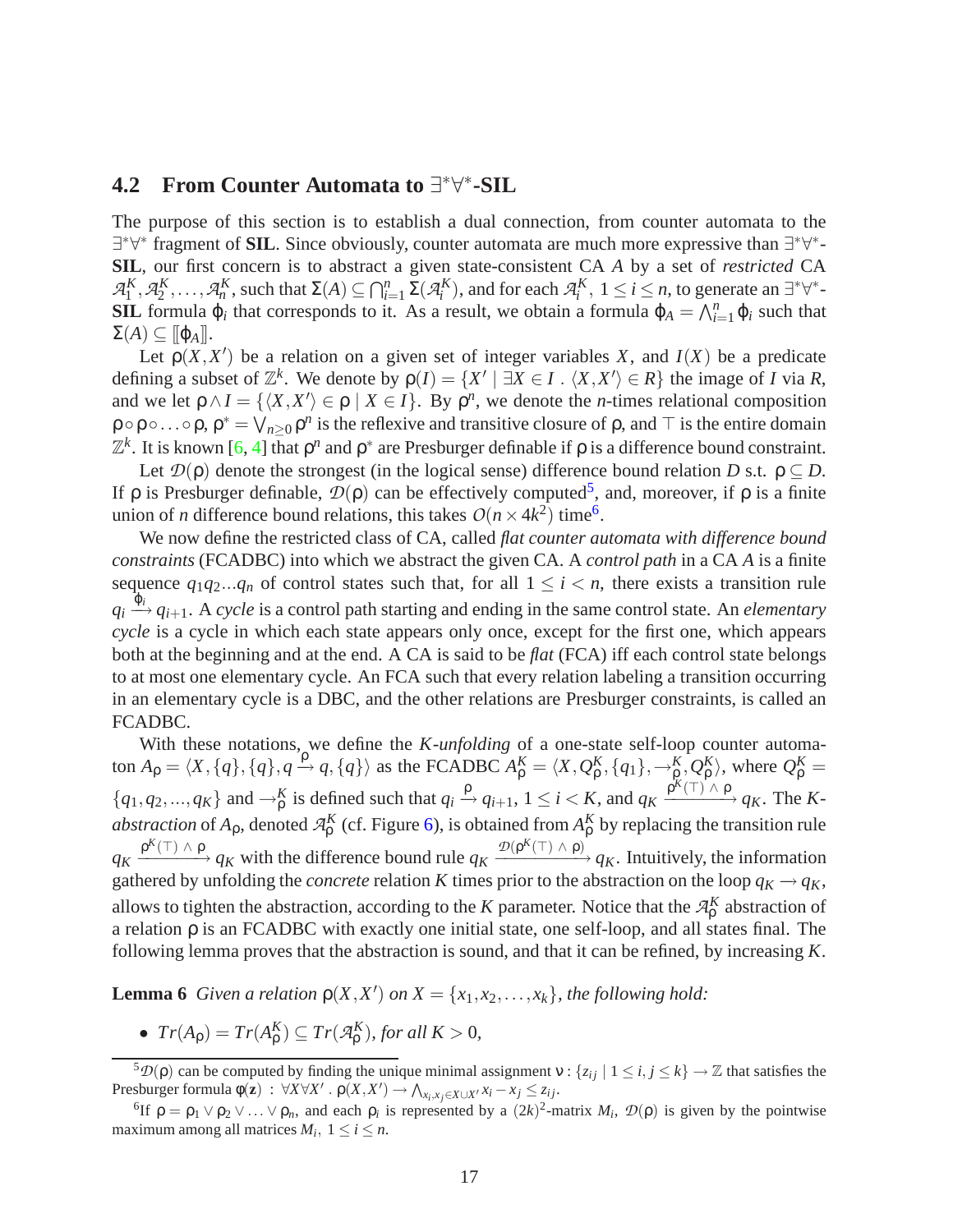

<span id="page-19-0"></span>Figure 6: *K*-abstraction of a relation

• 
$$
Tr(\mathcal{A}_{\rho}^{K_2}) \subseteq Tr(\mathcal{A}_{\rho}^{K_1})
$$
 if  $K_1 \leq K_2$ .

For the rest of this section, assume a set of arrays  $\mathbf{a} = \{a_1, a_2, \ldots, a_k\}$  and a set of scalars  $\mathbf{b} = \{b_1, b_2, \dots, b_m\}$ . At this point, we can describe an abstraction for counter automata that yields from an arbitrary state-consistent CA *A*, a set of state-consistent FCADBC  $\mathcal{A}_1^K$ ,  $\mathcal{A}_2^K$ , ...,  $\mathcal{A}_n^K$ , whose intersection of sets of recognized states is a superset of the original one, i.e.,  $\Sigma(A) \subseteq$  $\bigcap_{i=1}^n \Sigma(\mathcal{A}_i^K)$ . Let *A* be a state-consistent CA with counters *X* partitioned into value counters  $\mathbf{x} = \{x_1, \ldots, x_k\}$ , index counters  $\mathbf{i} = \{i_1, \ldots, i_k\}$ , parameters  $\mathbf{p} = \{p_1, \ldots, p_m\}$  and working counters **w**. We assume that the only actions on an index counter  $i \in \mathbf{i}$  are *tick* ( $i' = i + 1$ ) and *idle* ( $i' = i$ ), which is sufficient for the CA that we generate from **SIL** or loops.

The main idea behind the abstraction method is to keep the idle relations separate from ticks. Notice that, by combining (i.e., taking the union of) idle and tick transitions, we obtain nondeterministic relations (w.r.t. index counters) that may break the state-consistency requirement imposed on the abstract counter automata. Hence, the first step is to eliminate the idle transitions.

Let  $\delta$  be an over-approximation of the dependency  $\Delta(A)$ , i.e.,  $\Delta(A) \rightarrow \delta$ . In particular, if *A* was obtained as in Theorem [1,](#page-11-2) by composing a pre-condition automaton with a transducer *T*, and if we dispose of an over-approximation δ of ∆(*T*), i.e., ∆(*T*) → δ, we have that ∆(*A*) → δ, cf. Theorem [1—](#page-11-2)any over-approximation of the transducer's dependency is an over-approximation of the dependency for the post-image CA.

The dependency  $\delta$  induces an equivalence relation on index counters: for all  $i, j \in \mathbf{i}$ ,  $i \simeq_{\delta} j$ iff  $\delta \rightarrow i = j$ . This relation partitions **i** into *n* equivalence classes  $[i_{s_1}], [i_{s_2}], ..., [i_{s_n}]$ , where  $1 \leq$  $s_1, s_2, \ldots, s_n \leq k$ . Let us consider *n* identical copies of *A*:  $A_1, A_2, \ldots, A_n$ . Each copy  $A_j$  will be abstracted *w.r.t. the corresponding*  $\simeq$ <sub>δ</sub>-equivalence class  $[i_{s_j}]$  into  $\mathcal{A}_j^K$  obtained as in Figure [6.](#page-19-0) Thus we obtain  $\Sigma(A) \subseteq \bigcap_{j=1}^n \Sigma(\mathcal{A}_j^K)$ , by Lemma [6.](#page-18-2)

We describe now the abstraction of the  $A_j$  copy of  $A$  into  $A_j^K$ . W.l.o.g., we assume that the control flow graph of  $A_j$  consists of one strongly connected component (SCC)—otherwise we separately replace each (non-trivial) SCC by a flat CA obtained as described below. Out of the set of relations  $\mathcal{R}_{A_j}$  that label transitions of  $A_j$ , let  $v_1^j$  $\mathbf{v}_1^j, \dots, \mathbf{v}_p^j$  be the set of *idle* relations w.r.t.  $[i_{s_j}]$ , i.e.,  $v_t^j \to \bigwedge_{i \in [i_{s_j}]} i' = i, 1 \le t \le p$ , and  $\theta_1^j$  $j_1^j, ..., \theta_q^j$  be the set of *tick* relations w.r.t.  $[i_{s_j}]$ , i.e.,  $\theta_t^j \to \bigwedge_{i \in [i_{s_j}]} i' = i+1, 1 \le t \le q$ . Note that since we consider index counters belonging to the same  $\simeq$ <sub>δ</sub>-equivalence class, they either all idle or all tick, hence  $\{v_1^j\}$  $\{0, \ldots, \nu_p^j\}$  and  $\{\theta_1^j\}$  $\{i_1^j,\ldots,\theta_q^j\}$ form a partition of  $\mathcal{R}_{A_j}$ .

Let  $\Upsilon_j = \mathcal{D}(\bigvee_{t=1}^p \mathfrak{v}_t^j)$  $t$ <sup>t</sup>) be the best difference bound relation that approximates the idle part of *A*<sub>*j*</sub>, and  $\Upsilon_j^*$  be its reflexive and transitive closure<sup>[7](#page-19-1)</sup>. Let  $\Theta_j = \bigvee_{t=1}^q \mathcal{D}(\Upsilon_j^*) \circ \Theta_t^j$  $t^j$ , and let  $A_{\Theta_j}$  be the

<span id="page-19-1"></span><sup>&</sup>lt;sup>7</sup>Since  $\Upsilon_j$  is a difference bound relation, by [\[6,](#page-27-13) [4\]](#page-27-14), we have that  $\Upsilon_j^*$  is Presburger definable.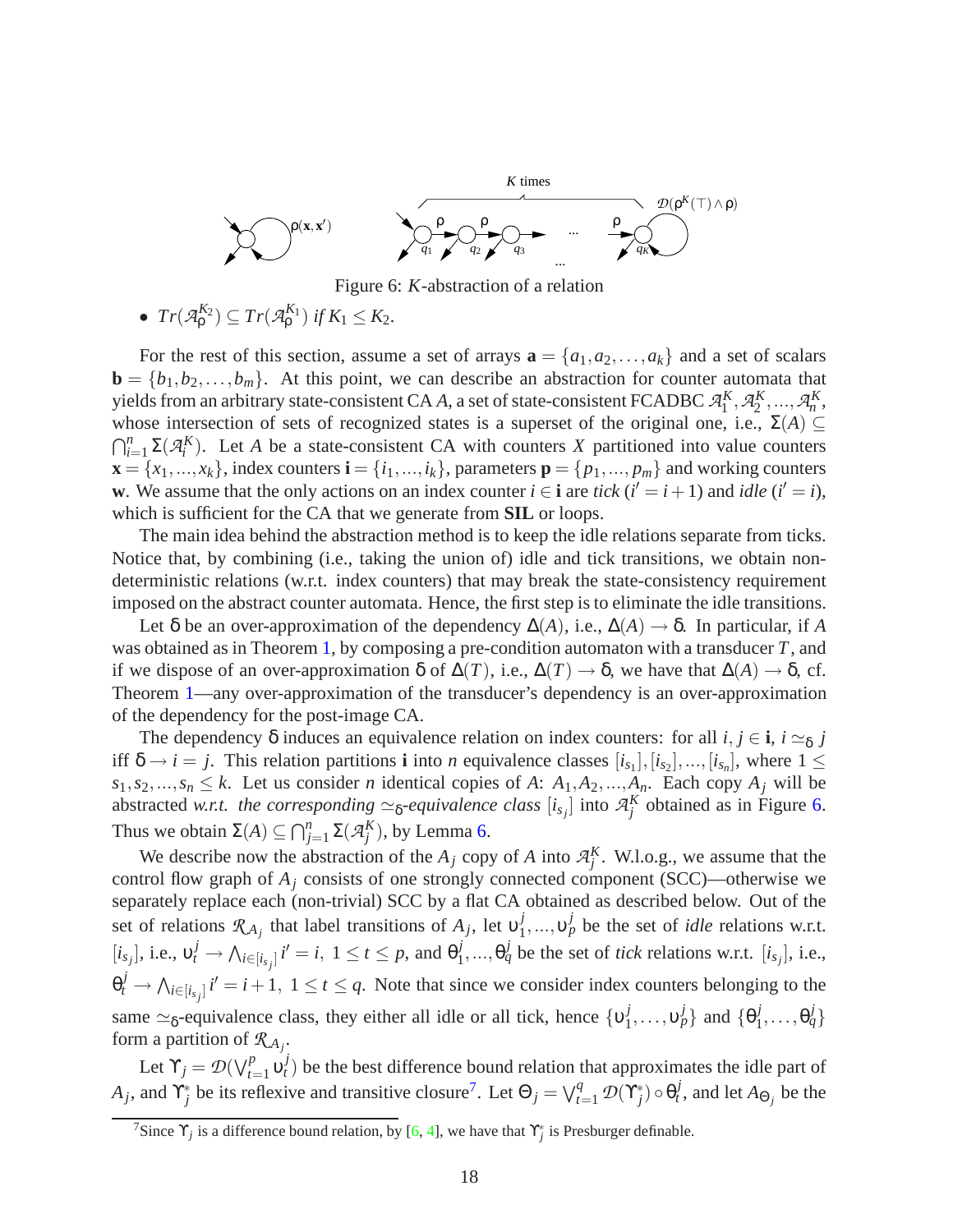one-state self-loop automaton whose transition is labeled by  $\Theta_j$ , and  $\mathcal{A}_j^K$  be the *K*-abstraction of  $A_{\Theta_j}$  (cf. Figure [6\)](#page-19-0). It is to be noticed that the abstraction replaces a state-consistent FCA with a single SCC by a set of state-consistent FCADBC *with one self-loop*. The soundness of the abstraction is proved in the following:

**Lemma 7** *Given a state-consistent CA A with index counters* **i** *and a dependency*  $\delta$  *s.t.*  $\Delta(A) \rightarrow \delta$ *,* let  $[i_{s_1}], [i_{s_2}], \ldots, [i_{s_n}]$  be the partition of **i** into  $\simeq$ <sub>δ</sub>-equivalence classes. Then each  $\mathcal{A}_i^K$ ,  $1 \leq i \leq n$ *is state-consistent, and*  $\Sigma(A) \subseteq \bigcap_{i=1}^n \Sigma(\mathcal{A}_i^K)$ *, for any*  $K \geq 0$ *.* 

The next step is to build, for each FCADBC  $A_i^K$ ,  $1 \le i \le n$ , an  $\exists^* \forall^*$ -**SIL** formula  $\varphi_i$  such that  $\Sigma(\mathcal{A}_i^K) = [[\varphi_i]],$  for all  $1 \le i \le n$ , and, finally, let  $\varphi_A = \bigwedge_{i=1}^n \varphi_i$  be the needed formula. The generation of the formulae builds on that we are dealing with CA of the form depicted in the right of Figure [6.](#page-19-0) [8](#page-20-0)

For a relation  $\varphi(X, X')$ ,  $X = \mathbf{x} \cup \mathbf{p}$ , let  $\mathcal{T}_i(\varphi)$  be the **SIL** formula obtained by replacing each:

- $\bullet$  unprimed value counter *x<sub>s</sub>* ∈ *FV*( $\phi$ )∩**x** by *a<sub>s</sub>*[*i*], 1 ≤ *s* ≤ *k*,
- primed value counter  $x'_s \in FV(\varphi) \cap \mathbf{x}'$  by  $a_s[i+1], 1 \leq s \leq k$ ,
- parameter  $v_s \in FV(\varphi) \cap v$  by  $b_s$ ,  $1 \leq s \leq m$ .

For the rest, fix an automaton  $\mathcal{A}_j^K$  of the form from Figure [6](#page-19-0) for some  $1 \le j \le n$ , and let  $q_p \xrightarrow{\rho}$  $q_{p+1}, 1 \le p < K$ , be its sequential part, and  $q_K \xrightarrow{\lambda} q_K$  its self-loop. Let  $[i_{s_j}] = \{i_{t_1}, i_{t_2}, ..., i_{t_q}\}$  be the set of relevant index counters for  $\mathcal{A}_{j}^{K}$ , and let  $\mathbf{x}_{r} = \mathbf{x} \setminus \{x_{t_1},...,x_{t_q}\}$  be the set of redundant value counters. With these notations, the desired formula is defined as  $\varphi_j = (\bigvee_{l=1}^{K-1} \tau(l)) \vee (\exists b \cdot b \geq 1)$  $0 \wedge \tau(K) \wedge \omega(b)$ , where:

$$
\tau(l) \; : \; \bigwedge_{s=0}^{l-1} T_s(\exists \mathbf{i}, \mathbf{x}_r, \mathbf{x}'_r, \mathbf{w}, \, \rho)
$$

$$
\begin{array}{rcl}\n\omega(b) & \colon & (\forall i \, . \, K \leq j < K + b \rightarrow \mathcal{T}_i(\exists \mathbf{i}, \mathbf{x}_r, \mathbf{x}'_r, \mathbf{w}, \lambda)) \ \wedge \\
& \mathcal{T}_0(\exists \mathbf{i}, \mathbf{x}, \mathbf{x}', \mathbf{w}, \lambda^b[K/i_{t_1}, \dots, i_{t_q}][K + b - 1/i'_{t_1}, \dots, i'_{t_q}])\n\end{array}
$$

Here,  $b \in BVar$  is a fresh scalar denoting the number of times the self-loop  $q_K \xrightarrow{\lambda} q_K$  is iterated. λ<sup>b</sup> denotes the formula defining the *b*-times composition of λ with itself.<sup>[9](#page-20-1)</sup>

<span id="page-20-0"></span><sup>&</sup>lt;sup>8</sup>In case we start from a CA with more SCCs, we get a CA with a DAG-shaped control flow interconnecting components of the form depicted in Figure [6](#page-19-0) after the abstraction. Such a CA may be converted to **SIL** by describing each component by a formula as above, parameterized by its beginning and final index values, and then connecting such formulae by conjunctions within particular control branches and taking a disjunction of the formulae derived for the particular branches.

<span id="page-20-1"></span><sup>&</sup>lt;sup>9</sup>Since  $\lambda$  is difference bound relation,  $\lambda^b$  can be defined by a Presburger formula [\[6,](#page-27-13) [4\]](#page-27-14).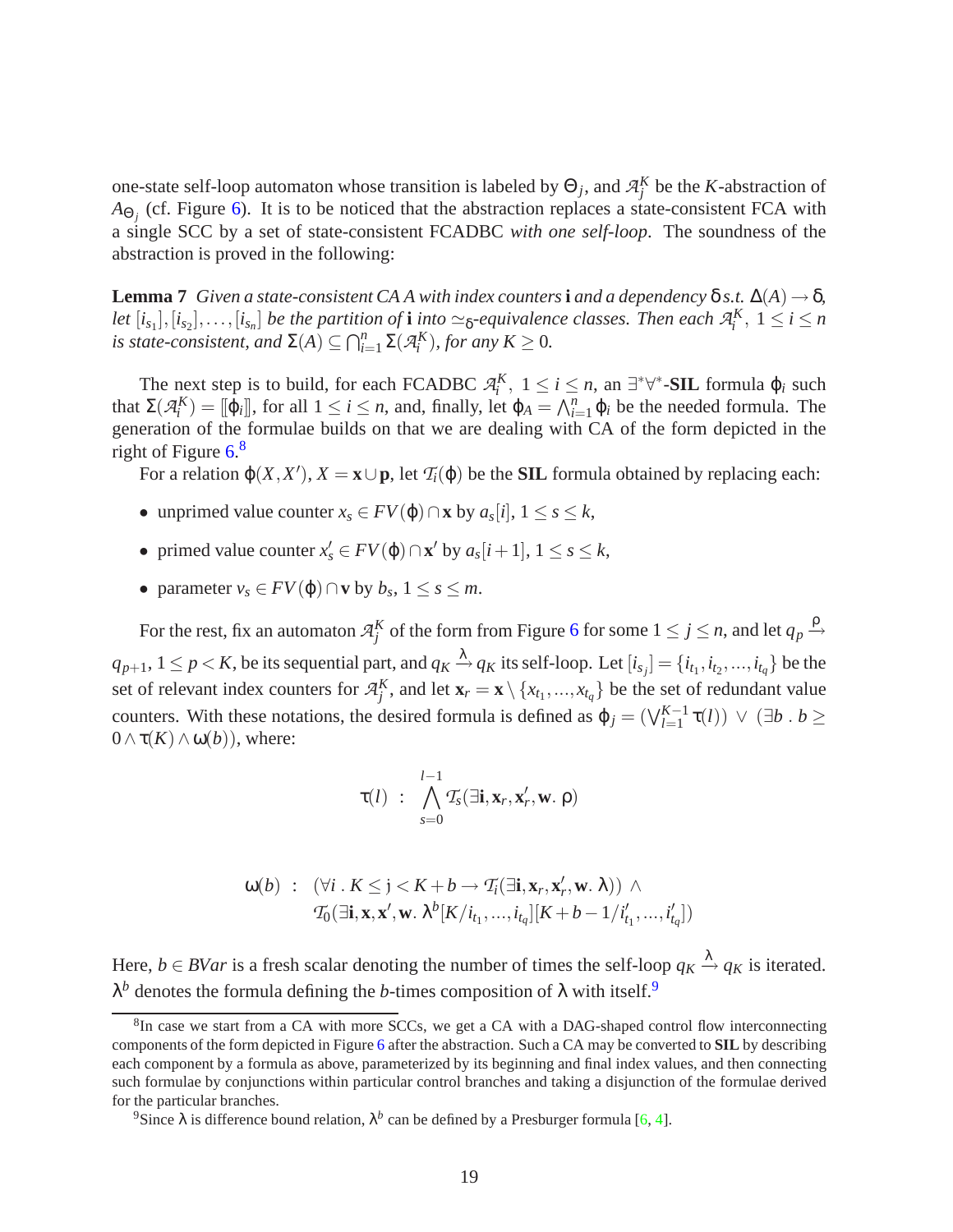Intuitively,  $\tau(l)$  describes arrays corresponding to runs of  $\mathcal{A}_{j}^{K}$  from  $q_1$  to  $q_l$ , for some  $1 \leq$  $l \leq K$ , without iterating the self-loop  $q_K \xrightarrow{\lambda} q_K$ , while  $\omega(b)$  describes the arrays corresponding to runs going through the self-loop *b* times. The second conjunct of  $\omega(b)$  uses the closed form of the *b*-th iteration of  $\lambda$ , denoted  $\lambda^b$ , in order to capture the possible relations between *b* and the scalar variables **b** corresponding to the parameters **p** in  $\lambda$ , created by iterating the self-loop.

**Theorem 4** *Given a state-consistent CA A with index counters* **i** *and given a dependency* δ *such that*  $\Delta(A) \rightarrow \delta$ *, we have*  $\Sigma(A) \subseteq [\![\varphi_A]\!]$ *, where:* 

- $\varphi_A = \bigwedge_{i=1}^n \varphi_i$ , where  $\varphi_i$  is the formula corresponding to  $\mathcal{A}_i^K$ , for all  $1 \leq i \leq n$ , and
- $\mathcal{A}_1^K$ ,  $\mathcal{A}_2^K$ ,...,  $\mathcal{A}_n^K$  are the K-abstractions corresponding to the equivalence classes induced *by* δ *on* **i***.*

# **5 Array Manipulating Programs**

We consider programs consisting of assignments, conditional statements, and non-nested while loops in the syntax shown in Figure [7.](#page-22-0) We consider a very simple syntax to make the presentation of the proposed techniques easier: various more complex features can be handled by straightforwardly extending the techniques described below.

A *state of a program* is a pair  $\langle l, s \rangle$  where *l* is a line of the program and *s* is a state  $\langle \alpha, \iota \rangle$ defined as in Section [3.](#page-5-3) The semantics of program statements is the usual one (e.g., [\[18\]](#page-28-4)). For simplicity of the further constructions, we assume that no *out-of-bound array references* occur in the programs. However, the approach can be extended to take care of such references if extended as described in Appendix [B.](#page-31-0)

Considering the program statements given in Figure [7,](#page-22-0) we have developed a strongest post-condition calculus for the ∃<sup>\*</sup>∀<sup>\*</sup>-SIL, given in Appendix [A.](#page-29-0) This calculus captures the semantics of the assignments and conditionals, and is used to deal with the sequential parts of the program (the blocks of statements outside the loops). It is also shown that ∃ ∗∀ ∗ -**SIL** is closed for strongest post-conditions.

#### <span id="page-21-0"></span>**5.1 From Loops to Counter Automata**

Given a loop *L* starting at control line *l*, such that *l'* is the control line immediately following *L*, we denote by  $\Theta_L = \{\langle s,t\rangle |$  there is a run of *L* from  $\langle l,s\rangle$  to  $\langle l',t\rangle\}$  the transition relation induced by *L*. We define the *loop dependency* δ*<sup>L</sup>* as the conjunction of equalities *i<sup>p</sup>* = *iq*, *ip*,*i<sup>q</sup>* ∈ *IVar*, where (1)  $e_p \equiv e_q$  where  $e_1$  and  $e_2$  are the expressions initializing  $i_p$  and  $i_q$  and (2) for each branch of *L* finished by an index increment statement  $\text{incr}(I)$ ,  $i_p \in I \iff i_q \in I$ . The equivalence relation  $\simeq_{\delta_L}$  on index counters is defined as before:  $i_p \simeq_{\delta_L} i_q$  iff  $\models \delta_L \rightarrow i_p = i_q$ .

Assume that we are given a loop *L* as in Figure [8](#page-23-0) with  $AVar = \{a_1, \ldots, a_k\}$ ,  $IVar = \{i_1, \ldots, i_k\}$ , and  $BVar = \{b_1, \ldots, b_m\}$  being the sets of array, index, and scalar variables, respectively. Let  $I_1, I_2, \ldots, I_n \subseteq IVar$  be the partition of *IVar* into equivalence classes, induced by  $\simeq_{\delta_L}$ . For *E* being a condition, assignment, index increment, or an entire loop, we define  $d_E : AVar \rightarrow \mathbb{N} \cup \{\perp\}$  as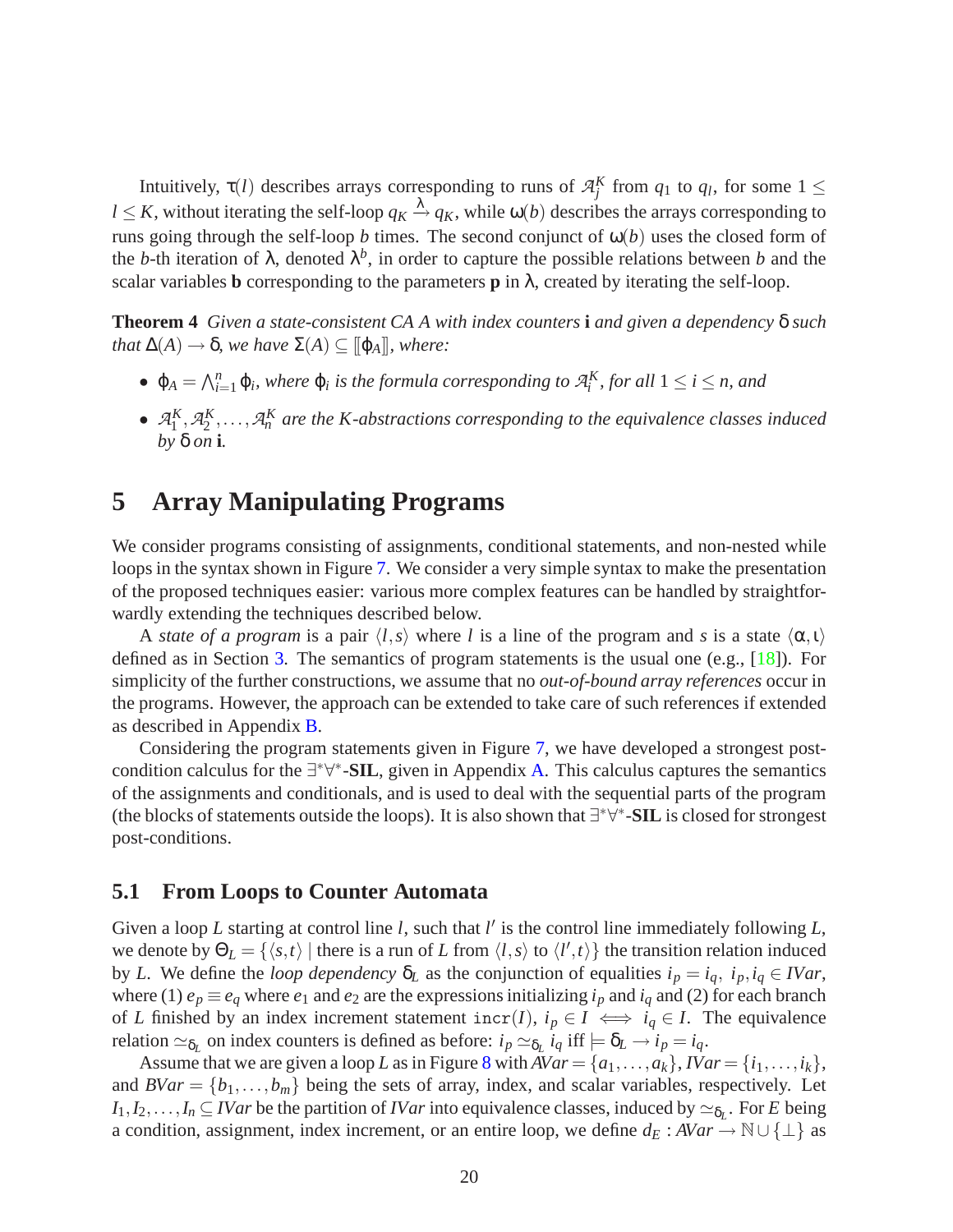| $a, a_1, a_2, \ldots \in AVar$ array variables  |  |  |                                      |
|-------------------------------------------------|--|--|--------------------------------------|
| $i, i_1, i_2, \ldots \in IVar$ index variables  |  |  | $n \in \mathbb{Z}$ integer constants |
|                                                 |  |  | $c \in \mathbb{N}$ natural constants |
| $b, b_1, b_2, \ldots \in BVar$ scalar variables |  |  |                                      |

| $LHS_{L}$         | $\therefore$ b   a[i + c]                                                                                                                                                     | left-hand sides in loops                                         |
|-------------------|-------------------------------------------------------------------------------------------------------------------------------------------------------------------------------|------------------------------------------------------------------|
| $RHS_{L}$         | $\therefore$ $LHS_L + n   i + n$                                                                                                                                              | right-hand sides in $\text{loops}^{(1)}$                         |
| $ASGN_{L}$        | $\therefore$ $LHS_L = RHS_L$ ;                                                                                                                                                | assignements in loops                                            |
| $CND_{L}$         | $\therefore$ CND <sub>L</sub> & CND <sub>L</sub> RHS <sub>L</sub> $\leq$ RHS <sub>L</sub>                                                                                     | conditions in loops                                              |
| <b>INC</b>        | $ ::= \; \textit{incr}(\{[i, ]^* \; i\});$                                                                                                                                    | index increments <sup><math>(2)</math></sup>                     |
| $IF_L$            | $\therefore$ if $(CND_L) ASGN_I^*$ INC<br>[ else if $(CND_L)$ ASGN <sup>*</sup> INC  *<br>else $ASGN_I^*$ INC                                                                 | conditional statements in $\text{loops}^{(3)}$                   |
| <i><b>IDX</b></i> | $\therefore$ $[a : i = b + n, \,  ^* a : i = b + n]$                                                                                                                          | index declaration and initialization <sup><math>(4)</math></sup> |
| WHILE             | $\therefore$ while <sub>IDX</sub> (CND <sub>L</sub> ) IF <sub>L</sub>                                                                                                         | while loops                                                      |
| $LHS_P$           | $\therefore$ b   a[b + c]                                                                                                                                                     | left-hand sides outside of loops                                 |
| $RHS_P$           | $\mathcal{L} = LHS_P + n$                                                                                                                                                     | right-hand sides outside of loops $^{(1)}$                       |
| $ASGN_P$          | $\therefore$ $LHS_P = RHS_P;$                                                                                                                                                 | assignements outside of loops                                    |
| $CND_P$           | $\therefore$ CND <sub>P</sub> & CND <sub>P</sub>   RHS <sub>P</sub> $\leq$ RHS <sub>P</sub>                                                                                   | conditions outside of loops                                      |
| $IF_{P}$          | $\therefore$ if $(CND_P)$ [ASGN <sub>P</sub>   IF <sub>P</sub>   WHILE  *<br>$\int$ else if $(CND_P)$ $[ASGN_P   IF_P   WHILE   *   * ]$<br>else $[ASGN_P   IF_P   WHILE  ^*$ | conditional statements outside of $\text{loops}^{(3)}$           |
|                   |                                                                                                                                                                               |                                                                  |

 $PROGRAM ::= [ASGN_P | IF_P | WHICH]^+$ 

array programs

(1) If *n* is zero, we skip it.

(2) Each index variable may be incremented at most once in the increment statement *incr*.

(3) If the condition is *true*, we skip the *i f* keyword and the *else* branch.

(4) We assume a 1:1 correspondence between arrays and indices in the loop. The indices are local to the loop.

<span id="page-22-0"></span>Figure 7: Syntax of the considered array programs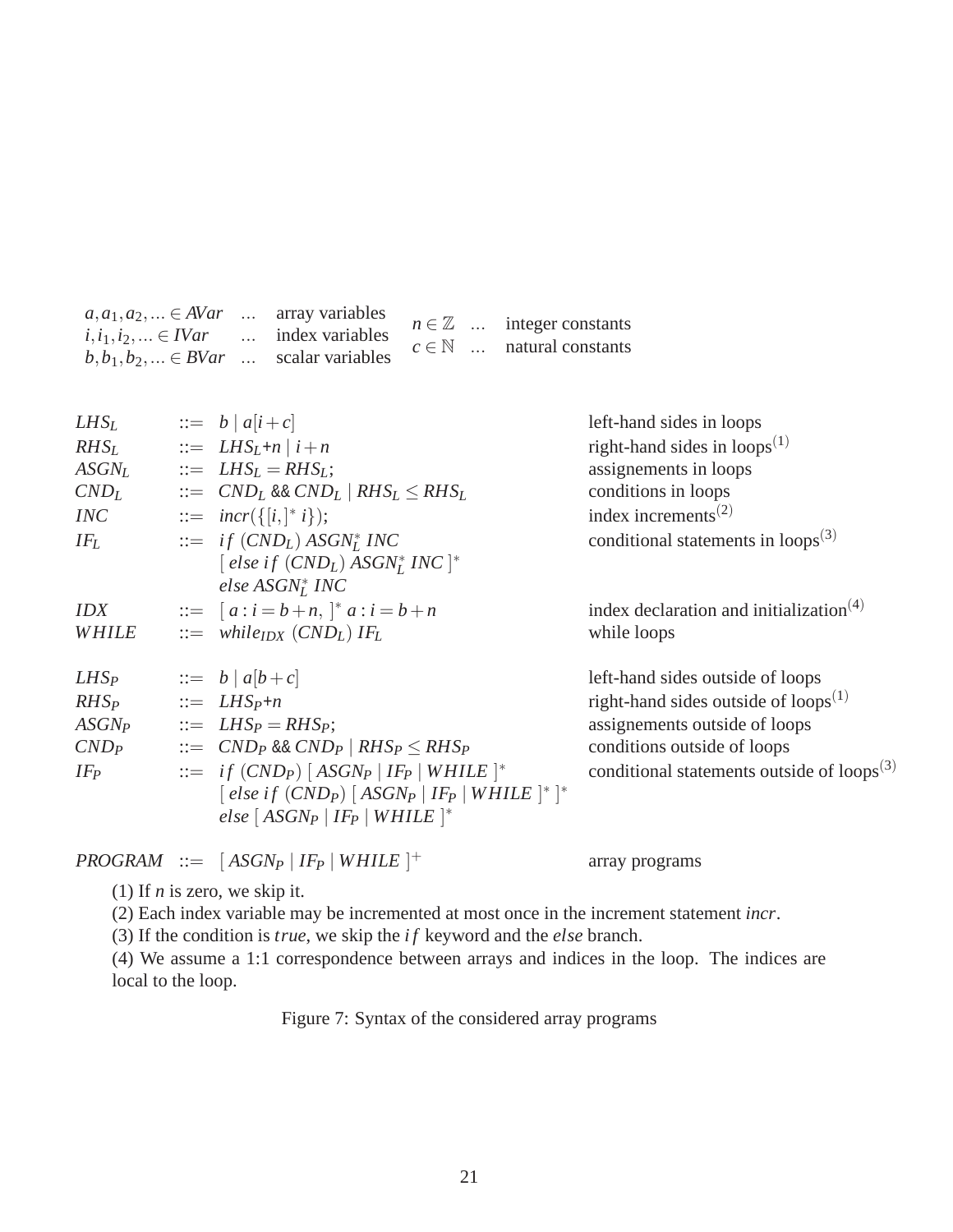$$
\begin{aligned}\nwhile_{a_1:i_1=e_1,\ldots,a_k:i_k=e_k} (C) \\
if (C_1) S_1^1; \ldots; S_{n_1}^1; \\
else if (C_2) S_1^2; \ldots; S_{n_2}^2; \\
\ldots \\
else if (C_{h-1}) S_1^{h-1}; \ldots; S_{n_{h-1}}^{h-1}; \\
else S_1^h; \ldots; S_{n_h}^h;\n\end{aligned}
$$

<span id="page-23-0"></span>Figure 8: A while loop

 $d_E(a) = max\{c \mid a[i+c] \text{ occurs in } E\}$  provided *a* is used in *E*, and  $d_E(a) = \perp$  otherwise. The transducer  $T_L = \langle X, Q, \{q_0\}, \rightarrow, \{q_{fin}\}\rangle$ , corresponding to the program loop *L*, is defined below:

- $X = \{x_r^i, x_r^o, i_r \mid 1 \le r \le k\} \cup \{w_i^i\}$  $r_{r,l}$  |  $1 \leq r \leq k, 1 \leq l \leq d_L(a_r)$ } ∪ { $w_{r,n}^o$  $_{r,l}^{o}$  | 1  $\leq r \leq k$ , 0  $\leq l \leq$  $d_L(a_r)\}\cup\{p_r^i, p_r^o, w_r \mid 1 \leq r \leq m\}\cup\{w_N\}$  where  $x_r^{i/o}$ ,  $1 \leq r \leq k$ , are input/output array counters,  $p_r^{i/o}$ ,  $1 \le r \le k$ , are parameters storing input/output scalar values, and  $w_r$ ,  $1 \le$  $r \leq m$ , are working counters used for the manipulation of arrays and scalars ( $w_N$  stores the common length of arrays).
- $\bullet$   $Q = \{q_0, q_{pre}, q_{loop}, q_{suf}, q_{fin}\} \cup \{q_l^r\}$  $\binom{r}{l}$  | 1  $\leq r \leq h, 0 \leq l < n_r$  }.
- The transition rules of  $T_L$  are the following. We assume an implicit constraint  $x' = x$  for each counter  $x \in X$  such that  $x'$  does not appear explicitly:

$$
- q_0 \xrightarrow{\varphi} q_{pre}, \varphi = \bigwedge_{1 \leq r \leq m} (w_r = p_r^i) \wedge w_N > 0 \wedge \bigwedge_{1 \leq r \leq k} (i_r = 0 \wedge x_r^i = w_{r,0}^o) \wedge \bigwedge_{1 \leq l \leq d_L(a_r)} (w_{r,l}^i = w_{r,l}^o)
$$
 (the counters are initialized).

 $\rightarrow$  For each  $\approx$ <sub>δ</sub><sub>*L*</sub>-equivalence class *I<sub>j</sub>*, 1 ≤ *j* ≤ *n*, *q<sub>pre</sub>*  $\stackrel{\varphi}{\rightarrow}$  *q<sub>pre</sub>* with  $\varphi = \bigwedge_{1 \leq r \leq k} (i_r <$ ξ $(e_r)$ )  $\wedge$  ξ(*incr*(*I*)) (*T<sub>L</sub>* copies the initial parts of the arrays untouched by *L*).

- $\rightarrow$  *q<sub>pre</sub>*  $\stackrel{\varphi}{\rightarrow}$  *q*<sub>*loop*</sub>,  $\varphi$  =  $\bigwedge_{1 \leq r \leq k} i_r$  = ξ(*e<sub>r</sub>*) (*T*<sub>*L*</sub> starts simulating *L*).
- $-$  For each  $1 \leq l \leq h$ ,  $q_{loop} \xrightarrow{\varphi} q_l^l$  $\mathcal{L}_0^l$ ,  $\varphi = \xi(C) \land \bigwedge_{1 \leq r < l} (\neg \xi(C_r)) \land \xi(C_l)$  where  $C_h = \top$ (*T<sup>L</sup>* chooses the loop branch to be simulated).
- $-$  For each  $1 \leq l \leq h, 1 \leq r \leq n_l, q_l^l$ *r*−1  $\frac{\xi(S_r^l)}{r}$  *q* where  $q = q_r^l$  if  $r < n_l$ , and  $q = q_{loop}$ otherwise (the automaton simulates one branch of the loop).
- $-$  *q*<sub>*loop*</sub>  $\stackrel{\varphi}{\rightarrow}$  *q*<sub>*suf*</sub></sub>,  $\varphi$  = ¬ξ(*C*) ∧  $\bigwedge_{1 \leq r \leq m} (w_r = p_r^o)$  (*T*<sub>*L*</sub> finished the simulation of the actual execution of *L*).
- $-$  For each  $\approx_{\delta_L}$ -equivalence class  $I_j$ ,  $1 \le j \le n$ , and  $i_r \in I_j$ ,  $q_{suf} \stackrel{\varphi}{\rightarrow} q_{suf}$ ,  $\varphi = i_r <$  $w_N \wedge \xi(incr(I_i))$  (copy the array suffixes untouched by the loop).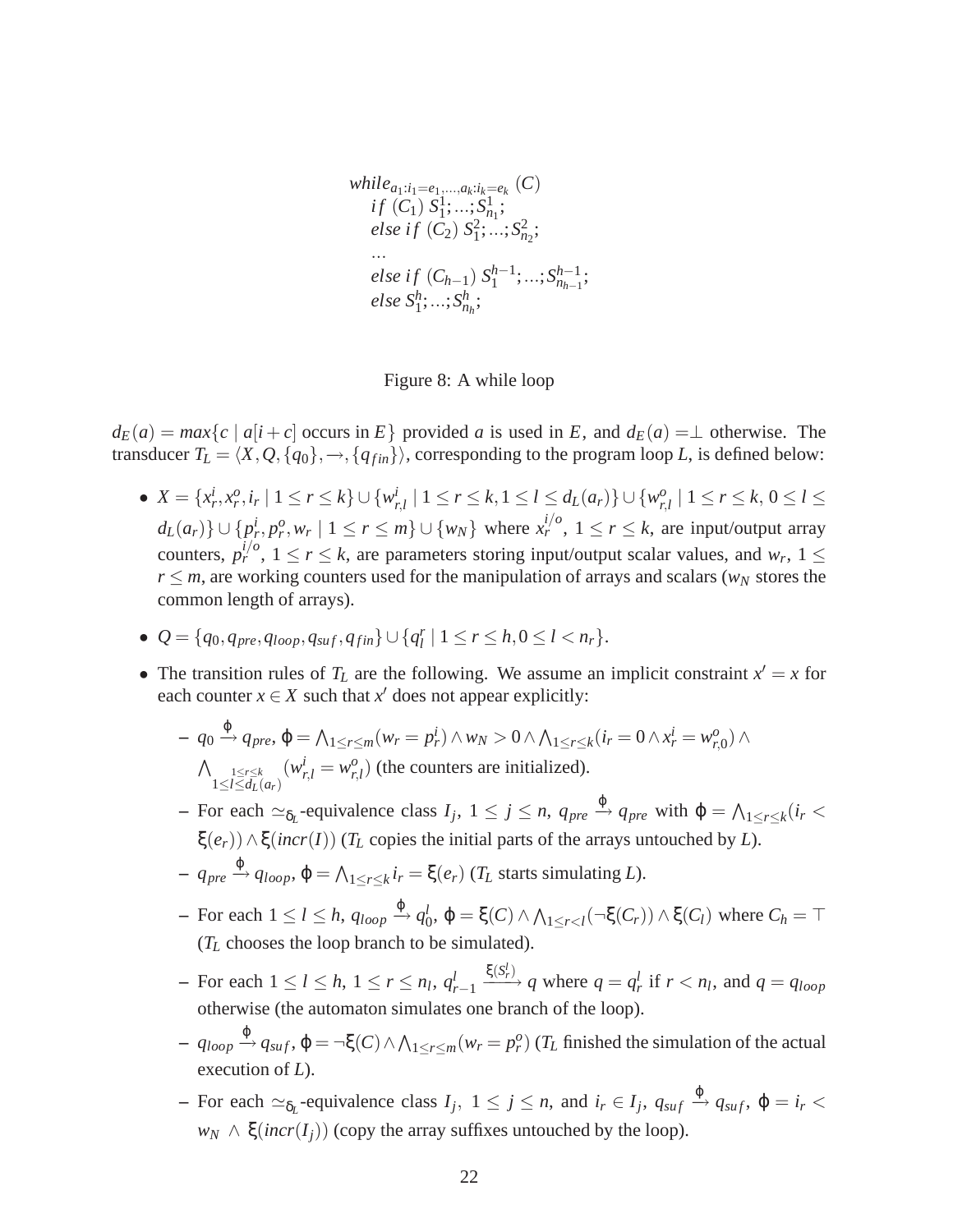$-$  *q*<sub>*suf*</sub>  $\stackrel{\varphi}{\rightarrow}$  *q<sub>fin</sub>*,  $\varphi$  =  $\bigwedge_{1 \leq r \leq k} i_r = w_N$  (all arrays are entirely processed).

The syntactical transformation ξ of assignments and conditions preserves the structure of these expressions, but replaces each  $b_r$  by the counter  $w_r$  and each  $a_r[i_r+c]$  by  $w_{r,c}^o$  for  $b_r \in BVar$ ,  $a_r \in AVar$ ,  $i_r \in IVar$ , and  $c \in \mathbb{N}$ . On the left-hand sides of the assignments, future values of the counters are used. The translation of the increment statements is a bit more involved as it implies "shifting" of the contents of the window containing the array entries that the program can currently manipulate:

- $\bullet \xi(n) := n \text{ for } n \in \mathbb{Z}, \xi(b_r) := w_r \text{ for } 1 \le r \le m, \xi(i_r) := i_r \text{ for } 1 \le r \le k, \text{ and } \xi(a_r[i_r + \xi(c_r)) = a_r \text{ for } 1 \le r \le k, \xi(c_r) = a_r \text{ for } 1 \le r \le k$  $(c)$  :=  $w_{r,c}^o$  for  $1 \le r \le k$ ,  $c \in \mathbb{N}$ ,
- $\xi(LHS_L+n) := \xi(LHS_L) + n$  for  $n \in \mathbb{Z}$ ,
- $\bullet \xi(LHS_L = RHS_L) := (\xi(LHS_L))' = \xi(RHS_L),$
- $\bullet \xi(RHS_{L,1} \leq RHS_{L,2}) := \xi(RHS_{L,1}) \leq \xi(RHS_{L,2}),$
- $\bullet \xi(CND_{L,1} \& K(CND_{L,2}) := \xi(CND_{L,1}) \land \xi(CND_{L,2}),$
- $\bullet \xi(incr(I)) := \bigwedge_{i_r \in I} \xi(incr(i_r))$  for  $I \subseteq IVar$ , and

• 
$$
\xi(incr(i_r)) := x_r^{i'} = w_{r,1}^i \wedge \bigwedge_{1 < l \leq d_L(a_r)} w_{r,l-1}^{i'} = w_{r,l}^i \wedge x_r^{o'} = w_{r,0}^o \wedge \bigwedge_{0 < l \leq d_L(a_r)} w_{r,l-1}^{o'} = w_{r,l}^o \wedge w_{r,d_L(a_r)}^{i'} = w_{r,d_L(a_r)}^{o'} \wedge i_r^i = i_r + 1,
$$
  
if  $d_L(a_r) > 0$ ,

• 
$$
\xi(incr(i_r)) := x_r^{i'} = w_{r,0}^{o'} \wedge x_r^{o'} = w_{r,0}^{o} \wedge i'_r = i_r + 1
$$
, if  $d_L(a_r) = 0$ .

The main idea of the construction is the following. *T<sup>L</sup>* preserves the exact sequences of operations done on arrays and scalars in *L*, but performs them on suitably chosen counters instead, exploiting the fact that the program always accesses the arrays through a bounded window only, which is moving from the left to right. The contents of this window is stored in the working counters whose meaning shifts at each increment step. In particular, the initial value of an array cell  $a_r[l]$  is stored in  $w_r^o$  $r_{r,d}^{o}$  for  $d_{L}(a_{r}) > 0$  (the case of  $d_{L}(a_{r}) = 0$  is just a bit simpler). This value can then be accessed and/or modified via  $w_{r,q}^o$  where  $q \in \{d_L(a_r),...,0\}$  in the iterations *l* − *d*<sub>*L*</sub>(*a<sub>r</sub>*),...,*l*, respectively, due to copying  $w_{r,q}^o$  into  $w_{r,q-1}^o$  whenever simulating *incr*(*i<sub>r</sub>*) for  $q > 0$ . At the same time, the initial value of  $a_r[l]$  is stored in  $w_i^j$  $\int_{r,dL(a_r)}^{i}$ , which is then copied into  $w_{r,q}^i$  for  $q \in \{d_L(a_r) - 1, ..., 1\}$  and finally into  $x_r^i$ , which happens exactly when  $i_r$  reaches the value *l*. Within the simulation of the next *incr*( $i_r$ ) statement, the final value of  $a_r[i]$  appears in  $x_r^o$ , which is exactly in accordance with how a transducer expresses a change in a certain cell of an array (cf. Def. [2\)](#page-7-0).

Note also that the value of the index counters  $i<sub>r</sub>$  is correctly initialized via evaluating the appropriate initializing expressions *e<sup>r</sup>* , it is increased at the same positions of the runs in both the loop *L* and the transducer  $T_L$ , and it is tested within the same conditions. Moreover, the construction takes care of appropriately processing the array cells which are accessed less than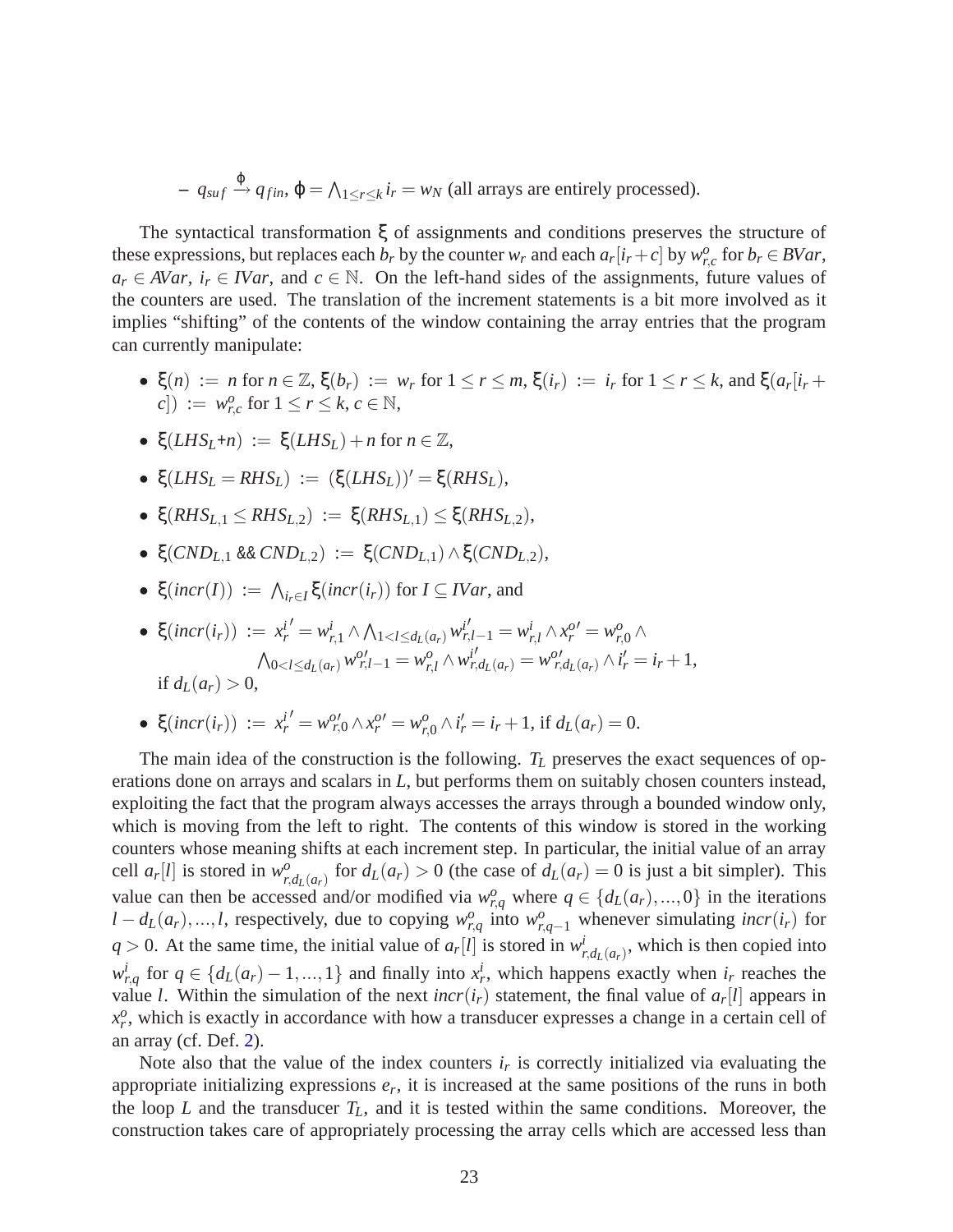the maximum possible number of times (i.e., less than  $\delta_L(a_r) + 1$ -times) by (1) "copying" from the input  $x_r^i$  counters to the output  $x_r^o$  counters the values of all the array cells skipped at the beginning of the array by the loop, (2) by appropriately setting the initial values of all the working array counters before simulating the first iteration of the loop, and (3) by finishing the pass through the entire array even when the simulated loop does not pass it entirely.

The scalar variables are handled in a correct way too: Their input value is recorded in the  $p<sub>r</sub><sup>i</sup>$ counters, this value is initially copied into the working counters *w<sup>r</sup>* which are modified throughout the run of the transducer by the same operations as the appropriate program variable, and, at the end, the transducer checks whether the  $p_r^o$  counters contain the right output value of these variables.

Finally, as for what concerns the dependencies, note that all the arrays whose indices are dependent in the loop (meaning that these indices are advanced in exactly the same loop branches and are initialized in the same way) are processed at the same time in the initial and final steps of the transducers (when the transducer is in the control states  $q_{pre}$  or  $q_{suf}$ ). Within the control paths leading from *qloop* to *qloop*, indices of such arrays are advanced at the same time as these paths directly correspond to the branches of the loop. Hence, the working counters of these arrays have always the same value, which is, however, not necessarily the case for the other arrays.

<span id="page-25-0"></span>It is thus easy to see that we can formulate the correctness of the translation as captured by the following Theorem.

**Theorem 5** *Given a program loop L, the following hold:*

- *T<sup>L</sup> is a transition-consistent transducer,*
- $\Theta(L) = \Theta(T_L)$ *, and*
- $\bullet \Delta(T_L) \rightarrow \delta_L$ .

The last point ensures that  $\delta_L$  is a safe over-approximation of the dependency between the index counters of  $T_L$ . This over-approximation is used in Theorem [1](#page-11-2) to check whether the postimage of a pre-condition automaton *A* can be effectively computed, by checking  $\delta_T \to \Delta(A)$ . In order to meet requirements of Theorem [1,](#page-11-2) one can extend  $T_L$  in a straightforward way to copy from the input to the output all the arrays and integer variables which appear in the program but not in *L*.

Note that the described translation is not intended to be as optimal as possible—it can for sure be optimized and one can also use common static analyses for a further optimization of the obtained transducers. For example, one can always in a standard way (using substitutions of the assigned values) compress each loop of *T<sup>L</sup>* simulating a single branch of *L* into a self-loop.

# **6 Examples**

In order to validate our approach, we have performed proof-of-concept experiments with several programs handling integer arrays. Table [1](#page-26-0) reports the size of the derived post-image automata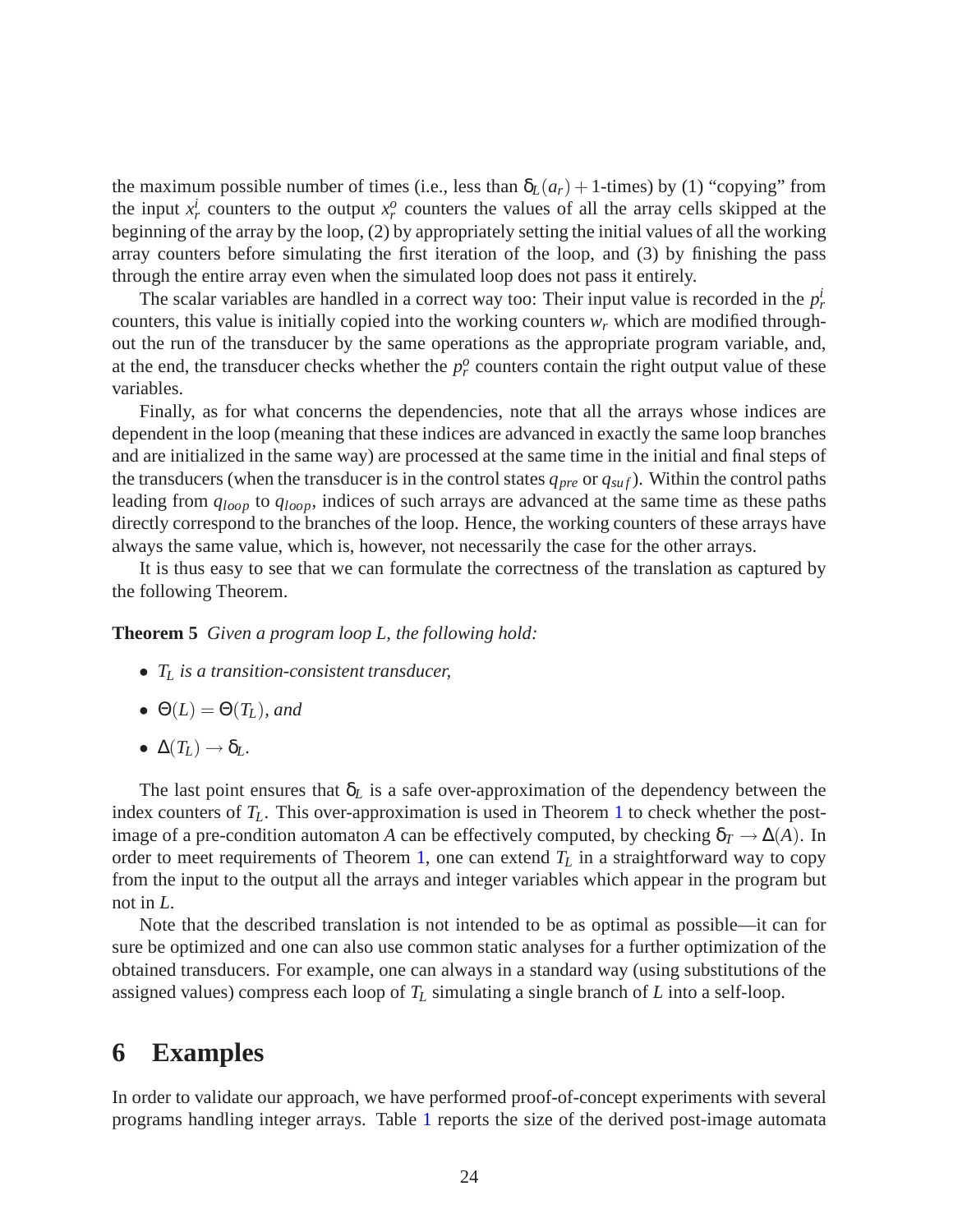(i.e., the CA representing the set of states after the main program loop) in numbers of *control states* and *counters*. The automata were slightly optimized using simple, lightweight static techniques (eliminating useless counters, compacting sequences of idling transitions with the first tick transition, eliminating clearly infeasible transitions). The result sizes give a hint on the simplicity and compactness of the obtained automata. As our prototype implementation is not completed to date, we have performed several steps of the translation into counter automata and back manually. The details of the experiments are given in Appenix [C.](#page-33-0)

<span id="page-26-0"></span>

| Table 1: Case studies |                           |          |  |  |  |  |  |
|-----------------------|---------------------------|----------|--|--|--|--|--|
| program               | control states   counters |          |  |  |  |  |  |
| init                  |                           |          |  |  |  |  |  |
| partition             |                           |          |  |  |  |  |  |
| insert                |                           | <b>C</b> |  |  |  |  |  |
| rotate                |                           |          |  |  |  |  |  |

The init example is the classical initialization of an array with zeros. The partition example copies the positive elements of an array *a* into another array *b*, and the negative ones into *c*. The insert example inserts an element on its corresponding position in a sorted array. The rotate example takes an array and rotates it by one position to the left. For all examples from Table [1,](#page-26-0) a human-readable post-condition describing the expected effect of the program has been inferred by our method.

# **7 Conclusion**

In this paper, we have developed a new method for the verification of programs with integer arrays based on a novel combination of logic and counter automata. We use a logic of integer arrays to express pre- and post-conditions of programs and their parts, and counter automata and transducers to represent the effect of loops and to decide entailments. We have successfully validated our method on a set of experiments. A full implementation of our technique, which will allow us to do more experiments, is currently under way. In the future, we are, e.g., planning to investigate possibilities of using more static analyses to further shrink the size of the generated automata, optimizations to be used when computing transitive closures needed within the translation from CA to **SIL**, adjusted for the typical scenarios that happen in our setting, etc.

**Acknowledgement.** The work was supported by the French Ministry of Research (RNTL project AVERILES), the Czech Science Foundation (projects 102/07/0322, 102/09/H042), the Czech-French Barrande project MEB 020840, and the Czech Ministry of Education by the project MSM 0021630528.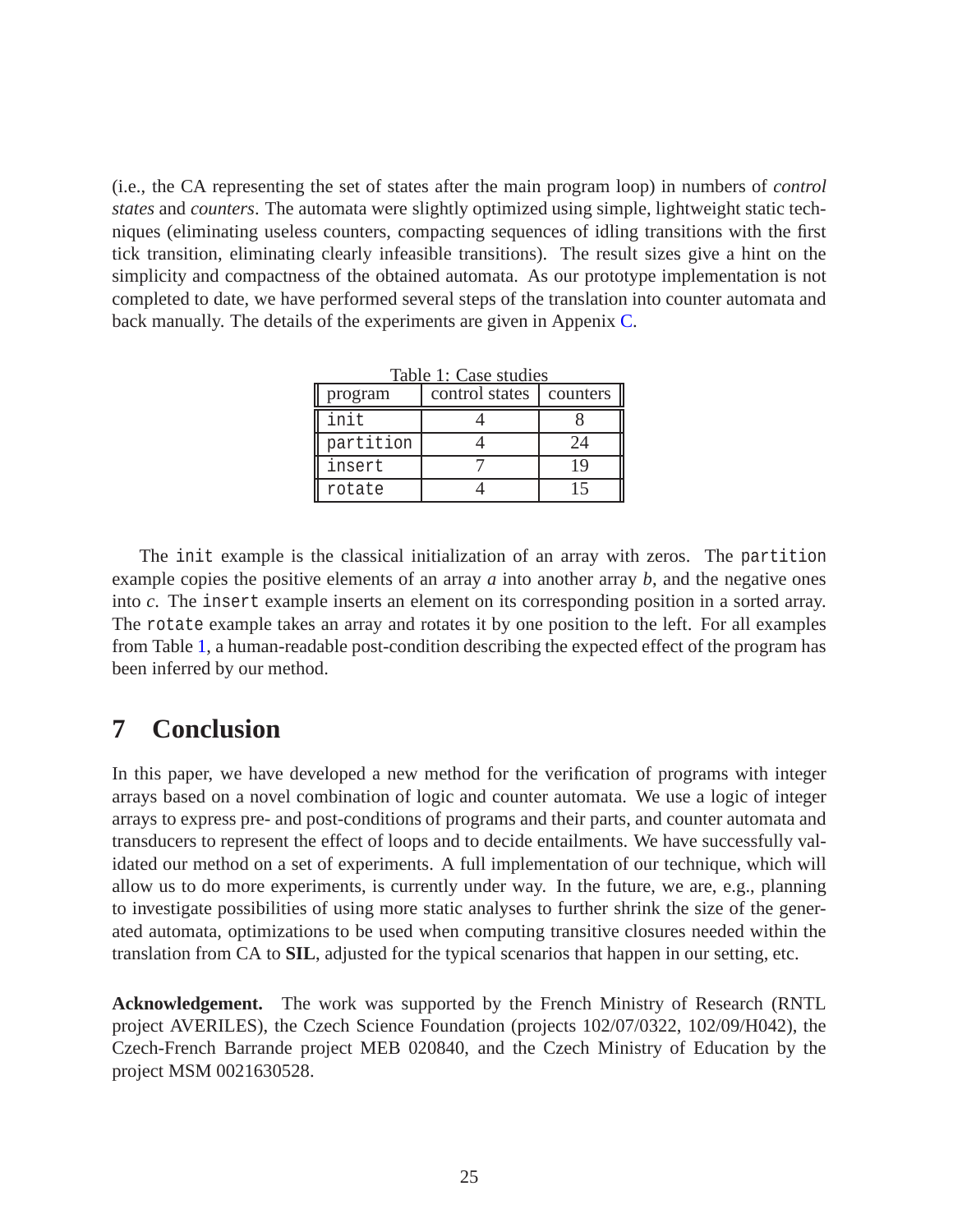# <span id="page-27-2"></span>**References**

- <span id="page-27-3"></span>[1] D. Beyer, T. A. Henzinger, R. Majumdar, and A. Rybalchenko. Invariant Synthesis for Combined Theories. In *In Proc. VMCAI'07*, *LNCS* 4349. Springer, 2007. [1](#page-2-0)
- <span id="page-27-10"></span>[2] D. Beyer, T. A. Henzinger, R. Majumdar, and A. Rybalchenko. Path Invariants. In *Proc. of PLDI'07, ACM SIGPLAN*, 2007. [1](#page-2-0)
- [3] A. Bouajjani, P. Habermehl, Y. Jurski, and M. Sighireanu. Rewriting Systems with Data: A Framework for Reasoning about Systems with Unbounded Structures over Infinite Data Domains. In *Proc. FCT'07*, *LNCS* 4639, 2007. [1](#page-2-0)
- <span id="page-27-14"></span><span id="page-27-8"></span>[4] M. Bozga, R. Iosif, and Y. Lakhnech. Flat Parametric Counter Automata. In *Proc. of ICALP'06*, *LNCS* 4052. Springer, 2006. [4.2,](#page-18-3) [7,](#page-19-1) [9](#page-20-1)
- <span id="page-27-13"></span>[5] A.R. Bradley, Z. Manna, and H.B. Sipma. What's Decidable About Arrays? In *Proc. of VMCAI'06*, *LNCS* 3855. Springer, 2006. [1](#page-2-0)
- <span id="page-27-1"></span>[6] H. Comon and Y. Jurski. Multiple Counters Automata, Safety Analysis and Presburger Arithmetic. In *Proc. of CAV'98*, *LNCS* 1427. Springer, 1998. [4.2,](#page-18-3) [7,](#page-19-1) [9](#page-20-1)
- <span id="page-27-9"></span>[7] C. Flanagan and S. Qadeer. Predicate Abstraction for Software Verification. In *Proc. of POPL'02*. ACM, 2002. [1](#page-2-0)
- [8] S. Ghilardi, E. Nicolini, S. Ranise, and D. Zucchelli. Decision Procedures for Extensions of the Theory of Arrays. *Annals of Mathematics and Artificial Intelligence*, 50, 2007. [1](#page-2-0)
- <span id="page-27-11"></span>[9] S. Ghilardi, E. Nicolini, S. Ranise, and D. Zucchelli. Towards SMT Model Checking of Array-based Systems. In *Proc. of IJCAR'08*, *LNCS* 5195. Springer, 2008. [1](#page-2-0)
- <span id="page-27-6"></span><span id="page-27-5"></span>[10] D. Gopan, T.W. Reps, and S. Sagiv. A Framework for Numeric Analysis of Aarray Operations. In *POPL'05*. ACM, 2005. [1](#page-2-0)
- <span id="page-27-0"></span>[11] S. Gulwani, B. McCloskey, and A. Tiwari. Lifting Abstract Interpreters to Quantified Logical Domains. In *POPL'08*. ACM, 2008. [1](#page-2-0)
- [12] P. Habermehl, R. Iosif, and T. Vojnar. A Logic of Singly Indexed Arrays. In *Proc. of LPAR'08*, *LNAI* 5330. Springer, 2008. [\(document\),](#page-0-0) [1,](#page-2-0) [4,](#page-12-0) [2,](#page-13-0) [4,](#page-13-0) [4.1](#page-13-2)
- <span id="page-27-12"></span>[13] P. Habermehl, R. Iosif, and T. Vojnar. What Else is Decidable about Integer Arrays? In *Proc. of FoSSaCS'08*, *LNCS* 4962. Springer, 2008. [1](#page-2-0)
- <span id="page-27-7"></span>[14] N. Halbwachs and M. Péron. Discovering Properties about Arrays in Simple Programs. In *Proc. of PLDI'08*. ACM, 2008. [1](#page-2-0)
- <span id="page-27-4"></span>[15] R. Jhala and K. McMillan. Array Abstractions from Proofs. In *CAV'07*, *LNCS* 4590. Springer, 2007. [1](#page-2-0)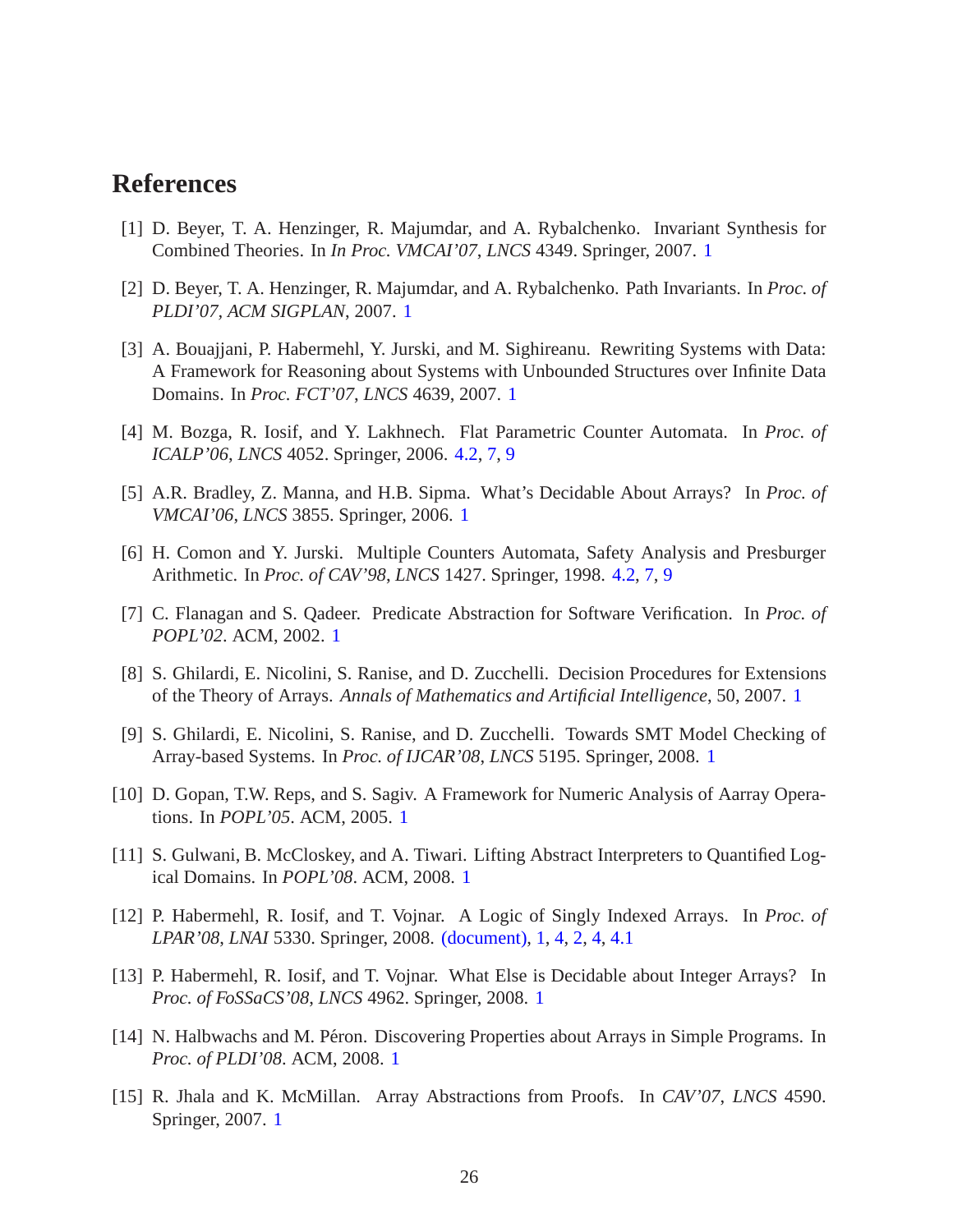- <span id="page-28-2"></span><span id="page-28-0"></span>[16] L. Kovács and A. Voronkov. Finding Loop Invariants for Programs over Arrays Using a Theorem Prover. In *Proc. of FASE'09*, LNCS. Springer, 2009. [1](#page-2-0)
- <span id="page-28-4"></span>[17] S.K. Lahiri and R.E. Bryant. Indexed Predicate Discovery for Unbounded System Verification. In *CAV'04*, *LNCS* 3114. Springer, 2004. [1](#page-2-0)
- [18] Z. Manna and A. Pnueli. *The Temporal Logic of Reactive and Concurrent Systems*. Springer-Verlag, 1992. [5](#page-22-0)
- <span id="page-28-1"></span>[19] K. McMillan. Quantified Invariant Generation Using an Interpolating Saturation Prover. In *Proc. of TACAS'08*, *LNCS* 4963. Springer, 2008. [1](#page-2-0)
- <span id="page-28-3"></span>[20] A. Stump, C.W. Barrett, D.L. Dill, and J.R. Levitt. A Decision Procedure for an Extensional Theory of Arrays. In *Proc. of LICS'01*. IEEE Computer Society, 2001. [1](#page-2-0)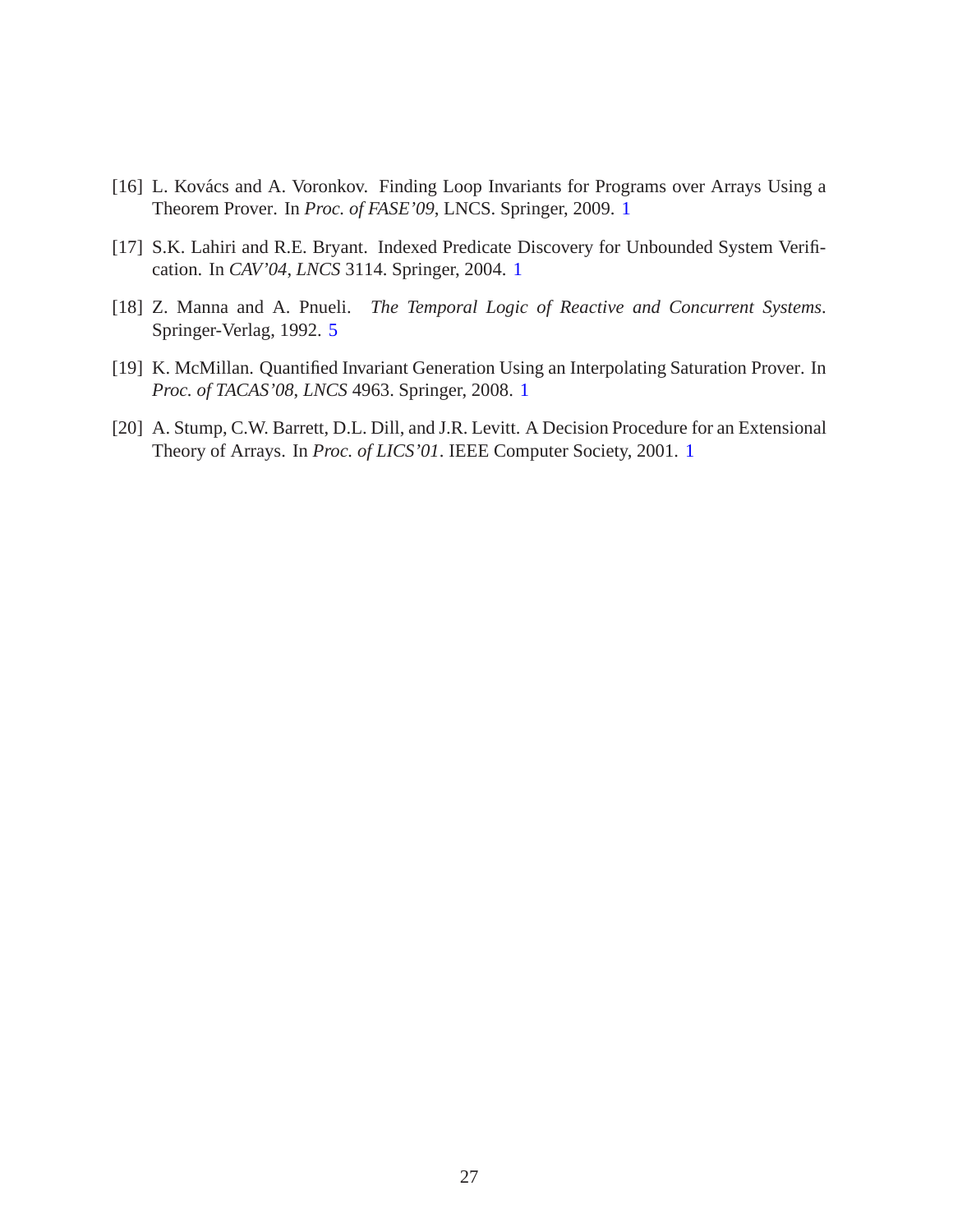# <span id="page-29-0"></span>**A Post-condition Calculus**

In this section we give rules to obtain the strongest postcondition for **SIL** formulae expressing configurations of arrays w.r.t. statements of the program. We also explain how to decide verification conditions involving **SIL** formulae.

**Assignements** It is sufficient to consider basic assignements of the forms (1)  $b = RHS$  where *b* is a scalar variable and *RHS* does not contain *b* and (2)  $a[b+c] = RHS$  where *a* is an array, *b* a scalar variable, *c* a positive constant and *RHS* does not contain *a*. Other assignements can be simulated by several of these basic assignements.

Let us start with assignements of the form  $b = RHS$ . Then  $post(\phi)$  is defined as

$$
\exists b'. \phi[b'/b] \land b = RHS
$$

where  $\phi[b'/b]$  is the formula  $\phi$  with all free occurrences of *b* replaced by *b'*.

We continue with assignements of the form  $a[b+c] = RHS$ . We suppose that the only occurences of *b* in  $\phi$  are free. Then *post*( $\phi$ ) is defined as

$$
\exists a.\Phi[a/a[b+c]] \wedge a[b+c] = RHS
$$

where  $\phi[a/a[b+c]]$  is the formula where all "occurrences" of  $a[b+c]$  are replaced by *a*. Here an occurrence of  $a[b+c]$  is an occurence of  $a[t]$  where *t* is some index term which has potentially the value of  $b + c$ . We obtain  $\phi[a/a[b+c]]$  in the following way:

- Replace  $\phi$  by an equivalent formula  $\phi'$  where occurrences of  $a[b+c]$  are isolated.  $\phi'$  is given as follows.
	- **–** Replace all subformulae of the form  $\psi = \forall j$ .*G* → *V* in φ by  $\psi' \land \psi''$  which is obtained as follows. Let *T* be the set of index terms accessing *a* in *V*. Then replace the guard *G* by  $G \wedge \bigwedge_{t \in T} b + c \neq t$  to obtain  $\psi'$ . Let *C* be the set of constants appearing in *T*. Then  $\psi''$  is given as  $\bigwedge_{c' \in C} (G \to V) [(b + c - c') / j]$
- Now replace all occurrences of  $a[b+c]$  in  $\phi'$  by *a*.

**Conditionals statements** We consider a simple statement of the form *if COND<sub>p</sub>*  $ASGN_p$ *else ASGN'<sub>p</sub>*. The other conditional statements can be handled in a very similar way.

Let φ be a **SIL** formula. Then the postcondition of the statement is given by the disjunction of the postcondition of  $ASGN_p$  of  $\phi \land COND_p$  and of the postcondition of  $ASGN'_p$  of  $\phi \land \neg COND_p$ .

**Closure under post-condition of the**  $\exists^* \forall^*$  **fragment** It is clear that if  $\varphi$  is a formula in  $\exists^* \forall^*$ -**SIL**, then its post-condition is in ∃<sup>\*</sup>∀<sup>\*</sup>-SIL as well since only one existential quantifier is added by the post-condition computation.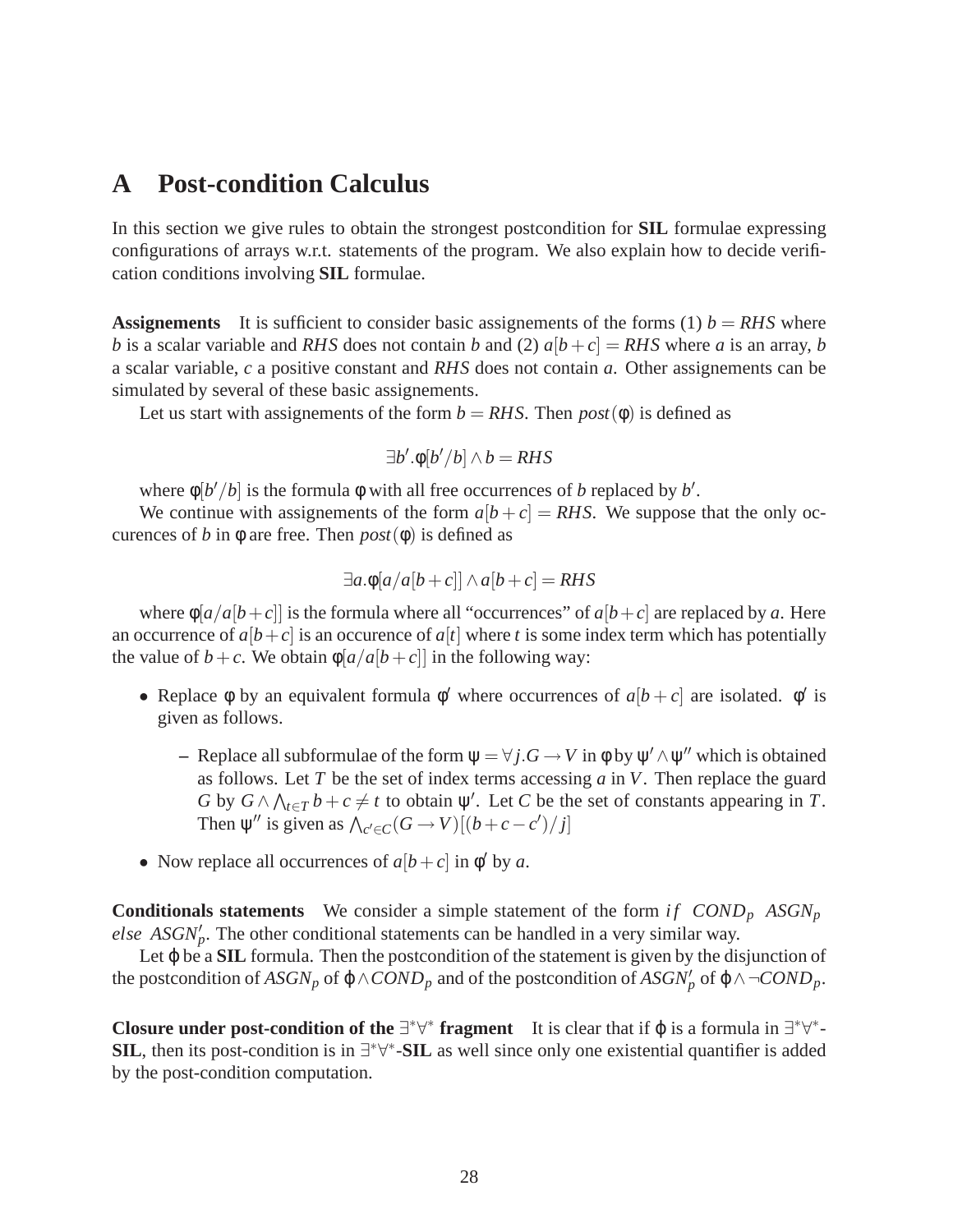**Deciding verification conditions** The user can specify a postcondition  $\psi$  in the  $\forall^*$  fragment of **SIL**, i.e. all formulae which when written in prenex normal form have the quantifier prefix  $\forall i_1 \dots \forall i_m$ , where  $i_1, \dots, i_m$  are index variables.  $\psi$  can contain freely occurring array and scalar variables.

Then, checking if a formula  $\varphi$  in  $\exists^* \forall^*$ -SIL obtained as a computed postcondition entails  $\psi$ is decidable since the validity of  $\varphi \to \psi$  is equivalent to the non-satisfiability of  $\varphi \land \neg \psi$ . This formula is in <sup>∃\*∀\*</sup>-SIL whose satisifiability problem is decidable due to Theorem [2.](#page-13-0)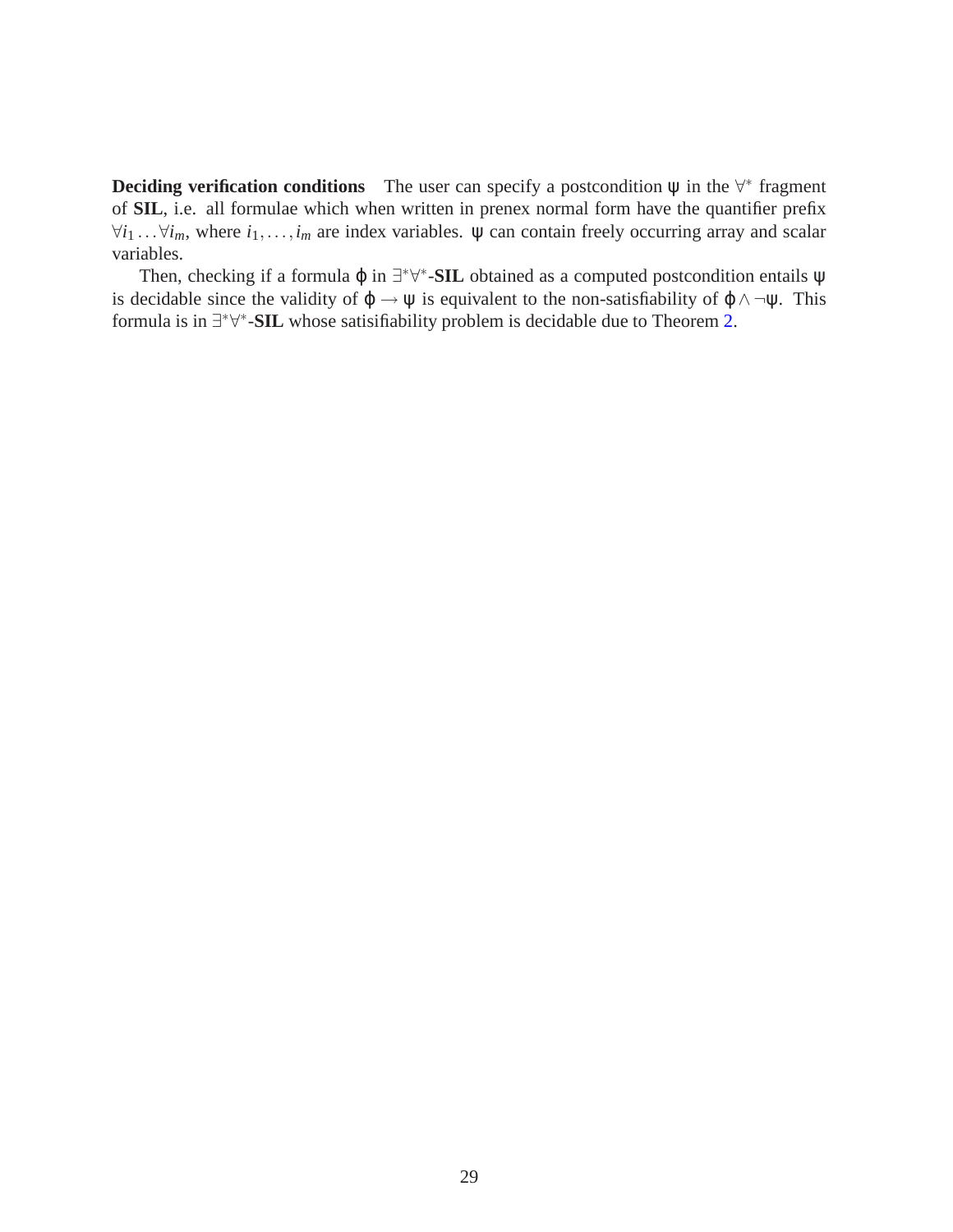# <span id="page-31-0"></span>**B Transducers Checking for Out-of-Bound Array References**

In order to be able to check for *out-of-bound array references*, we may assume that the set of scalar variables used in the given program contains a variable  $b_a$  for each array variable  $a \in AVar$ , which stores the assumed length of the array  $a$ .<sup>[10](#page-31-1)</sup> We can now extend the translation from loops to transducers, which we presented in Section [5.1,](#page-21-0) as follows. We translate a loop *L* of the form depicted in Figure [8](#page-23-0) to the transducer  $T_L = \langle X, Q, \{q_0\}, \rightarrow, \{q_{fin}, q_{err}\}\rangle$  defined below:

- $X = \{x_r^i, x_r^o, i_r \mid 1 \le r \le k\} \cup \{w_i^i\}$  $r_{r,l}$  |  $1 \leq r \leq k, 1 \leq l \leq d_L(a_r)$ } ∪ { $w_{r,s}^o$  $\sum_{r,l}^{o}$  | 1  $\leq r \leq k$ ,  $0 \leq l \leq$  $d_L(a_r)\}\cup\{p_r^i, p_r^o, w_r \mid 1 \leq r \leq m\}\cup\{w_N\}$  where  $x_r^{i/o}$ ,  $1 \leq r \leq k$ , are input/output array counters,  $p_r^{i/o}$ ,  $1 \le r \le k$ , are parameters storing input/output scalar values, and  $w_r$ ,  $1 \le$  $r \leq m$ , are working counters used for the manipulation of arrays and scalars ( $w_N$  stores the common length of arrays).
- $\Phi \var Q = \{q_0, q_{pre}, q_{loop}, q_{suf}, q_{fin}, q_{oob}, q_{err}\} \cup \{q_l^r\}$  $\binom{r}{l}$  | 1  $\leq r \leq h, 0 \leq l < n_r$  }.
- The transition rules of  $T_L$  are the following. We assume an implicit constraint  $x' = x$  for each counter  $x \in X$  such that  $x'$  does not appear explicitly:

$$
- q_0 \xrightarrow{\varphi} q_{pre}, \varphi = \bigwedge_{1 \leq r \leq m} (w_r = p_r^i) \wedge w_N > 0 \wedge \bigwedge_{1 \leq r \leq k} (i_r = 0 \wedge x_r^i = w_{r,0}^o) \wedge \bigwedge_{1 \leq l \leq d_L(a_r)} (w_{r,l}^i = w_{r,l}^o).
$$
 The counters are initialized.

 $-$  For each  $\approx_{\delta_L}$ -equivalence class  $I_j$ ,  $1 \leq j \leq n$ ,  $q_{pre} \stackrel{\varphi}{\rightarrow} q_{pre}$  with  $\varphi = \bigwedge_{1 \leq r \leq k} (i_r < j_r \bigwedge_{j \leq r \leq k} (i_r < j_r \bigwedge_{j \leq r \leq k} (i_r < j_r \bigwedge_{j \leq r \leq k} (i_r < j_r \bigwedge_{j \leq r \leq k} (i_r < j_r \bigwedge_{j \leq r \leq k} (i_r < j_r \bigwedge$ ξ $(e_r)$ )  $\wedge$  ξ(*incr*(*I*)). *T<sub>L</sub>* copies the initial parts of the arrays untouched by *L*.

- $-$  *q<sub>pre</sub>*  $\stackrel{\varphi}{\rightarrow}$  *q*<sub>*loop*</sub>,  $\varphi$  =  $\bigwedge_{1 \leq r \leq k} i_r$  = ξ $(e_r)$ . *T*<sub>*L*</sub> starts simulating *L*.
- $-$  For each  $1 \leq l \leq h$ ,  $q_{loop} \stackrel{\varphi}{\rightarrow} q_0^l$  with  $\varphi = \xi(C) \wedge \neg o(C) \wedge \bigwedge_{1 \leq r < l} (\neg \xi(C_r) \wedge \neg o(C_r)) \wedge \neg o(C_r)$  $\xi(C_l) \wedge \neg o(C_l)$  where  $C_h = \top$ . The automaton chooses a branch of the loop to simulate. Moreover, there are special transitions for the case of an out-of-bound access: For each  $1 \leq l \leq h$  and each disjunct  $\psi$  of  $o(C_l)$ ,  $q_{loop} \xrightarrow{\phi'} q_{oob}$  with  $\phi' =$  $\xi(C) \wedge \bigwedge_{1 \leq r < l} (\neg \xi(C_r)) \wedge \psi \wedge \varphi_{out}$ , and there are also transitions  $q_{loop} \xrightarrow{\varphi''} q_{oob}$  where  $\varphi'' = \psi \wedge \varphi_{out}$  for each disjunct  $\psi$  in  $o(C)$ . The formula  $\varphi_{out} = \bigwedge_{1 \leq r \leq m} (w_r = p_r^o)$ defines the output values of scalar variables.

<span id="page-31-1"></span><sup>&</sup>lt;sup>10</sup>Note that  $b_a$  is a program variable whose contents may differ from the uniform length of the simulated arrays *w<sub>N</sub>* that we introduce in our model in order to deal with (possibly padded or, on the other hand, shortened) arrays having the same length. We can have a situation when  $b<sub>a</sub> < w<sub>N</sub>$  meaning that the real array is padded in our model by cells which will not be used within a simulation of the loop. On the other hand, it may even be the case that  $w_n < b_a$ which may happen when not all elements of *a* are really used in the loop (in which case they may effectively be left out within the simulation).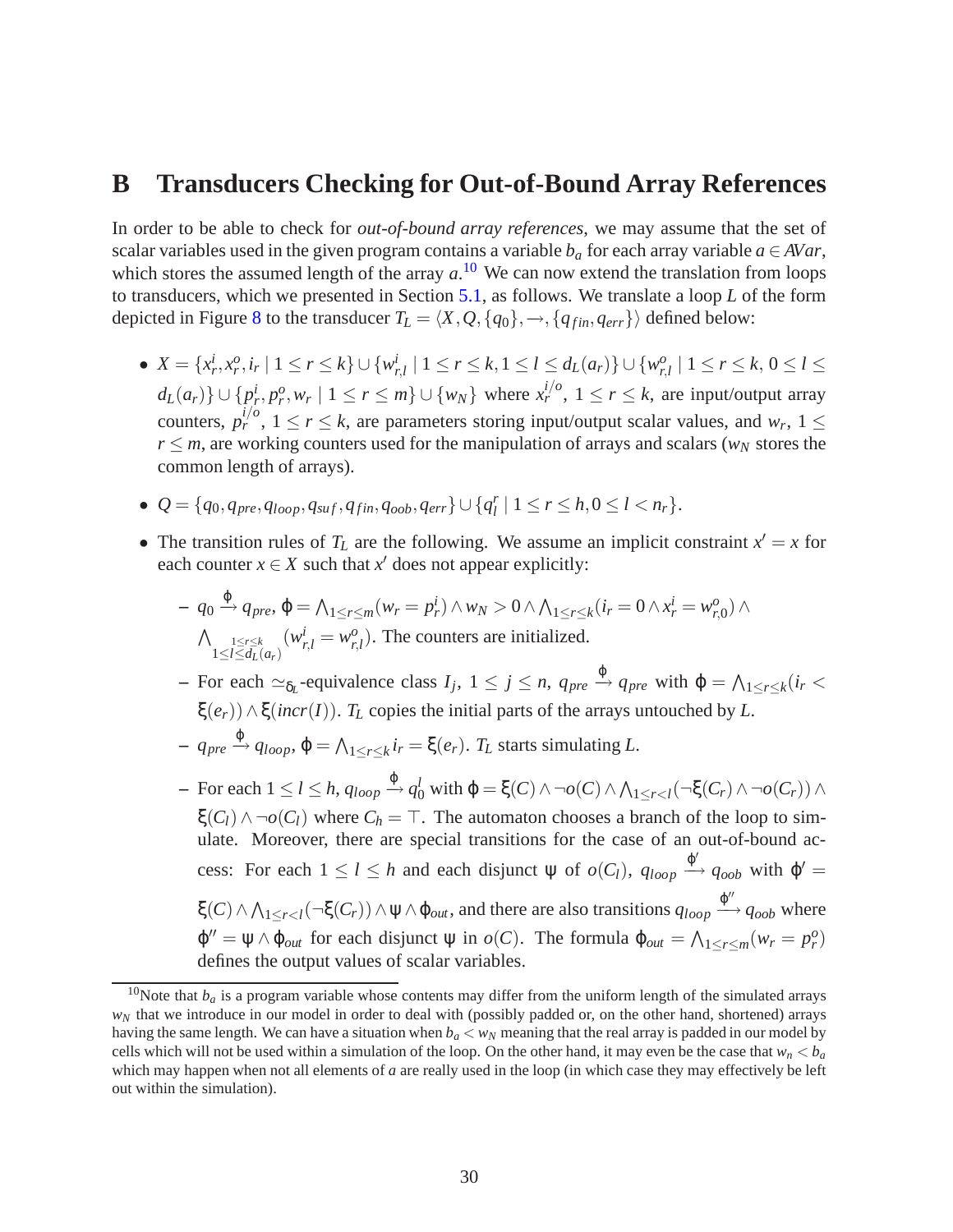- $-$  For each  $1 \leq l \leq h, 1 \leq r \leq n_l, q_l^l$ *r*−1  $\frac{\xi(S_r^l) \wedge \neg o(S_r^l)}{q}$  where  $q = q_r^l$  if  $r < n_l$  and  $q = q_{loop}$ otherwise. The automaton simulates one branch of the loop. For the case of out-ofbound accesses, there are also transitions  $q_i^l$  $\frac{d}{dr}$ <sub>r−1</sub>  $\frac{\psi \wedge \phi_{out}}{\phi_{out}}$  *q<sub>oob</sub>* for each disjunct  $\psi$  in  $o(S_r^l)$ .
- $-$  *q*<sub>loop</sub>  $\frac{\neg \xi(C) \land \neg o(C) \land \varphi_{out}}{\neg g_{suf}}$ . The automaton finishes the simulation of the loop body.
- $-$  For each  $\approx_{\delta_L}$ -equivalence class  $I_j$ ,  $1 \le j \le n$ ,  $i_r \in I_j$ , and  $t \in \{suf, oob\}$ ,  $q_t \stackrel{\varphi}{\rightarrow} q_t$ where  $\varphi = i_r \langle w_N \wedge \xi(incr(I_i))$ . These transitions copy the final parts of the arrays untouched by the loop. The copy is synchronous for dependent arrays. Note that we do not have to worry about the dependent arrays having different lengths *b<sup>a</sup>* as *T<sup>L</sup>* is now not really accessing the useful contents of the arrays, and the arrays are padded to the same total length *wN*.
- $\Phi = \text{For } (t, t') \in \{(suf, fin), (oob, err)\}, q_t \stackrel{\phi}{\to} q_{t'} \text{ where } \phi = \bigwedge_{1 \leq r \leq k} i_r = w_N. \text{ All arrays}$ are entirely processed.

In the above, we assume the same syntactical translation ξ of particular assignement statements, index increments, initialization expressions, and conditions as in Section [5.1.](#page-21-0) It remains to define the test for an out-of-bound access within a condition or assignement statement *E*:  $o(E) = \bigvee_{1 \leq r \leq k}. d_E(a_r) \neq \bot \, i_P + d_E(a_r) \geq b_{a_r}.$ 

In order to be able to describe the effect of the above translation, let us assume that whenever an out-of-bound array reference happens in a run of a program, the control is transferred to a special terminal error line *err* without modifying the contents of the program variables in any way. Given a loop *L*, we then denote by  $\Theta_{fin}(L)$  the set of pairs of states  $\langle s,t \rangle$  such that there is a run of *L* from  $\langle l_1, s \rangle$  to  $\langle l_2, t \rangle$ ,  $l_2 \neq err$ , assuming that *L* starts at the line  $l_1$  and  $l_2$  is the line immediately following *L*. Moreover, let  $\Theta_{err}(L)$  be the set of pairs of states  $\langle s, t \rangle$  such that there is a run of *L* from  $\langle l_1, s \rangle$  to  $\langle err, t \rangle$ . Further, given the transducer  $T_L$  derived for a loop *L*, let  $T_L^{fin}$  $L^{fin}$  and  $T^{err}_L$  be the transducers obtained from  $T_L$  by restricting its set of final states to  $\{q_{fin}\}$  or {*qerr*}, respectivelly. We can now give an alternative to Theorem [5](#page-25-0) characterizing correctness of the extended construction.

**Theorem 6** *Given a program loop L, the following hold:*

- *T<sup>L</sup> is a transition-consistent transducer,*
- $\Theta_r(L) = \Theta(T_L^r)$  for  $r \in \{fin, err\}$ *, and*
- $\bullet \Delta(T_L) \rightarrow \delta_L$ .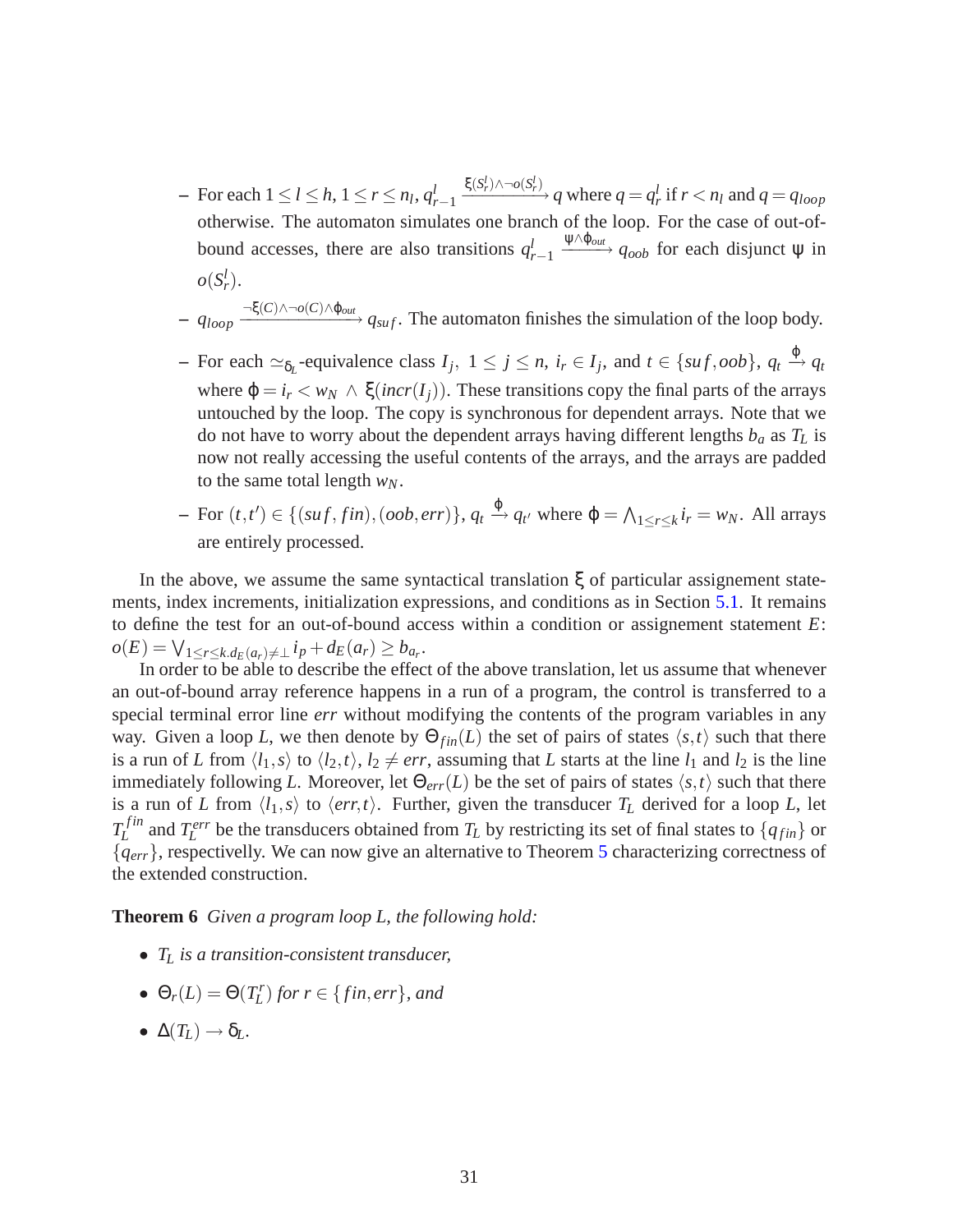# <span id="page-33-0"></span>**C Details of the Considered Case Studies**

### <span id="page-33-1"></span>**C.1 Array Partition**

**Input**: An array  $a$ , parameter  $b_1$  denoting the number of useful cells in  $a$ . **Data**:  $b_2$ , $b_3$  – auxiliary variables

**Output:** Array  $a_2$  contains non-negative elements, array  $a_3$  contains negative elements.

```
\forall^* \varphi : b_1 > 0 */
b_2 := 0;b_3 := 0;while a_1: i_1=0, a_2: i_2=0, a_3: i_3=0 (i<sub>1</sub> < b<sub>1</sub>) do
   if a_1[i_1] > 0 then
       a_2[i_2] := a_1[i_1];b_2 := b_2 + 1;i_1 + +;
       i_2 + +;
   else
       a_3[i_3] := a_1[i_1];b_3 := b_3 + 1;i_1 + +;i_3 + +;
   end
end
/* ψ : ∀i.(0 ≤ i ≤ b2 −1) ⇒ (a2[i] ≥ 0) ∧ ∀i.(0 ≤ i ≤ b3 −1) ⇒ (a3[i] < 0) */
                       Algorithm 1: Array partition program
```
Formula ϕ*in* expressing the program state at the point where the program enters the loop is constructed according to the postcondition calculus, as described in appendix [A.](#page-29-0) This formula is then translated to a counter automaton  $A_{in}$  according to section [4.1.](#page-13-2) Then, a loop transducer  $A_L$ is constructed in accordance with section [5.1.](#page-21-0) The automaton *Aout* describing a program state at the point where the program leaves the loop is created according to lemma [4.](#page-10-0)

In the split example, we have

$$
\varphi_{in} = v_1^i \ge 0 \ \land \ v_2^i = 0 \ \land \ v_3^i = 0,
$$
\n
$$
A_{in} = (\{v_1^i, v_1^i, v_1^i\}, \{q_i, q_f\}, \{q_i\}, \rightarrow, \{q_f\}), \text{ where}
$$
\n
$$
\rightarrow = \{q_i \xrightarrow{v_1^i \ge 0 \ \land \ v_2^i = 0 \ \land \ v_3^i = 0 \land const(v_1^i, v_1^i, v_1^i)} \ q_f, q_f \xrightarrow{const(v_1^i, v_1^i, v_1^i)} \ q_f\}.
$$

Automaton  $A_{out}$  is depicted in figure [C.1.](#page-34-0) We don't show the automaton  $A_L$  as its structure is exactly the same as in *Aout* and labeling of *AL*'s transitions is a subset of *Aout*'s transitions. Notably, guards specifying post-image value counters  $(y_1, y_2, y_3)$  are not present in  $A_L$ . Correspondence between program variables and counters in *Aout* is given in table [C.1.](#page-33-1)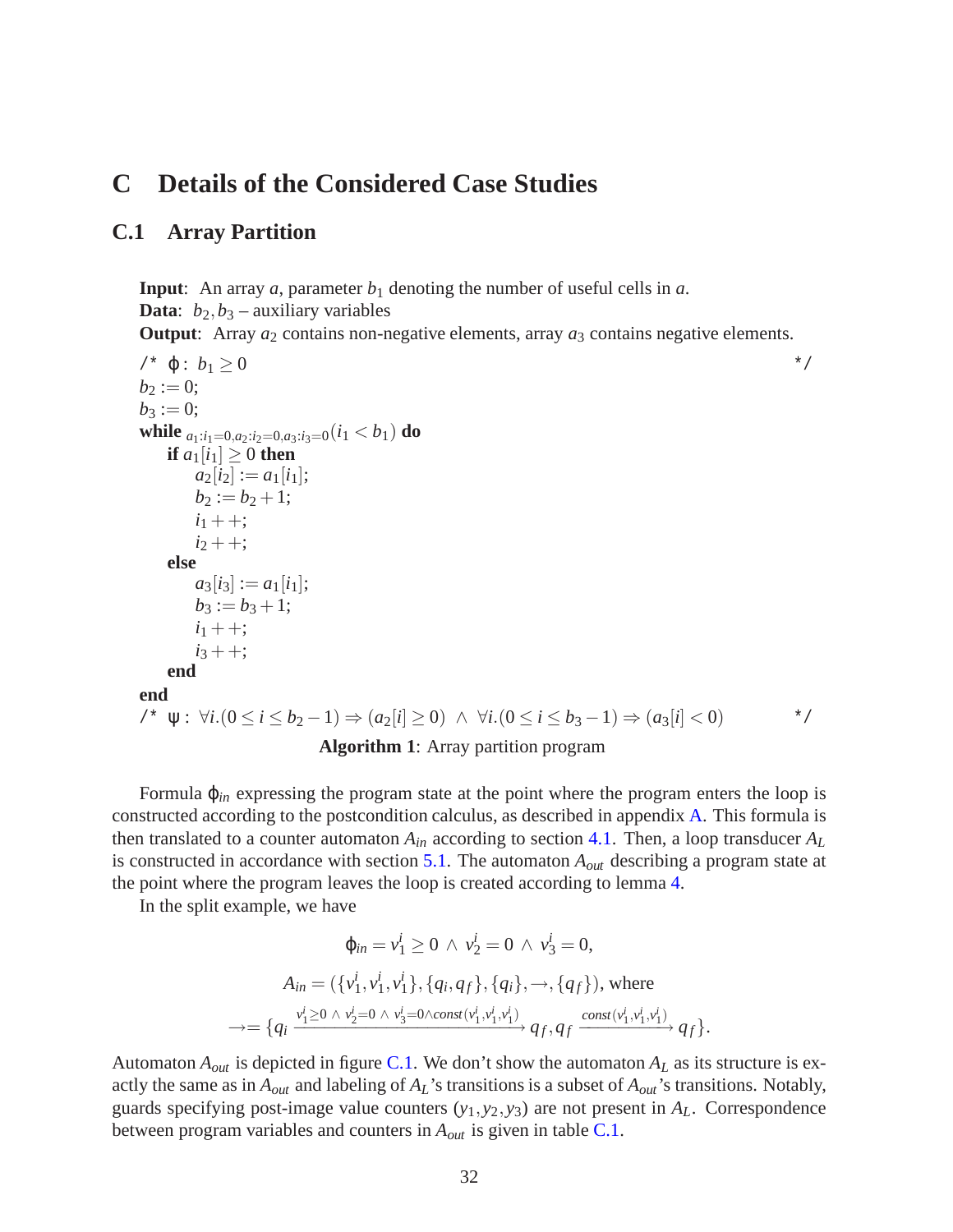

<span id="page-34-0"></span>Figure 9: Array partition - correspondence between program variables and counters

Figure 10: Array partition - loop post-image represented by *Aout*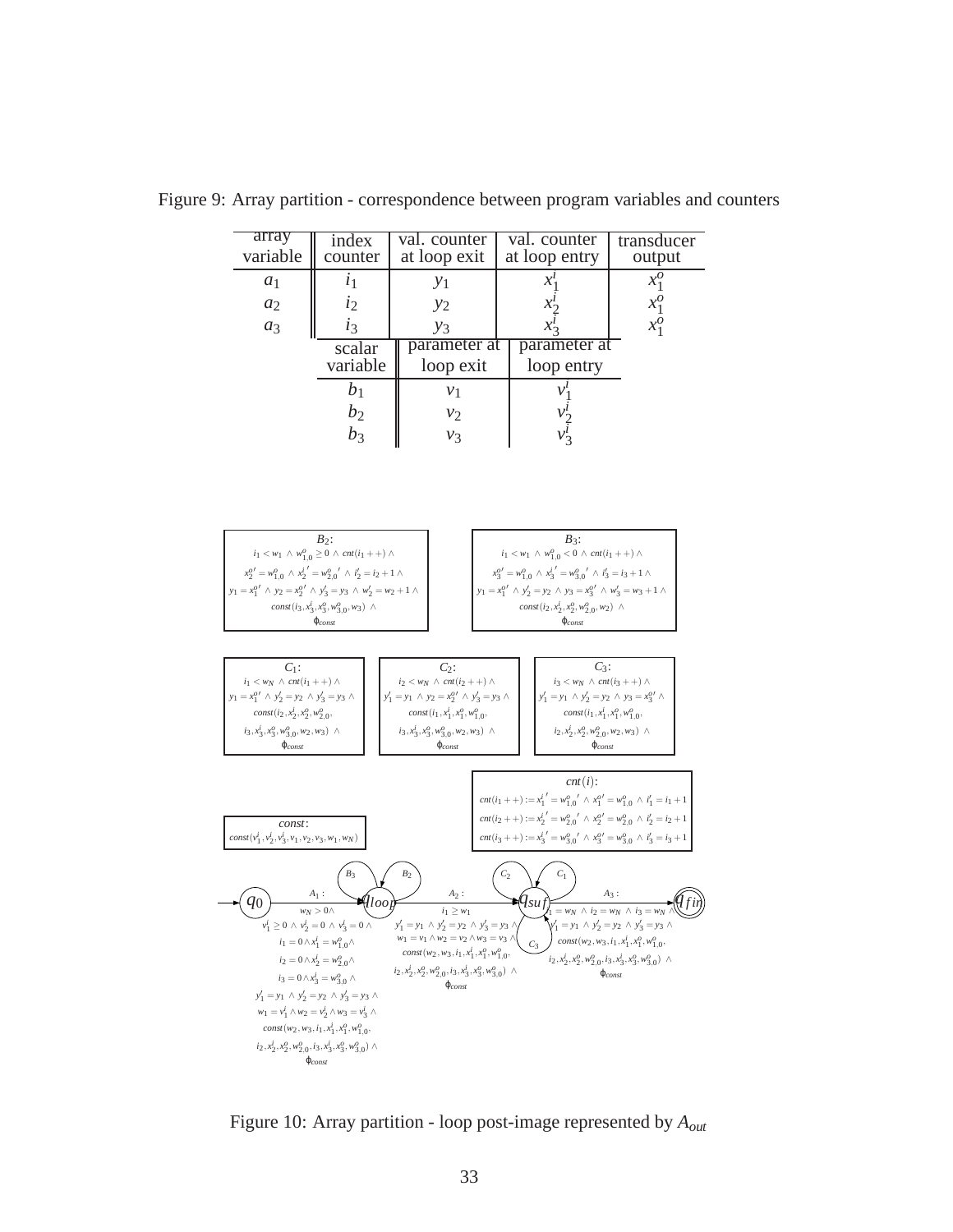#### <span id="page-35-0"></span>**C.1.1 From CA to SIL**

Arrays *a*1, *a*2, *a*<sup>3</sup> are independent.

Let us focus on computing the abstraction w.r.t.  $a_2$  equivalence class. The case for  $a_3$  is similar (and the case of  $a_1$  is simpler).

The abstraction from a the non-flat CA to a flat CA with DBC constraints is schematized in figure [C.1.1.](#page-35-0)





Figure 11: Array partition - abstraction of the post-image

### **C.1.2 State** *qloop*

Remark that relations are *partitioned* i.e, the set of counters restricted on every line are disjoint.

B<sub>2</sub> : 
$$
i_1 < w_1 \wedge i'_1 = i_1 + 1 \wedge w'_1 = w_1
$$
  
\n $\wedge w_{1,0}^o > = 0 \wedge x_1^{i'} = w_{1,0}^o / \wedge x_1^{o'} = w_{1,0}^o \wedge x_2^{o'} = w_{1,0}^o \wedge y_1 = x_1^{o'} \wedge y_2 = x_2^{o'}$   
\n $\wedge x_2^{i'} = w_{2,0}^{o'}$   
\n $\wedge i'_2 = i_2 + 1$   
\n $\wedge w_2' = w_2 + 1$   
\n $\wedge Id(w_{3,0}^o, x_3^o, x_3^i, y_3, v_1^i, v_2^i, v_3^i, v_1, v_2, v_3, w_3, i_3, w_N)$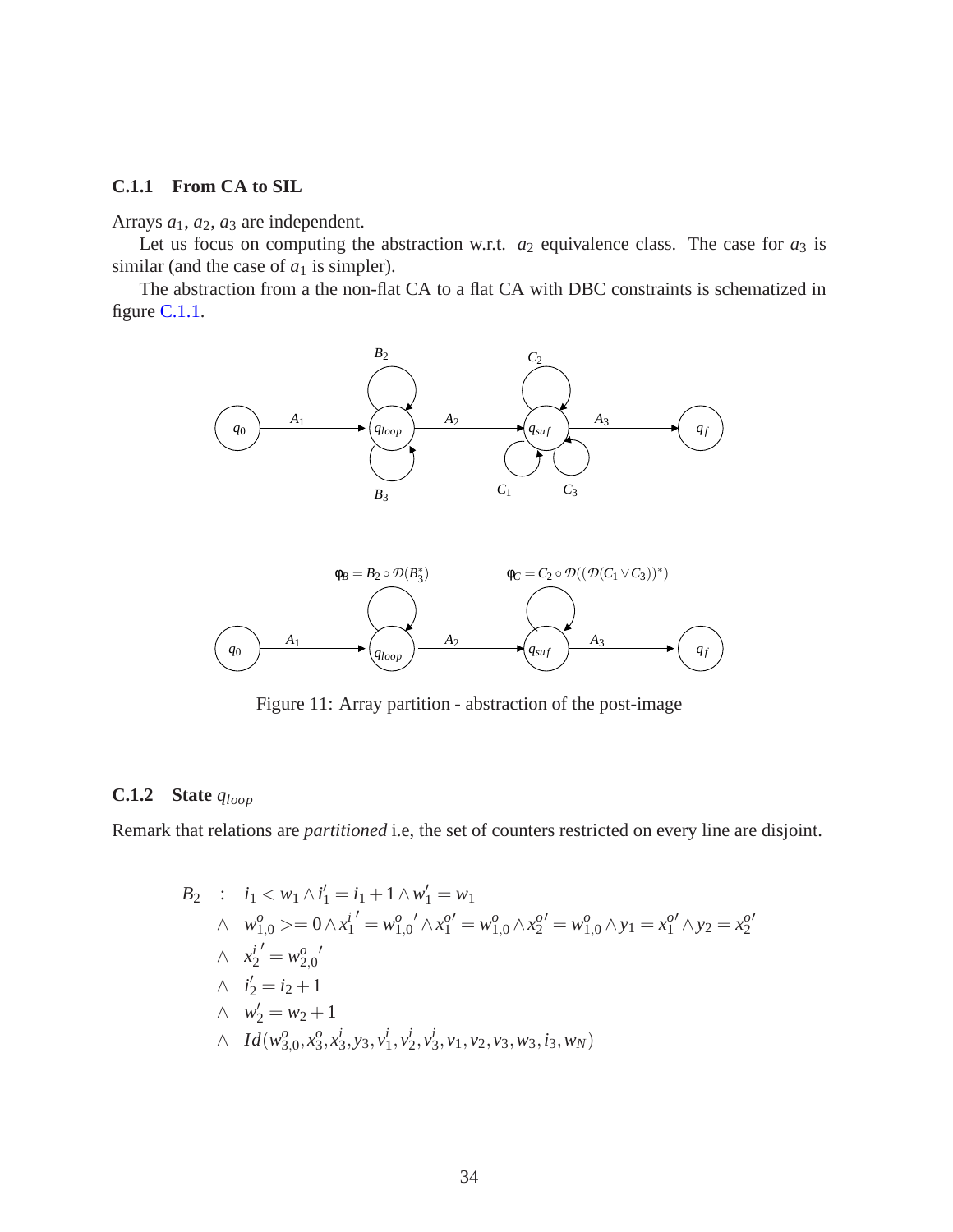$$
B_3 : i_1 < w_1 \wedge i_1' = i_1 + 1 \wedge w_1' = w_1
$$
  
\n
$$
\wedge w_{1,0}^o < 0 \wedge x_1^{i'} = w_{1,0}^o \wedge x_1^{o'} = w_{1,0}^o \wedge x_3^{o'} = w_{1,0}^o \wedge y_1 = x_1^{o'} \wedge y_3 = x_3^{o'}
$$
  
\n
$$
\wedge x_3^{i'} = w_{3,0}^{o'}
$$
  
\n
$$
\wedge i_3' = i_3 + 1
$$
  
\n
$$
\wedge u_3' = w_3 + 1
$$
  
\n
$$
\wedge Id(w_{2,0}^o, x_2^o, x_2^i, y_2, v_1^i, v_2^i, v_3^i, v_1, v_2, v_3, w_2, i_2, w_N)
$$

$$
\mathcal{D}(B_3^*) : i'_1 \geq i_1 \wedge w'_1 = w_1
$$
\n
$$
\wedge \top
$$
\n
$$
\wedge i'_3 \geq i_3
$$
\n
$$
\wedge w'_3 \geq w_3
$$
\n
$$
\wedge Id(w_{2,0}^o, x_2^o, x_2^i, y_2, v_1^i, v_2^i, v_3, v_1, v_2, v_3, w_2, i_2, w_N)
$$

$$
\begin{aligned}\n\phi_B &= B_2 \circ \mathcal{D}(B_3^*) & \quad : \quad i'_1 \ge i_1 + 1 \land i_1 < w_1 \land w'_1 = w_1 \\
& \quad \land \quad i'_2 = i_2 + 1 \\
& \quad \land \quad w'_2 = w_2 + 1 \\
& \quad \land \quad w_{1,0}^o \ge 0 \land x_2^{o'} = w_{1,0}^o = y_1 = y_2 \\
& \quad \land \quad x_2^{i'} = w_{2,0}^{o'} \\
& \quad \land \quad i'_3 \ge i_3 \\
& \quad \land \quad w'_3 \ge w_3 \\
& \quad \land \quad Id(v_1^i, v_2^i, v_3^i, v_1, v_2, v_3, w_N)\n\end{aligned}
$$

$$
\mathcal{T}(\exists \mathbf{i} \exists \mathbf{x}_r \exists \mathbf{w} \cdot \phi_B) : \mathcal{T}(y_2 \ge 0) = a_2[j] \ge 0
$$

$$
\phi_B^n : i'_1 \ge i_1 + n \wedge i_1 < w_1 \wedge w'_1 = w_1 \wedge \n i'_2 = i_2 + n \wedge w'_2 = w_2 + n \wedge \n x_2^i' = w_{2,0}^o \wedge \n i'_3 \ge i_3 + n \wedge w'_3 \ge w_3 + n \wedge Id(v_1^i, v_2^i, v_3^i, v_1, v_2, v_3, w_N)
$$

$$
\mathcal{T}(\exists \mathbf{i} \exists \mathbf{x} \exists \mathbf{w} \cdot (A_1 \circ \phi_B^n \circ A_2)) : \mathcal{T}(v_2 = n) = b_2 = n
$$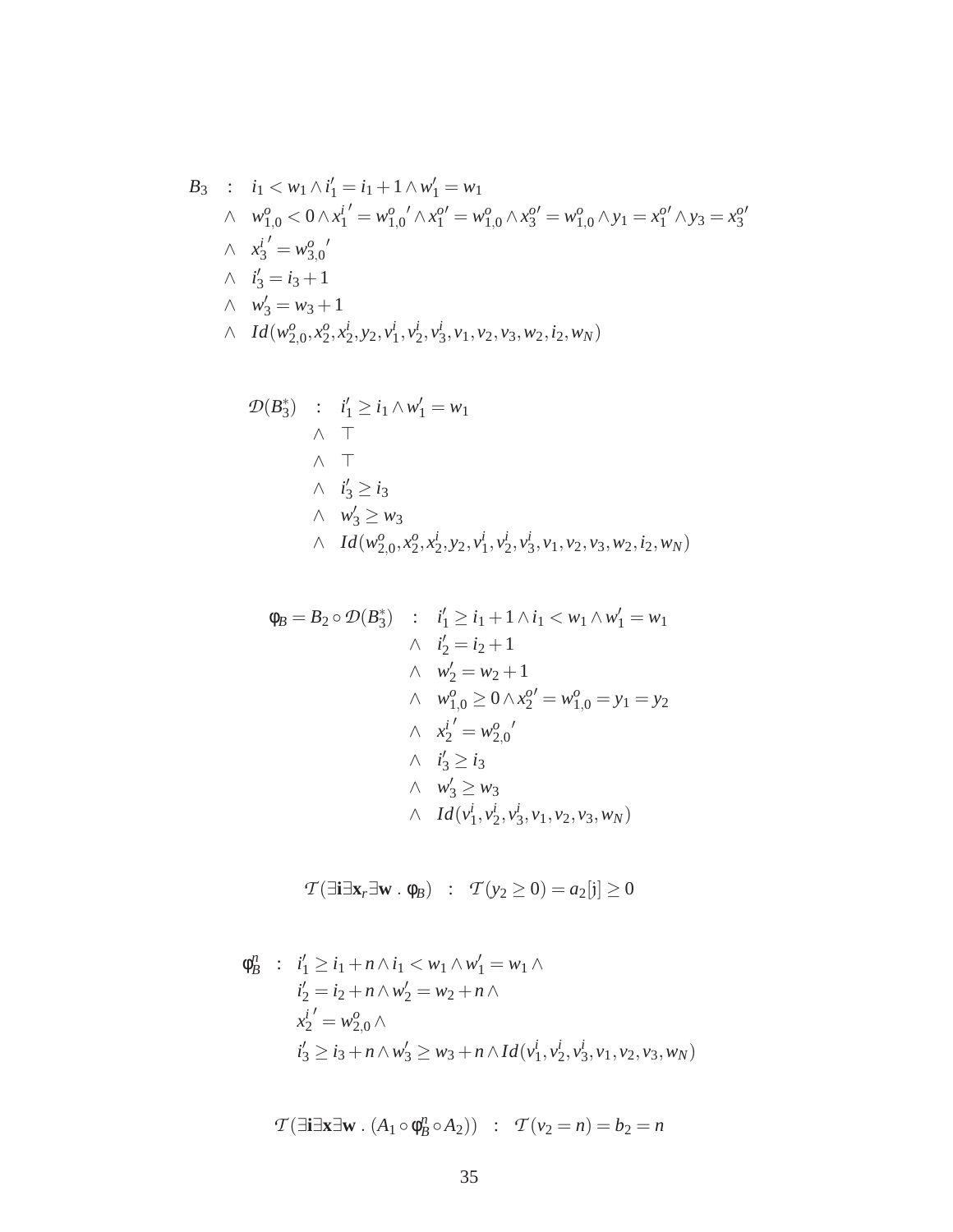### **C.1.3** State  $q_{\text{surf}}$

$$
C_1 = i_1 < w_N \wedge i_1' = i_1 + 1 \wedge w_N' = w_N
$$
  
\n
$$
\wedge i_1' = w_{1,0}^o \wedge x_1^{o'} = w_{1,0}^o \wedge y_1 = x_1^{o'}
$$
  
\n
$$
\wedge Id(y_2, y_3, i_2, i_3, w_{2,0}^o, x_2^o, x_2^i, w_{3,0}^o, x_3^o, x_3^i, v_1^i, v_2^i, v_3^i, v_1, v_2, v_3, w_1, w_2, w_3)
$$

$$
C_2 = i_2 < w_N \wedge i'_2 = i_2 + 1 \wedge w'_N = w_N
$$
  
\n
$$
\wedge i'_2 = w_{2,0}^o / \wedge x_2^{o'} = w_{2,0}^o \wedge y_2 = x_2^{o'}
$$
  
\n
$$
\wedge Id(y_1, y_3, i_1, i_3, w_{1,0}^o, x_1^o, x_1^i, w_{3,0}^o, x_3^o, x_3^i, v_1^i, v_2^i, v_3^i, v_1, v_2, v_3, w_1, w_2, w_3)
$$

$$
C_3 = i_3 < w_N \wedge i'_3 = i_3 + 1 \wedge w'_N = w_N
$$
  
\n
$$
\wedge i'_3' = w_{3,0}^o / \wedge x_3^{o'} = w_{3,0}^o \wedge y_3 = x_3^{o'}
$$
  
\n
$$
\wedge Id(y_2, y_1, i_2, i_1, w_{2,0}^o, x_2^o, x_2^i, w_{1,0}^o, x_1^o, x_1^i, v_1^i, v_2^i, v_3^i, v_1, v_2, v_3, w_1, w_2, w_3)
$$
  
\n
$$
\mathcal{D}(C_1 \vee C_3) = i_1 \leq i'_1 \leq i_1 + 1
$$
  
\n
$$
\wedge i_3 \leq i'_3 \leq i_3 + 1
$$
  
\n
$$
\wedge w'_N = w_N
$$
  
\n
$$
\wedge Id(y_2, i_2, w_{2,0}^o, x_2^o, x_2^i, v_1^i, v_2^i, v_3^i, v_1, v_2, v_3, w_1, w_2, w_3)
$$

$$
\mathcal{D}((\mathcal{D}(C_1 \vee C_3))^*) = i_1 \leq i'_1 \n\wedge i_3 \leq i'_3 \n\wedge w'_N = w_N \n\wedge Id(y_2, i_2, w^o_{2,0}, x^o_2, x^i_2, v^i_1, v^i_2, v^i_3, v_1, v_2, v_3, w_1, w_2, w_3)
$$

$$
\begin{array}{rcl}\n\phi_C = C_2 \circ \mathcal{D}((\mathcal{D}(C_1 \vee C_3))^*) & = & i_2' = i_2 + 1 \wedge i_2 < w_N \wedge w_N' = w_N \\
& \wedge \quad x_2^{i'} = w_{2,0}^o \wedge w_{2,0}^o = x_2^{o'} = y_2 \\
& \wedge \quad i_1' \ge i_1 \\
& \wedge \quad i_3' \ge i_3 \\
& \wedge \quad Id(v_1^i, v_2^i, v_3^i, v_1, v_2, v_3, w_1, w_2, w_3)\n\end{array}
$$

#### **C.1.4 The SIL formula**

The formula is  $\exists n \forall j$  .  $0 \le j < n \rightarrow a_2[j] \ge 0 \land b_2 = n$ . This can be further simplied to  $\forall j$  .  $0 \le j < n$  $b_2 \rightarrow a_2[j]$ . Notice that  $K = 0$  here, which simplifies things a lot. For  $i_3$  we obtain in a similar way  $\forall j \, . \, 0 \leq j < b_3 \rightarrow a_3[j].$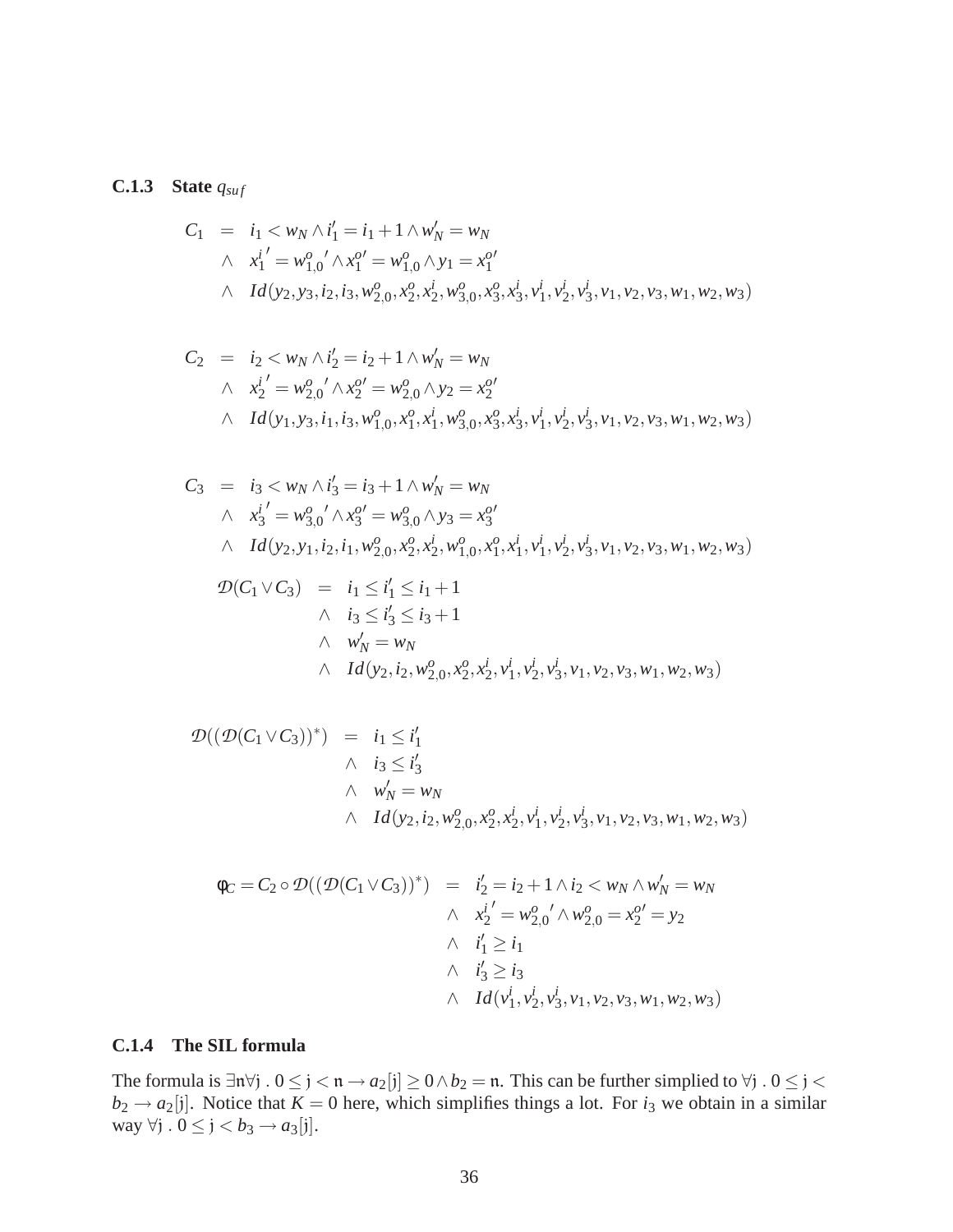#### <span id="page-38-0"></span>**C.2 Insertion of an Element**

**Input**: A sorted array  $a$ , parameter  $b_1$  denoting the number of used cells (see

precondition) in the input array  $a$ ,  $b_2$  is an element to insert.

**Data**:  $b_3$ ,  $b_4$  – auxiliary variables

**Output**: Element  $b_2$  is inserted into *a* (hence the number of useful cells in *a* increases by one), the value of a variable  $b_5$  is an index of *a* where  $b_2$  was inserted. The scalar variable  $b_5$  has a value of an index where  $b_2$  was inserted.

$$
\begin{array}{ll}\n\text{/* } & \forall_{pre} : \forall i. (0 \leq i \leq b_1 - 2) \Rightarrow (a[i] \leq a[i+1]) \land 0 \leq b_1 \\
b_3 := b_2; \\
b_5 := 0; \\
\text{while } a:i = 0 (i < b_1) \text{ do} \\
& \text{if } (a[i] \leq b_2) \text{ then} \\
& b_5 := b_5 + 1; \\
& i + +; \\
\text{else} \\
& b_4 := a[i]; \\
& a[i] := b_3; \\
& b_3 := b_4; \\
& i + +; \\
\text{end} \\
a[b_1] := b_3; \\
b_1 + +; \\
\text{end} \\
a[b_2] := b_3; \\
b_3 + +; \\
\text{end} \\
a[b_3] := b_4; \\
b_4 + +; \\
\text{end} \\
a[b_5] := b_5 \Rightarrow (a[i] \leq b_1 - 2) \Rightarrow (a[i] \leq a[i+1]) \land \\
\forall i. (b_5 \leq i \leq b_5) \Rightarrow (a[i] = b_2]) \\
& \text{if } (b_5 \leq i \leq b_5) \Rightarrow (a[i] = b_2] \Rightarrow \\
& \text{if } (b_5 \leq b_5) \Rightarrow (a[i] = b_2] \Rightarrow \\
& \text{if } (b_5 \leq b_5) \Rightarrow (a[i] = b_2] \Rightarrow \\
& \text{if } (b_5 \leq b_5) \Rightarrow (a[i] = b_2] \Rightarrow \\
& \text{if } (b_5 \leq b_5) \Rightarrow (b_5 \leq b_5) \Rightarrow \\
& \text{if } (b_5 \leq b_5) \Rightarrow (b_5 \leq b_5) \Rightarrow \\
& \text{if } (b_5 \leq b_5) \Rightarrow (b_5 \leq b_5) \Rightarrow \\
& \text{if } (b_5 \leq b_5) \Rightarrow (b_5 \leq b_5) \Rightarrow \\
& \text{if } (b_5 \leq b_5) \Rightarrow (b_5 \leq b_5) \Rightarrow \\
& \text{if } (b_5 \leq b_5) \Rightarrow (b_5 \leq b_5) \Rightarrow \\
& \text{if } (b_5 \leq b_5) \Rightarrow (b_5 \leq b_5) \Rightarrow \\
& \text{if } (b_5 \leq b_5) \Rightarrow (b_5 \leq b_5) \Rightarrow \\
& \text{if
$$

**Algorithm 2**: Insertion of an element into a sorted array

Formula ϕ*in* expressing the program state at the point where the program enters the loop is constructed according to the postcondition calculus, as described in appendix [A.](#page-29-0)

$$
\varphi_{in} := \varphi_1 \wedge \varphi_2 \wedge \varphi_3 \wedge \varphi_4, \text{ where } \varphi_1 := \forall i. (0 \le i \le b_1 - 2) \Rightarrow (a[i] \le a[i+1]),
$$

$$
\varphi_2 := 0 \le b_1, \varphi_3 := b_3 = b_2, \varphi_4 := b_5 = 0
$$

This formula is then translated to a counter automaton *Ain* according to a construction described in section [4.1.](#page-13-2) So, for each formula  $\varphi_i$ ,  $i \in \{1, 2, 3, 4\}$ , we construct an automaton  $A_{\varphi_i}$ . A counter transducer  $A_L$  is constructed for the program loop (in accordance with section [5.1\)](#page-21-0). The automata representation of the post-image of the  $\varphi$ <sub>*in*</sub> and  $\varphi$ <sub>*loop*</sub> is constructed by making product of all  $A_{\varphi_i}$ ,  $i \in \{1,2,3,4\}$  and  $A_L$  and by adding new value counters (denoted by *y* in examples) in accordance with section [4.1.](#page-13-2)

It is convenient to make the product of the automata describing presburger constraints and of the loop transducer first (we can prevent some redundant guards to appear in the post-image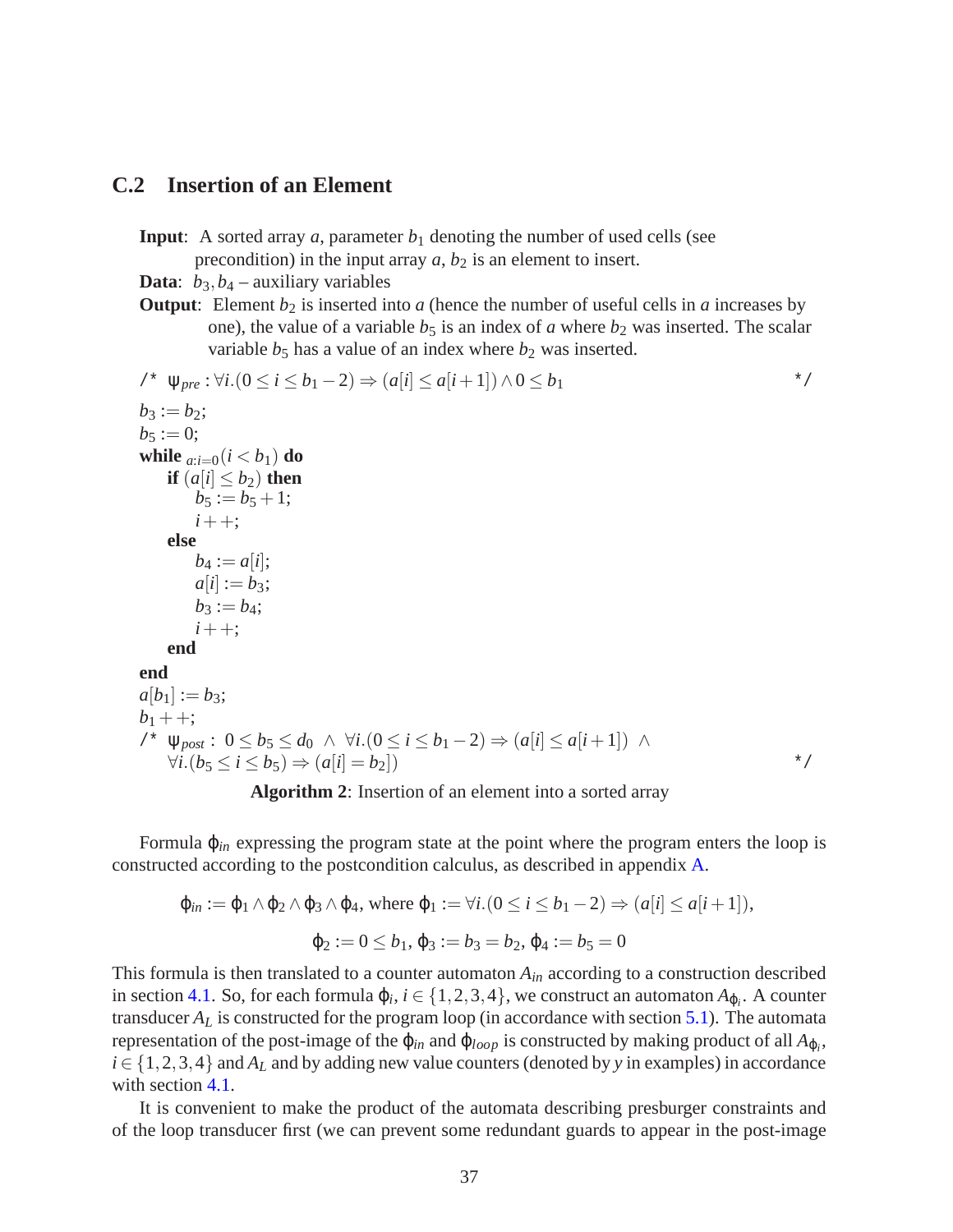automaton by this). By this, we obtain  $A_L' = A_{\phi_2} \otimes A_{\phi_3} \otimes A_{\phi_4} \otimes A_L$  and then we make a product  $A_{out} = A_1 \otimes A_L'$  to obtain the post-image. For  $A_1$ , see figure [C.2,](#page-38-0) for  $A_L$  figure [C.2](#page-39-0) and for  $A_L^{out}$ figure [C.2.](#page-39-1)



<span id="page-39-0"></span>Figure 12: Counter automaton  $A_1$  representing the forall subformula of the precondition.



<span id="page-39-1"></span>Figure 13: Product of a loop counter transducer  $A_L$  with automata  $A_2$ ,  $A_3$  and  $A_4$  (note:  $\varphi_{init}$ :=  $0 \le v_1^i \wedge v_3^i = v_2^i \wedge v_5^i = 0$ .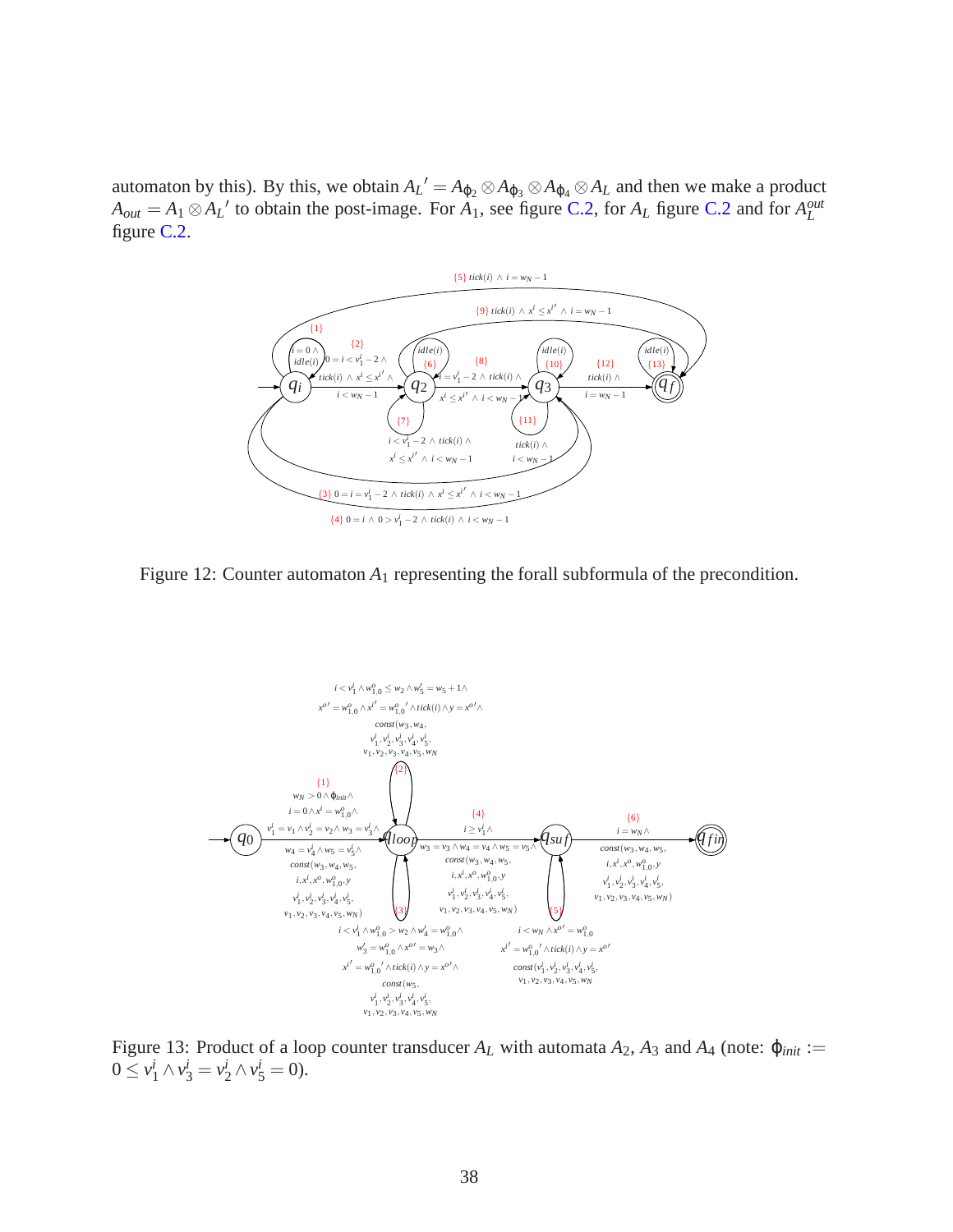Automaton *Aout* can be simplified further. Firstly, every non-loop, non-initial and non-final state can be eliminated by composing its incoming and outcoming transitions. Formally, let  $in(s)$  (*out*(*s*)) be a set of all incoming (outcoming) transitions of state *s*. Every state *s* which is neither initial nor final nor it contains any loops can be eliminated by composing every  $t \in in(s)$ with every  $t' \in out(s)$ . In our framowork, this elimination can be applied to states where all incoming transitions are idle or where all outcoming transitions are idle (otherwise we would lose state-consistency). With this additional condition, this simplification can be applied to states  $(q_i, q_{loop}), (q_f, q_{loop}), (q_f, q_{suf})$  in the insert example.

Secondly, every non-trivial strongly connected component *scc* of the automaton can be analysed by constructing a dependency graph of its transitions. This technique may discover that loops (or transitions, generally) can be performed only in some order. If this leads to simplification of a *scc* (e.g. *scc* becomes flat), then this *scc* is replaced by the dependency graph. In the insert example, this is the case of state  $(q_2, q_{loop})$ , where the dependency analysis discovers that a transition  $\varphi_{(7,3)}$  can never be followed by  $\varphi_{(7,2)}$  (analogically for state  $(q_3, q_{loop})$ ) and transitions  $\varphi_{(11,3)}$  and  $\varphi_{(11,2)}$ ).

Both previous optimizations have been implemented in the FLATA library. The result of this optimization, an automaton ϕ*out* ′ , can be seen in figure [C.2.](#page-40-0) Moreover, by a simple analysis of the loop, it can be found out that variables  $b_1$  and  $b_2$  are never assigned, so the loop transducer does not have to use auxiliary counters *w*<sup>1</sup> and *w*2.



<span id="page-40-0"></span>Figure 14: Insert example, the post-image automaton *Aout* (idle transitions are marked, the rest are ticks).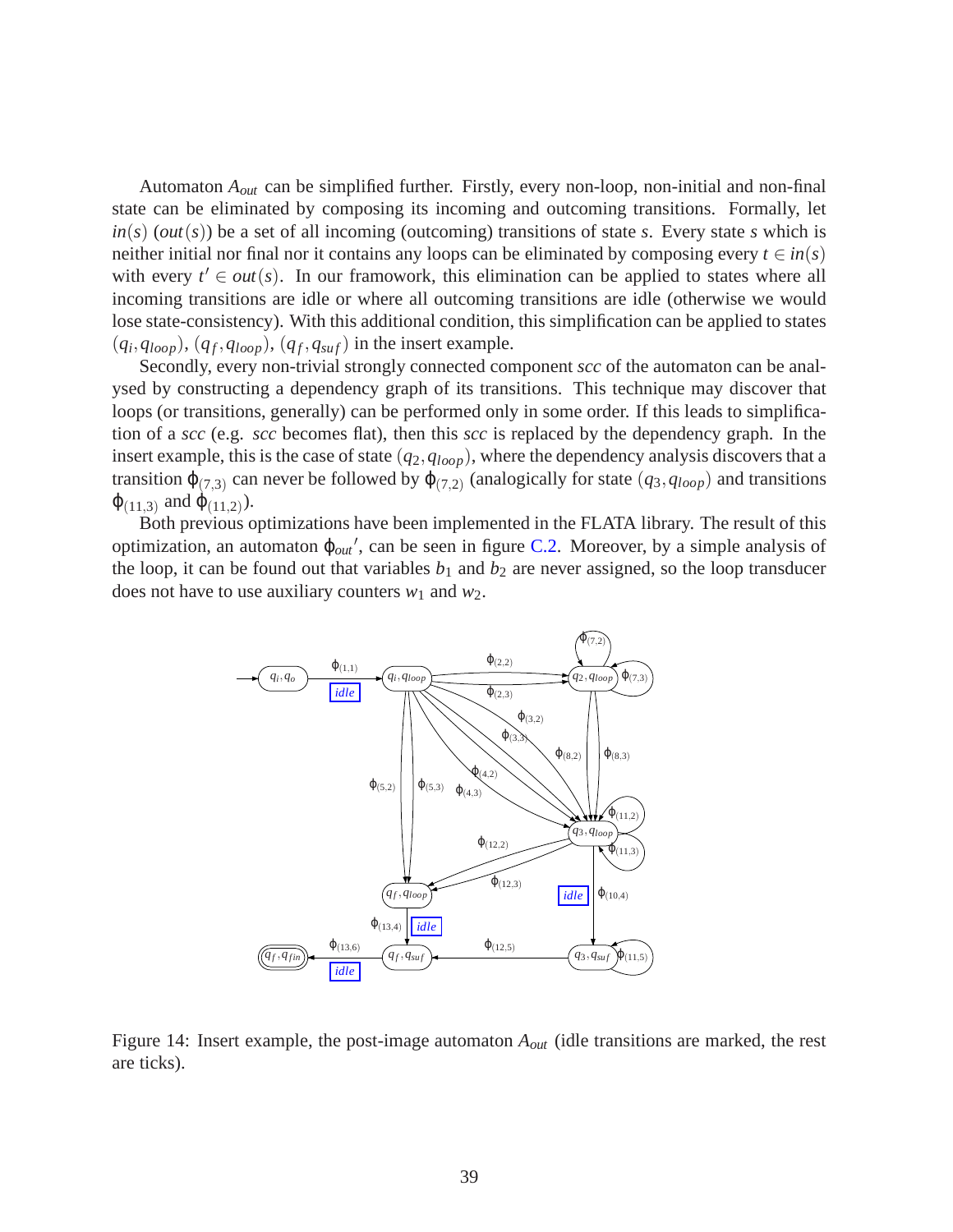

Figure 15: Simplification *Aout* ′ of the post-image automaton *Aout*.

Definitions of transition labels:

$$
\varphi_1 : 0 = i < v_1^i - 2 \land x^i \le (x^i)' \land i < w_N - 1
$$
\n
$$
\land \quad w_N > 0 \land 0 \le v_1^i \land v_3^i = v_2^i \land v_5^i = 0 \land x^i = w_{1,0}^o \land v_1^i = v_1 \land v_2^i = v_2 \land w_3 = v_3^i \land w_4 = v_4^i \land w_5 = v_5^i
$$
\n
$$
\land \quad w_{1,0}^o \le w_2 \land w_5^i = w_5 + 1 \land x^{o'} = w_{1,0}^o \land x^{i'} = w_{1,0}^o \land \text{tick}(i) \land y = x^{o'}
$$
\n
$$
\land \quad \text{const}(w_3, w_4, v_1^i, v_2^i, v_3^i, v_4^i, v_5^i, v_1, v_2, v_3, v_4, v_5)
$$

$$
\varphi_2 : 0 = i < v_1^i - 2 \land x^i \le (x^i)' \land i < w_N - 1
$$
\n
$$
\land \quad w_N > 0 \land 0 \le v_1^i \land v_3^i = v_2^i \land v_5^i = 0 \land x^i = w_{1,0}^o \land v_1^i = v_1 \land v_2^i = v_2 \land w_3 = v_3^i \land w_4 = v_4^i \land w_5 = v_5^i
$$
\n
$$
\land \quad w_{1,0}^o > w_2 \land w_4' = w_{1,0}^o \land w_3' = w_{1,0}^o \land x^{o'} = w_3 \land x^{i'} = w_{1,0}^o \land tick(i) \land y = x^{o'}
$$
\n
$$
\land \quad const(w_5, v_1^i, v_2^i, v_3^i, v_4^i, v_5^i, v_1, v_2, v_3, v_4, v_5)
$$

$$
\varphi_3 : 0 = i = v_1^i - 2 \wedge x^i \le (x^i)' \wedge i < w_N - 1
$$
\n
$$
\wedge w_N > 0 \wedge 0 \le v_1^i \wedge v_3^i = v_2^i \wedge v_5^i = 0 \wedge x^i = w_{1,0}^o \wedge v_1^i = v_1 \wedge v_2^i = v_2 \wedge w_3 = v_3^i \wedge w_4 = v_4^i \wedge w_5 = v_5^i
$$
\n
$$
\wedge w_{1,0}^o \le w_2 \wedge w_5' = w_5 + 1 \wedge x^{o'} = w_{1,0}^o \wedge x^{i'} = w_{1,0}^o \wedge tick(i) \wedge y = x^{o'}
$$
\n
$$
\wedge const(w_3, w_4, v_1^i, v_2^i, v_3^i, v_4^i, v_5^i, v_1, v_2, v_3, v_4, v_5)
$$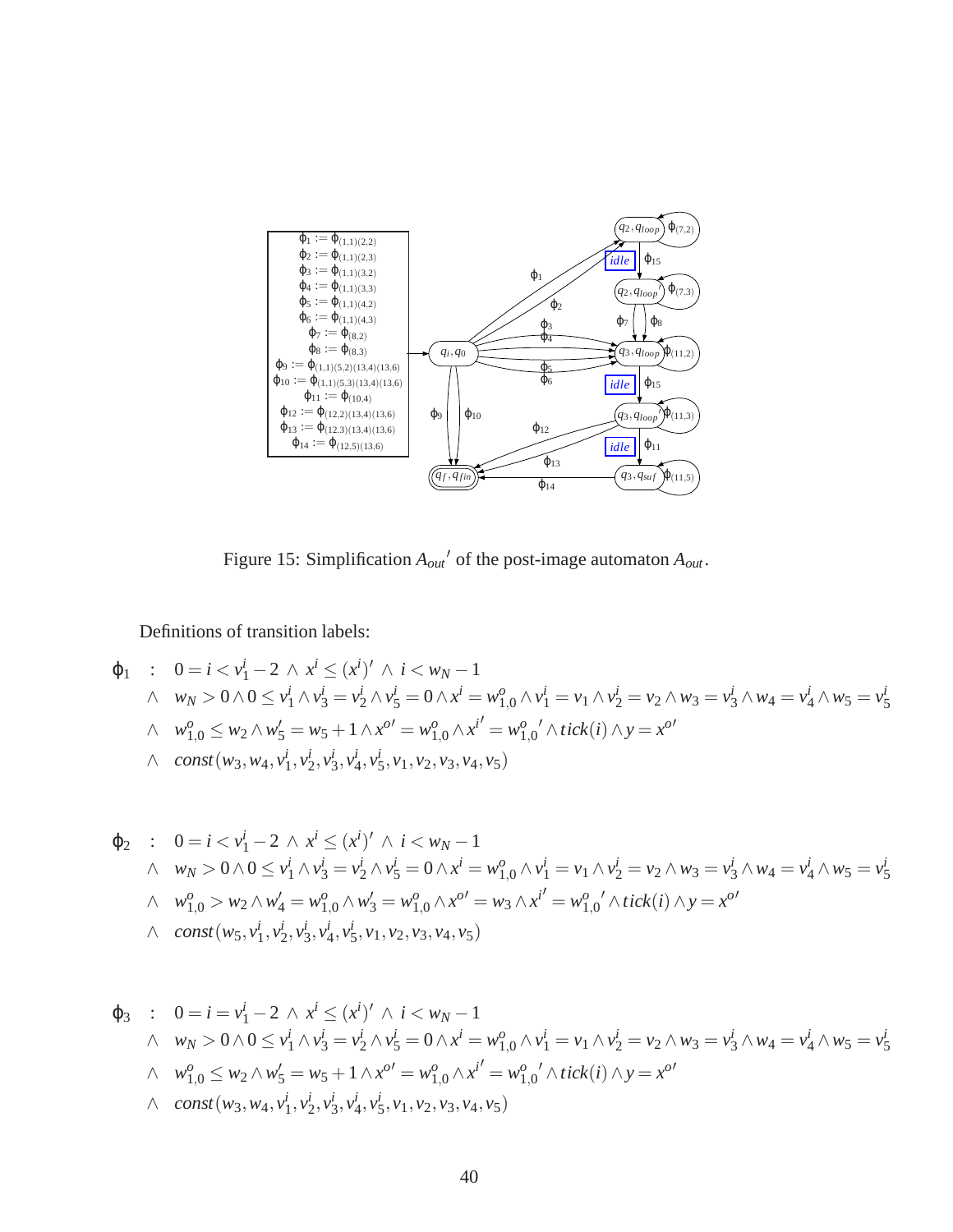$$
\varphi_4 : 0 = i = v_1^i - 2 \wedge x^i \le (x^i)' \wedge i < w_N - 1
$$
\n
$$
\wedge \quad w_N > 0 \wedge 0 \le v_1^i \wedge v_3^i = v_2^i \wedge v_5^i = 0 \wedge x^i = w_{1,0}^o \wedge v_1^i = v_1 \wedge v_2^i = v_2 \wedge w_3 = v_3^i \wedge w_4 = v_4^i \wedge w_5 = v_5^i
$$
\n
$$
\wedge \quad w_{1,0}^o > w_2 \wedge w_4' = w_{1,0}^o \wedge w_3' = w_{1,0}^o \wedge x^{o'} = w_3 \wedge x^{i'} = w_{1,0}^o' \wedge tick(i) \wedge y = x^{o'}
$$
\n
$$
\wedge \quad const(w_5, v_1^i, v_2^i, v_3^i, v_4^i, v_5^i, v_1, v_2, v_3, v_4, v_5)
$$

$$
\varphi_5 : 0 = i \wedge v_1^i = 1 \wedge i < w_N - 1
$$
\n
$$
\wedge w_N > 0 \wedge v_3^i = v_2^i \wedge v_5^i = 0 \wedge i = 0 \wedge x^i = w_{1,0}^o \wedge v_1^i = v_1 \wedge v_2^i = v_2 \wedge w_3 = v_3^i \wedge w_4 = v_4^i \wedge w_5 = v_5^i
$$
\n
$$
\wedge w_{1,0}^o \leq w_2 \wedge w_5' = w_5 + 1 \wedge x^{o'} = w_{1,0}^o \wedge x^{i'} = w_{1,0}^o \wedge tick(i) \wedge y = x^{o'}
$$
\n
$$
\wedge \text{const}(w_3, w_4, v_1^i, v_2^i, v_3^i, v_4^i, v_5^i, v_1, v_2, v_3, v_4, v_5)
$$

$$
\varphi_6 : 0 = i \wedge v_1^i = 1 \wedge i < w_N - 1
$$
\n
$$
\wedge w_N > 0 \wedge v_3^i = v_2^i \wedge v_5^i = 0 \wedge i = 0 \wedge x^i = w_{1,0}^o \wedge v_1^i = v_1 \wedge v_2^i = v_2 \wedge w_3 = v_3^i \wedge w_4 = v_4^i \wedge w_5 = v_5^i
$$
\n
$$
\wedge w_{1,0}^o > w_2 \wedge w_4' = w_{1,0}^o \wedge w_3' = w_{1,0}^o \wedge x^{o} = w_3 \wedge x^{i'} = w_{1,0}^o \wedge tick(i) \wedge y = x^{o'}
$$
\n
$$
\wedge const(w_5, v_1^i, v_2^i, v_3^i, v_4^i, v_5^i, v_1, v_2, v_3, v_4, v_5)
$$

$$
\varphi_7 : i = v_1^i - 2 \wedge x^i \le (x^i)' \wedge i < w_N - 1
$$
\n
$$
\wedge w_{1,0}^o \le w_2 \wedge w_5' = w_5 + 1 \wedge x^{o'} = w_{1,0}^o \wedge x^{i'} = w_{1,0}^o \wedge tick(i) \wedge y = x^{o'}
$$
\n
$$
\wedge \text{const}(w_3, w_4, v_1^i, v_2^i, v_3^i, v_4^i, v_5^i, v_1, v_2, v_3, v_4, v_5)
$$

$$
\varphi_8 : i = v_1^i - 2 \wedge x^i \le (x^i)' \wedge i < w_N - 1
$$
\n
$$
\wedge w_{1,0}^o > w_2 \wedge w_4' = w_{1,0}^o \wedge w_3' = w_{1,0}^o \wedge x^{o'} = w_3 \wedge x^{i'} = w_{1,0}^o \wedge tick(i) \wedge y = x^{o'}
$$
\n
$$
\wedge const(w_5, v_1^i, v_2^i, v_3^i, v_4^i, v_5^i, v_1, v_2, v_3, v_4, v_5)
$$

$$
\varphi_9 : 0 = i = w_N - 1
$$
\n
$$
\wedge \quad w_N > 0 \wedge 0 \le v_1^i \wedge v_3^i = v_2^i \wedge v_5^i = 0 \wedge x^i = w_{1,0}^o \wedge v_1^i = v_1 \wedge v_2^i = v_2 \wedge w_3 = v_3^i \wedge w_4 = v_4^i \wedge w_5 = v_5^i
$$
\n
$$
\wedge \quad i = v_1^i - 1 \wedge w_3^i = v_3 \wedge w_4^i = v_4 \wedge w_5^i = v_5 \wedge
$$
\n
$$
\wedge \quad w_{1,0}^o \le w_2 \wedge w_5^i = w_5 + 1 \wedge x^{o'} = w_{1,0}^o \wedge x^{i'} = w_{1,0}^o \wedge tick(i) \wedge y = x^{o'}
$$
\n
$$
\wedge \quad const(w_3, w_4, v_1^i, v_2^i, v_3^i, v_4^i, v_5^i, v_1, v_2, v_3, v_4, v_5)
$$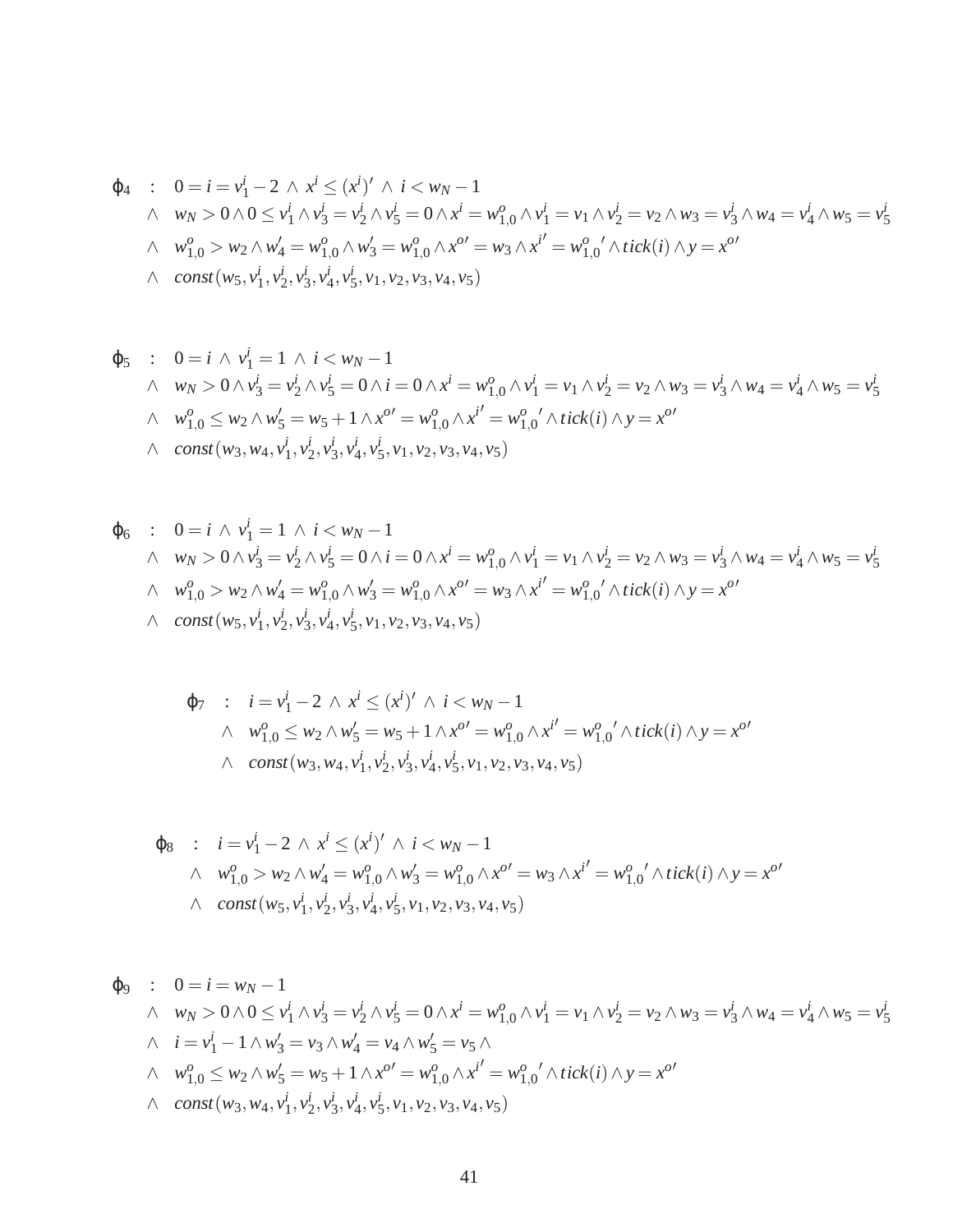$$
\varphi_{10} : 0 = i = w_N - 1
$$
\n
$$
\wedge \quad w_N > 0 \wedge 0 \le v_1^i \wedge v_3^i = v_2^i \wedge v_5^i = 0 \wedge x^i = w_{1,0}^o \wedge v_1^i = v_1 \wedge v_2^i = v_2 \wedge w_3 = v_3^i \wedge w_4 = v_4^i \wedge w_5 = v_5^i
$$
\n
$$
\wedge \quad i = v_1^i - 1 \wedge w_3^i = v_3 \wedge w_4^i = v_4 \wedge w_5^i = v_5 \wedge
$$
\n
$$
\wedge \quad w_{1,0}^o > w_2 \wedge w_4^i = w_{1,0}^o \wedge w_3^i = w_{1,0}^o \wedge x^{o'} = w_3 \wedge x^{i'} = w_{1,0}^o \wedge tick(i) \wedge y = x^{o'}
$$
\n
$$
\wedge \quad const(w_5, v_1^i, v_2^i, v_3^i, v_4^i, v_5^i, v_1, v_2, v_3, v_4, v_5)
$$

$$
\varphi_{11} : i \geq v_1^i \wedge w_3 = v_3 \wedge w_4 = v_4 \wedge w_5 = v_5 \wedge \wedge const(w_3, w_4, w_5, i, x^i, x^o, w_{1,0}^o, y, v_1^i, v_2^i, v_3^i, v_4^i, v_5^i, v_1, v_2, v_3, v_4, v_5)
$$

$$
\varphi_{12} : i = w_N - 1
$$
  
\n
$$
\wedge i = v_1^i - 1 \wedge w_3' = v_3 \wedge w_4' = v_4 \wedge w_5' = v_5 \wedge
$$
  
\n
$$
\wedge w_{1,0}^o \le w_2 \wedge w_5' = w_5 + 1 \wedge x^{o'} = w_{1,0}^o \wedge x^{i'} = w_{1,0}^o \wedge tick(i) \wedge y = x^{o'}
$$
  
\n
$$
\wedge const(w_3, w_4, v_1^i, v_2^i, v_3^i, v_4^i, v_5^i, v_1, v_2, v_3, v_4, v_5)
$$

$$
\varphi_{13} : i = w_N - 1
$$
\n
$$
\wedge i = v_1^i - 1 \wedge w_3' = v_3 \wedge w_4' = v_4 \wedge w_5' = v_5 \wedge
$$
\n
$$
\wedge w_{1,0}^o > w_2 \wedge w_4' = w_{1,0}^o \wedge w_3' = w_{1,0}^o \wedge x^{o'} = w_3 \wedge x^{i'} = w_{1,0}^o \wedge tick(i) \wedge y = x^{o'}
$$
\n
$$
\wedge const(w_5, v_1^i, v_2^i, v_3^i, v_4^i, v_5^i, v_1, v_2, v_3, v_4, v_5)
$$

$$
\varphi_{14} : i = w_N - 1
$$
  
\n
$$
\wedge x^{o'} = w_{1,0}^o \wedge x^{i'} = w_{1,0}^o \wedge tick(i) \wedge y = x^{o'}
$$
  
\n
$$
\wedge const(v_1^i, v_2^i, v_3^i, v_4^i, v_5^i, v_1, v_2, v_3, v_4, v_5)
$$

 $\varphi_{15}$  : *const*(*w*<sub>3</sub>, *w*<sub>4</sub>, *w*<sub>5</sub>, *i*, *x*<sup>*i*</sup>, *x*<sup>*o*</sup>, *w*<sub>1</sub><sup>*o*</sup>  $_{1,0}^{0}$ , y,  $v_{1}^{i}$  $i_1^i, v_2^i$  $i_2^i, v^i_3$  $i_3^i, v_\lambda^i$  $i_4, v_5^i$  $\frac{i}{5}, v_1, v_2, v_3, v_4, v_5$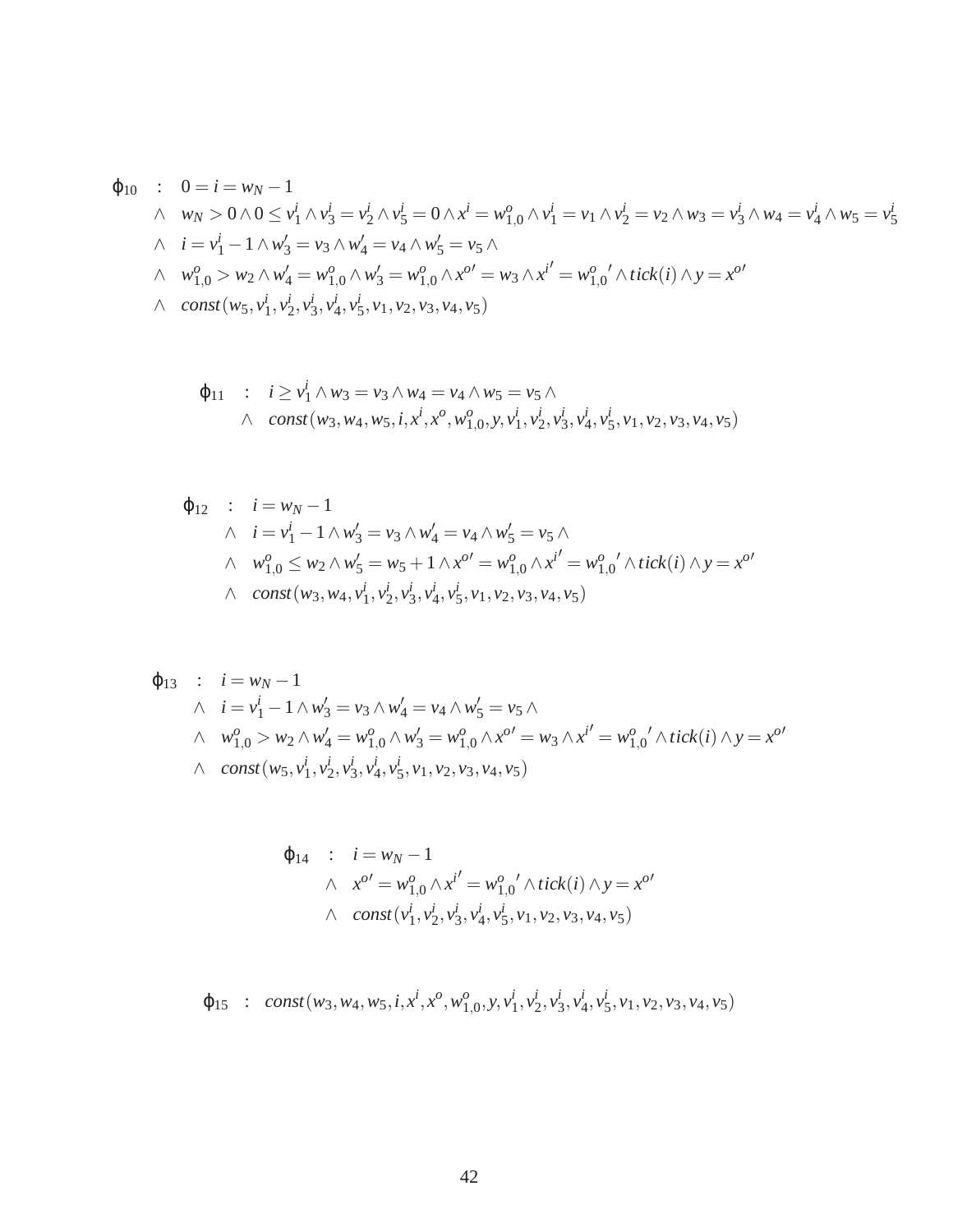#### **C.2.1 Postcondition computation**



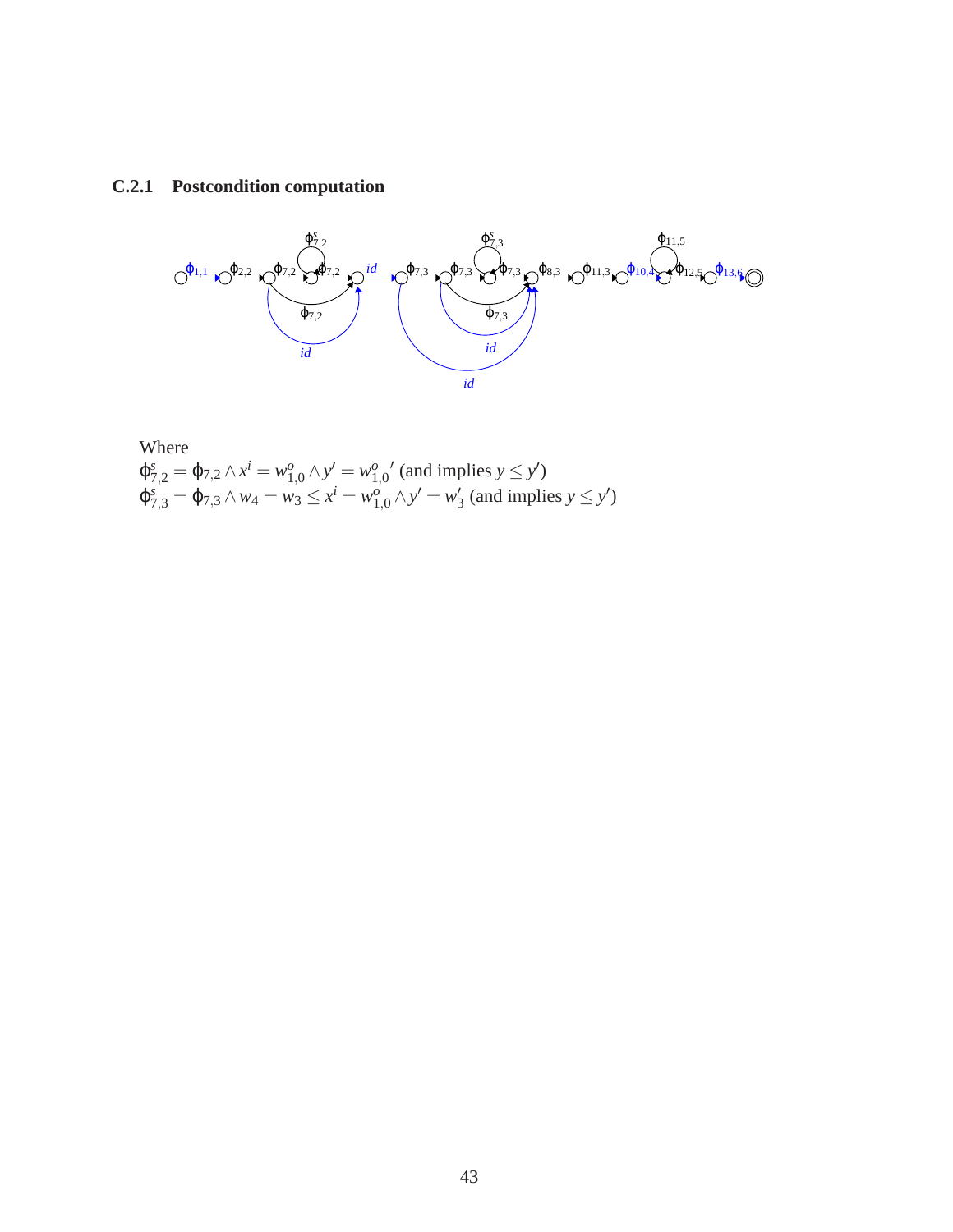#### **C.3 Array Rotation**

**Input**: An array  $a_1$ , parameter  $b_1$  denoting the number of used cells in  $a_1$ .

**Data:** Auxiliary array  $a_2$ , which used for specification of postcondition, keeps a copy of  $a_1$ , auxiliary scalar variable  $b_2$  holding value of the first element of  $a_1$ .

**Output:** Array  $a_1$  is rotated by one to the left.

$$
\begin{array}{ll}\n\text{/* } & \psi_{pre}: b_1 > 0 \ \land \ \forall i. (0 \leq i \leq b_1 - 1) \Rightarrow (a_1[i] = a_2[i]) \\
& b_2 := a_1[0]; \\
\text{while } & a_{i=0} (i \leq b_1 - 2) \text{ do} \\
& a_1[i] := a_1[i+1]; \\
& i++; \\
\text{end} \\
\text{and} \\
\text{/* } & \psi_{post}: \ \forall i. (0 \leq i \leq b_1 - 2) \Rightarrow (a_1[i] = a_2[i+1]) \ \land \\
& \forall i. (b_1 - 1 \leq i \leq b_1 - 1) \Rightarrow (a_1[i] = b_2) \\
& \text{Algorithm 3: Array rotation}\n\end{array}
$$

A loop post-image counter automaton is constructed in a same manner as in split and insert examples. By a simple analysis of the loop, it can be found out that variable  $b_1$  is never assigned, so the loop transducer does not have to use auxiliary counter  $w_1$ . Furthermore, we have to deal with variables which are not used in the loop in this example:

- scalar variables scalar variable  $b_2$  is not used in the loop, the product is modified in the way that the initial transition contains a  $v_2^i = v_2$  constraint
- array variables array variable  $a_2$  is not used in the loop, the product automaton is modified in the way that every transition contains a  $x_2^i = y_2$  constraint. (*i*<sub>1</sub> and *i*<sub>2</sub> are dependent in the precondition) and  $i_2$  ticks if and only if  $i_1$  ticks.

$$
\varphi_1 : 0 = \{i_1, i_2\} = w_N - 1 = v_1^i - 2
$$
\n
$$
\begin{aligned}\n\wedge \quad x_1^i &= x_2^i \wedge x_1^i = v_2^i \\
\wedge \quad w_N &> 0 \wedge v_1^i = v_1 \wedge v_2^i = v_2 \\
\wedge \quad x_1^i &= w_{1,0}^o \wedge w_{1,1}^o = w_{1,1}^i \\
\wedge \quad x_1^{o'} &= w_{1,1}^o \wedge x_1^{i'} = w_{1,1}^i \wedge w_{1,0}^o = w_{1,1}^o \wedge w_{1,1}^o = w_{1,1}^i \wedge tick(i_1, i_2) \wedge y_1 = x_1^{o'} \wedge x_2^i = y_2 \\
\wedge \quad const(v_1^i, v_1, w_N, v_2^i, v_2)\n\end{aligned}
$$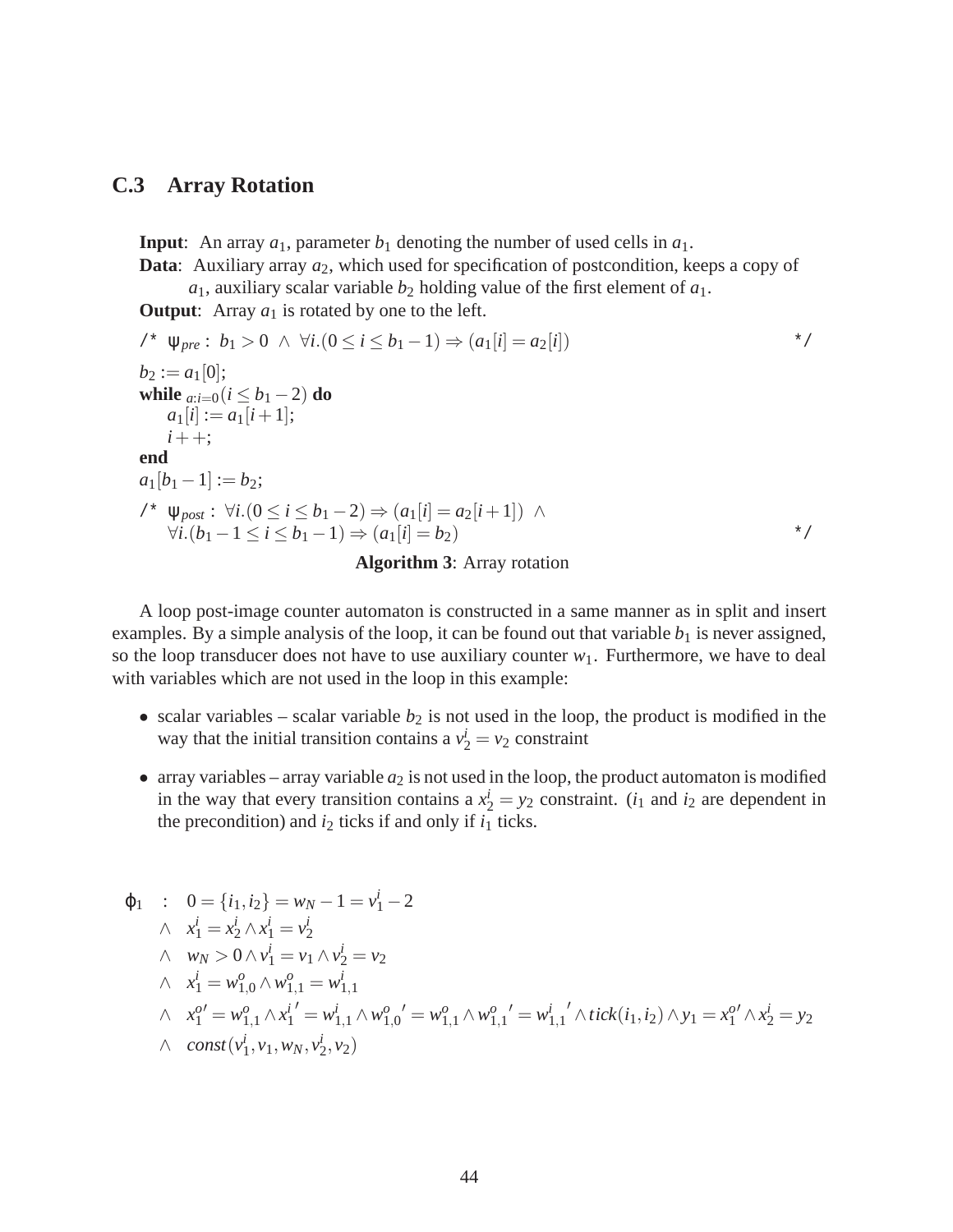

Figure 16: Loop automaton *A<sup>L</sup>*

$$
\varphi_2 : 0 = \{i_1, i_2\} = w_N - 1 = v_1^i - 1
$$
\n
$$
\wedge \quad x_1^i = x_2^i \wedge x_1^i = v_2^i
$$
\n
$$
\wedge \quad w_N > 0 \wedge v_1^i = v_1 \wedge v_2^i = v_2
$$
\n
$$
\wedge \quad x_1^i = w_{1,0}^o \wedge w_{1,1}^o = w_{1,1}^i
$$
\n
$$
\wedge \quad x_1^{o'} = w_{1,0}^o \wedge x_1^{i'} = w_{1,1}^i \wedge w_{1,0}^o = w_{1,1}^o \wedge w_{1,1}^o = w_{1,1}^i \wedge tick(i_1, i_2) \wedge y_1 = x_1^{o'} \wedge x_2^i = y_2
$$
\n
$$
\wedge \quad const(v_1^i, v_1, w_N, v_2^i, v_2)
$$

$$
\varphi_3 : 0 = \{i_1, i_2\} < w_N - 1 \land \{i_1, i_2\} < v_1^i - 1
$$
\n
$$
\land \quad x_1^i = x_2^i \land x_1^i = v_2^i
$$
\n
$$
\land \quad w_N > 0 \land v_1^i = v_1 \land v_2^i = v_2
$$
\n
$$
\land \quad x_1^i = w_{1,0}^o \land w_{1,1}^o = w_{1,1}^i
$$
\n
$$
\land \quad x_1^{o'} = w_{1,1}^o \land x_1^{i'} = w_{1,1}^i \land w_{1,0}^o = w_{1,1}^o \land w_{1,1}^o = w_{1,1}^i \land tick(i_1, i_2) \land y_1 = x_1^{o'} \land x_2^i = y_2
$$
\n
$$
\land \quad const(v_1^i, v_1, w_N, v_2^i, v_2)
$$

$$
\varphi_4 : 0 = \{i_1, i_2\} = v_1^i - 1 < w_N - 1
$$
\n
$$
\wedge \quad x_1^i = x_2^i \wedge x_1^i = v_2^i
$$
\n
$$
\wedge \quad w_N > 0 \wedge v_1^i = v_1 \wedge v_2^i = v_2
$$
\n
$$
\wedge \quad x_1^i = w_{1,0}^o \wedge w_{1,1}^o = w_{1,1}^i
$$
\n
$$
\wedge \quad x_1^{o'} = w_{1,0}^o \wedge x_1^{i'} = w_{1,1}^i \wedge w_{1,0}^o' = w_{1,1}^o \wedge w_{1,1}^o' = w_{1,1}^i \wedge tick(i_1, i_2) \wedge y_1 = x_1^{o'} \wedge x_2^i = y_2
$$
\n
$$
\wedge \quad const(v_1^i, v_1, w_N, v_2^i, v_2)
$$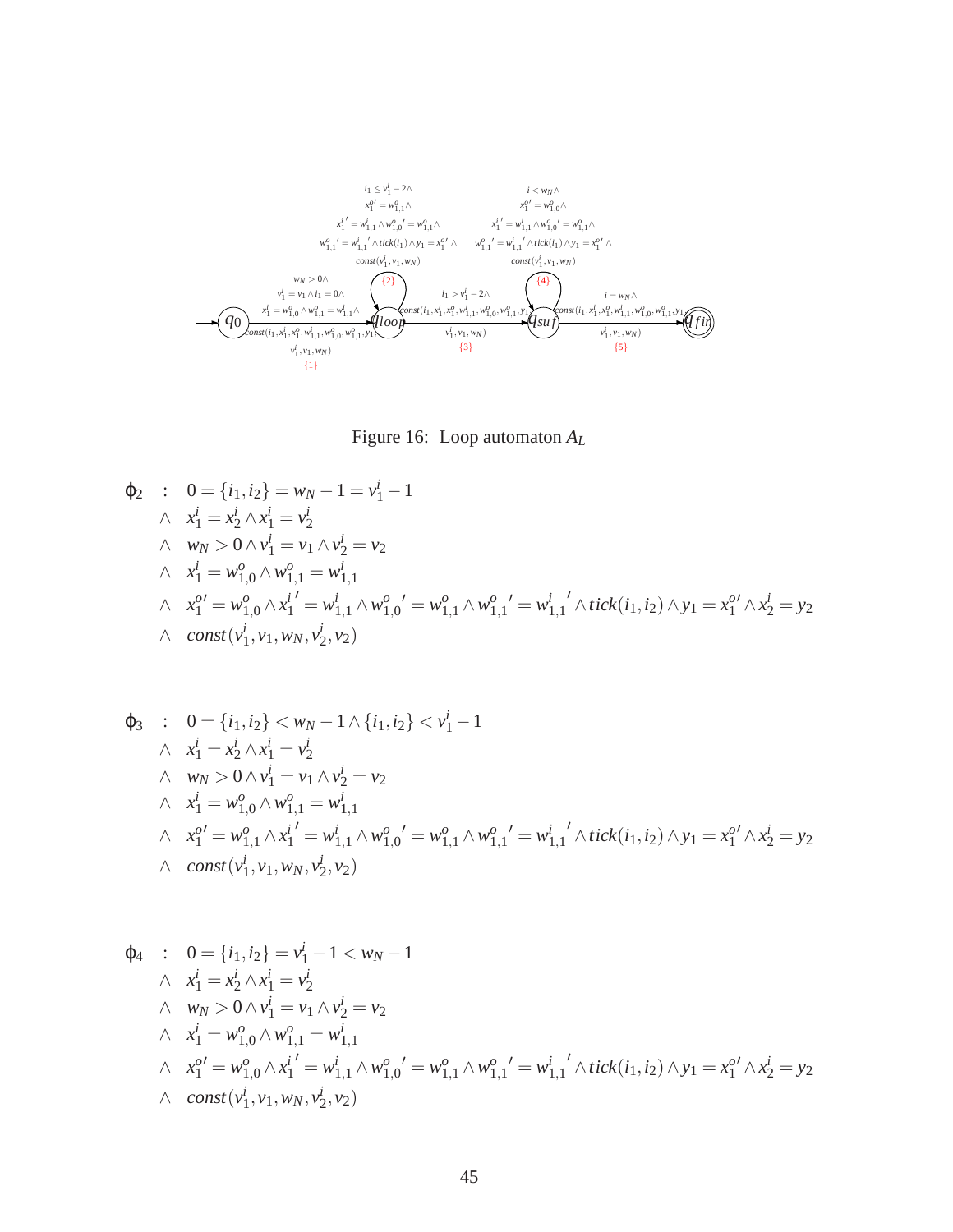

Figure 17: Counter automaton  $A_1$  representing the forall subformula of the precondition (optimized by  $b_1 > 0$  formula – 2 transitions were be removed).



Figure 18: Rotation example, the product automaton (idle transitions are marked, the rest are ticks)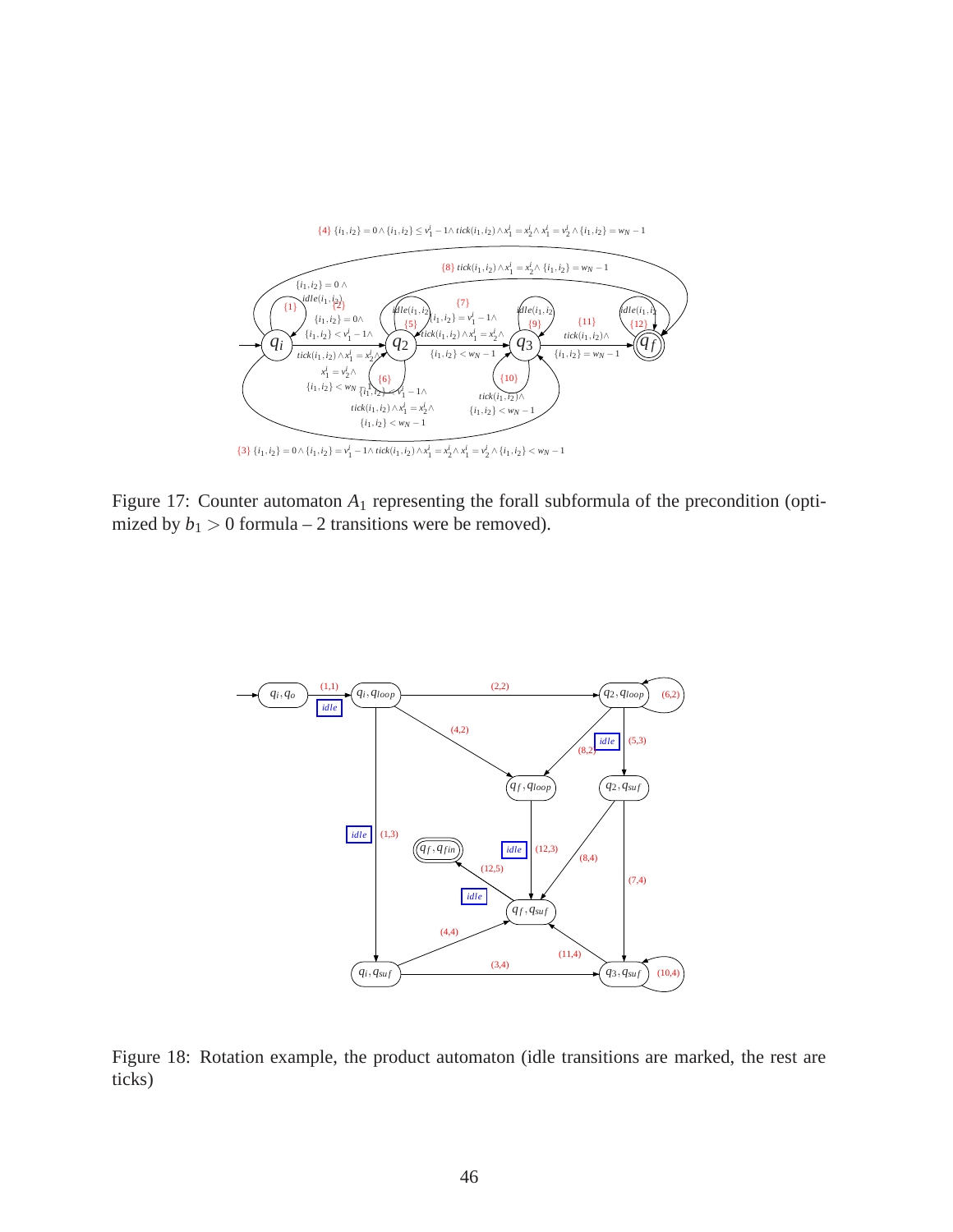

Figure 19: Rotation example, the simplified product automaton (idle transitions composed)

$$
\varphi_5 : \{i_1, i_2\} < w_N - 1 \land \{i_1, i_2\} < v_1^i - 1
$$
\n
$$
\land \quad x_1^i = x_2^i
$$
\n
$$
\land \quad x_1^{o'} = w_{1,1}^o \land x_1^{i'} = w_{1,1}^i \land w_{1,0}^{o'} = w_{1,1}^o \land w_{1,1}^{o'} = w_{1,1}^i \land tick(i_1, i_2) \land y_1 = x_1^{o'} \land x_2^i = y_2
$$
\n
$$
\land \quad const(v_1^i, v_1, w_N, v_2^i, v_2)
$$

$$
\varphi_6 : \{i_1, i_2\} = w_N - 1 = v_1^i - 2
$$
\n
$$
\wedge \ x_1^i = x_2^i
$$
\n
$$
\wedge \ x_1^{o'} = w_{1,1}^o \wedge x_1^{i'} = w_{1,1}^i \wedge w_{1,0}^{o'} = w_{1,1}^o \wedge w_{1,1}^{o'} = w_{1,1}^i \wedge tick(i_1, i_2) \wedge y_1 = x_1^{o'} \wedge x_2^i = y_2
$$
\n
$$
\wedge \ const(v_1^i, v_1, w_N, v_2^i, v_2)
$$

$$
\varphi_7 : \{i_1, i_2\} = w_N - 1 > v_1^i - 2
$$
\n
$$
\wedge x_1^i = x_2^i
$$
\n
$$
\wedge x_1^{o'} = w_{1,0}^o \wedge x_1^{i'} = w_{1,1}^i \wedge w_{1,0}^o = w_{1,1}^o \wedge w_{1,1}^{o'} = w_{1,1}^i \wedge tick(i_1, i_2) \wedge y_1 = x_1^{o'} \wedge x_2^i = y_2
$$
\n
$$
\wedge const(v_1^i, v_1, w_N, v_2^i, v_2)
$$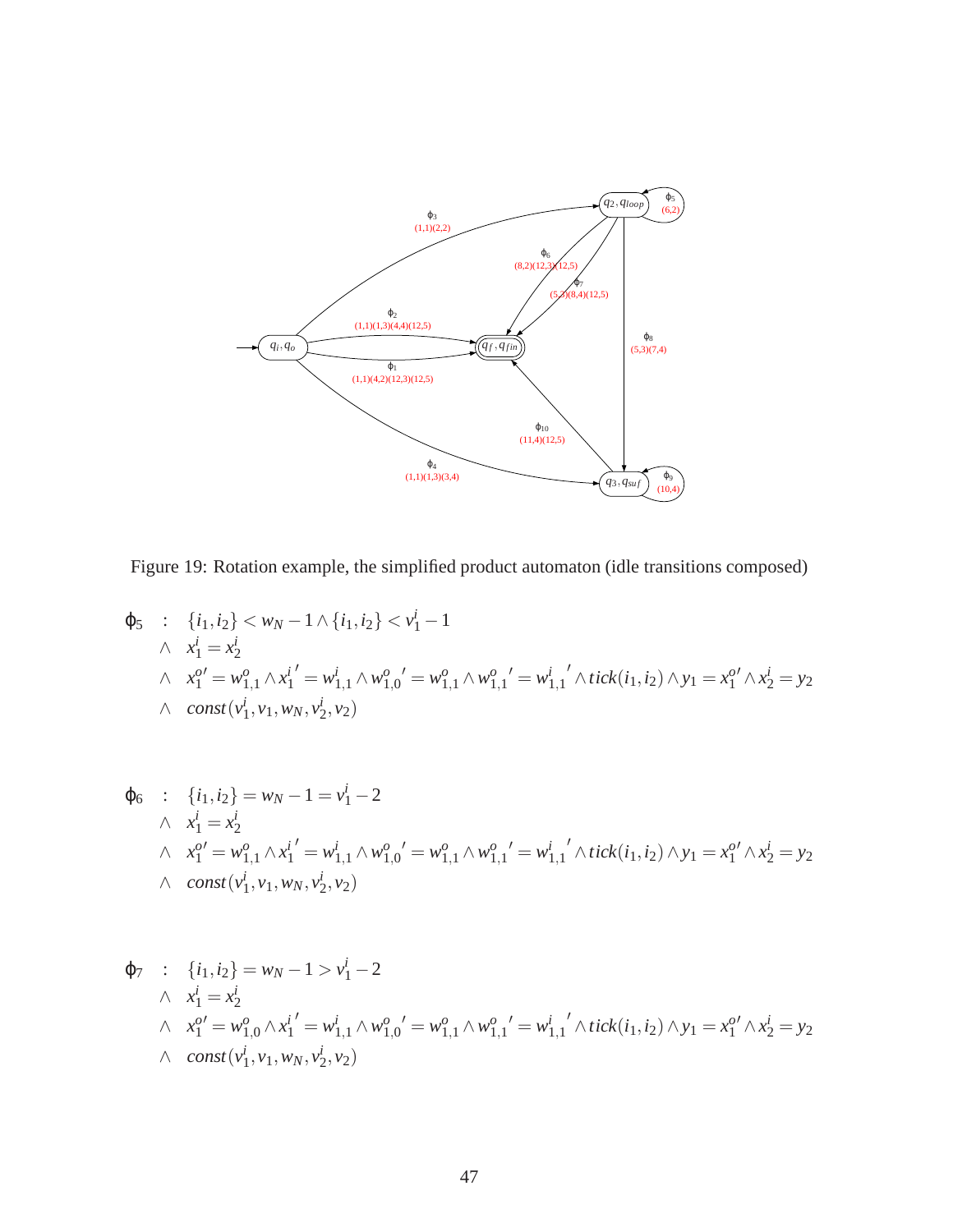$$
\varphi_8 : \{i_1, i_2\} = v_1^i - 1 < w_N - 1
$$
\n
$$
\wedge \quad x_1^i = x_2^i
$$
\n
$$
\wedge \quad x_1^{o'} = w_{1,0}^o \wedge x_1^{i'} = w_{1,1}^i \wedge w_{1,0}^{o'} = w_{1,1}^o \wedge w_{1,1}^{o'} = w_{1,1}^i \wedge tick(i_1, i_2) \wedge y_1 = x_1^{o'} \wedge x_2^i = y_2
$$
\n
$$
\wedge \quad const(v_1^i, v_1, w_N, v_2^i, v_2)
$$

$$
\varphi_9 : \{i_1, i_2\} < w_N - 1
$$
\n
$$
\wedge x_1^{o'} = w_{1,0}^o \wedge x_1^{i'} = w_{1,1}^i \wedge w_{1,0}^{o'} = w_{1,1}^o \wedge w_{1,1}^{o'} = w_{1,1}^{i'} \wedge tick(i_1, i_2) \wedge y_1 = x_1^{o'} \wedge x_2^{i} = y_2
$$
\n
$$
\wedge \text{ const}(v_1^i, v_1, w_N, v_2^i, v_2)
$$

$$
\varphi_{10} : \{i_1, i_2\} = w_N - 1
$$
\n
$$
\wedge x_1^{o'} = w_{1,0}^o \wedge x_1^{i'} = w_{1,1}^i \wedge w_{1,0}^{o'} = w_{1,1}^o \wedge w_{1,1}^{o'} = w_{1,1}^{i'} \wedge tick(i_1, i_2) \wedge y_1 = x_1^{o'} \wedge x_2^{i} = y_2
$$
\n
$$
\wedge \text{const}(v_1^i, v_1, w_N, v_2^i, v_2)
$$

#### **C.3.1 Postcondition computation**

We unfold the  $\varphi_5$  loop once. Then, we translate the ticks before the unfolded loop:

$$
\varphi_3 \wedge \varphi_5^{-1}(\top) : \varphi_3 \wedge w_{1,1}^o = w_{1,1}^i \wedge x_1^{i'} = x_2^{i'} \wedge x_2^{i'} = y_2'
$$
  

$$
\mathcal{T}_0(\varphi_3 \wedge \varphi_5^{-1}(\top)) : a_2[0] = b_2 \wedge a_1[0] = a_2[1]
$$
  

$$
\varphi_5 \wedge \varphi_5^{-1}(\top) : \varphi_5 \wedge x_1^{i'} = x_2^{i'} \wedge x_2^{i'} = y_2'
$$
  

$$
\mathcal{T}_1(\varphi_5 \wedge \varphi_5^{-1}(\top)) : a_1[1] = a_2[2]
$$

Now we translate the loop:

$$
\varphi_5^s = \varphi_5(\top) \wedge \varphi_5 : \varphi_5 \wedge w_{1,1}^o = w_{1,1}^i
$$
  

$$
\mathcal{T}_i(\varphi_5^s) : a_1[i] = a_2[i+1]
$$
  

$$
\mathcal{T}_0(\varphi_5^{s,n}) : n+2 = b_2 - 1
$$

Here we used the initial value of *i* in the unfolded loop and the exit condition  $i' = b_2 - 1$ .

Putting it all together we obtain:

$$
\exists n \, . \, a_1[0] = a_2[1] \land a_1[1] = a_2[2] \land (\forall i \, . \, 2 \leq i < n+2 \rightarrow a_1[i] = a_2[i+1]) \land n+2 = b_2-1
$$

By straightforward simplifications:

$$
\forall i \, . \, 0 \le i < b_2 - 1 \to a_1[i] = a_2[i+1]
$$